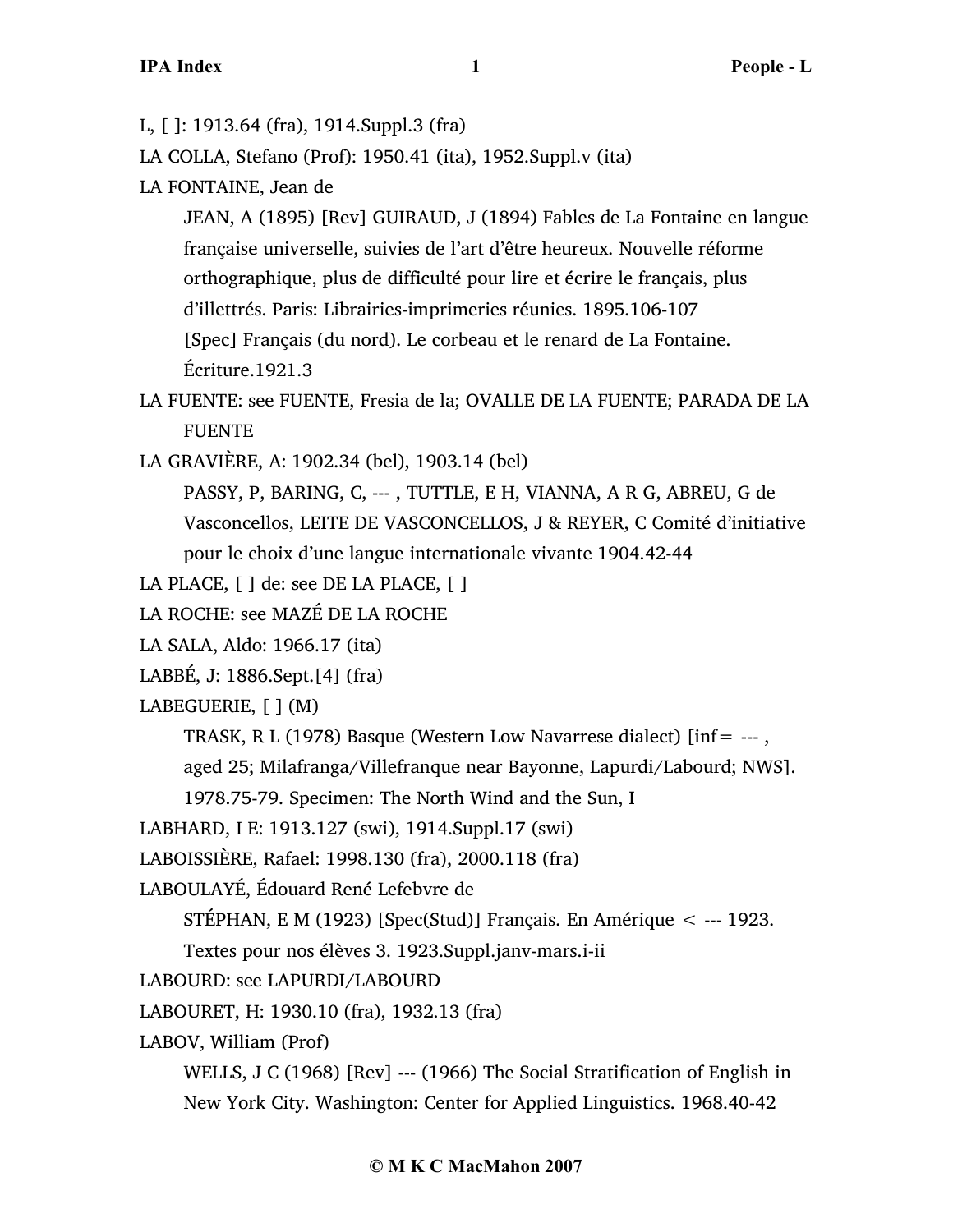LABRAND, P C Vorstheuvel (Mjfr): 1890.89 (net), 1891.6 (net), 1892.7 (net), 1893.8 (net), 1893.26

LABRÈCHE: see TACHON-LABRÈCHE

LACHMANN, Augusta (Frk): 1900.122 (den), 1901.18 (den), 1901.142 (den), 1902.17 (den), 1903.17 (den), 1904.15 (den), 1905.15 (den), 1906.18 (den), 1907.21 (den), 1908.21 (den), 1909.23 (den)

LAZICZIUS, G

JONES, D (1931) [Rev] --- Egy Magyar Mássalhangzóváltozás Phonologiája. Budapest. 1931.24-25

LACROIX, V (Miss): 1934.86 (eng), 1936.36 (eng), 1938.32 (eng), 1940.39 (eng), 1943.16

LADD Jr, Dwight Robert (Prof): 1994.52 (sco), 1998.133 (sco), 2005.128 (sco) HOUSE, J (1983) [Rev] --- (1978, 1980) The Structure of Intonational Meaning: Evidence from English. Bloomington & London: Indiana University Press. 1983.102-109

LADEFOGED, Jennifer (Mrs): 2000.118 (usa), 2005.129 (usa) LADEFOGED, Peter, --- , TURK, Alice, HIND, Kevin, SKILTON, St John (1998) Phonetic structures of Scottish Gaelic  $\text{links}=11$ , neighbourhood of Greater Bernera, Lewis; also data from Frederick Macaulay, South Uist, 1955].1998.1-41. Corr: 1999.front matter

LADEFOGED, Peter (Prof): 1952.18 (sco), 1952.Suppl.iii (sco), 1955.Suppl.iii (sco), 1961.Suppl.iv (sco), 1962.40 (usa), 1972.Suppl.15 (usa), 1975.Suppl.20 (usa), 1978.Suppl.21 (usa), 1981.Suppl.21 (usa), 1990.ii.59 (usa), 1994.52 (usa), 1998.130 (usa), 2000.118 (usa), 2005.129 (usa) Editorial board/team: 1995.June.prelim matter, 1995.Dec.prelim matter, 1996.June.prelim matter, 1996.Dec.prelim matter, 1997.prelim matter, 1998.prelim matter, 1999.June.prelim matter, 1999.Dec.prelim matter, 2000.prelim matter, 2001.June.prelim matter, 2002.June.prelim matter, 2002.Dec.prelim matter, 2003.June.prelim matter, 2003.Dec.prelim matter, 2004.June.prelim matter, 2004.Dec.prelim matter, 2005.June.prelim matter, 2005.Dec.prelim matter, 2006.June.prelim matter --- , DRAPER, M H & WHITTERIDGE, D (1958) Syllables and stress. Misc Phon III. 1958.Suppl.juil-déc.1-14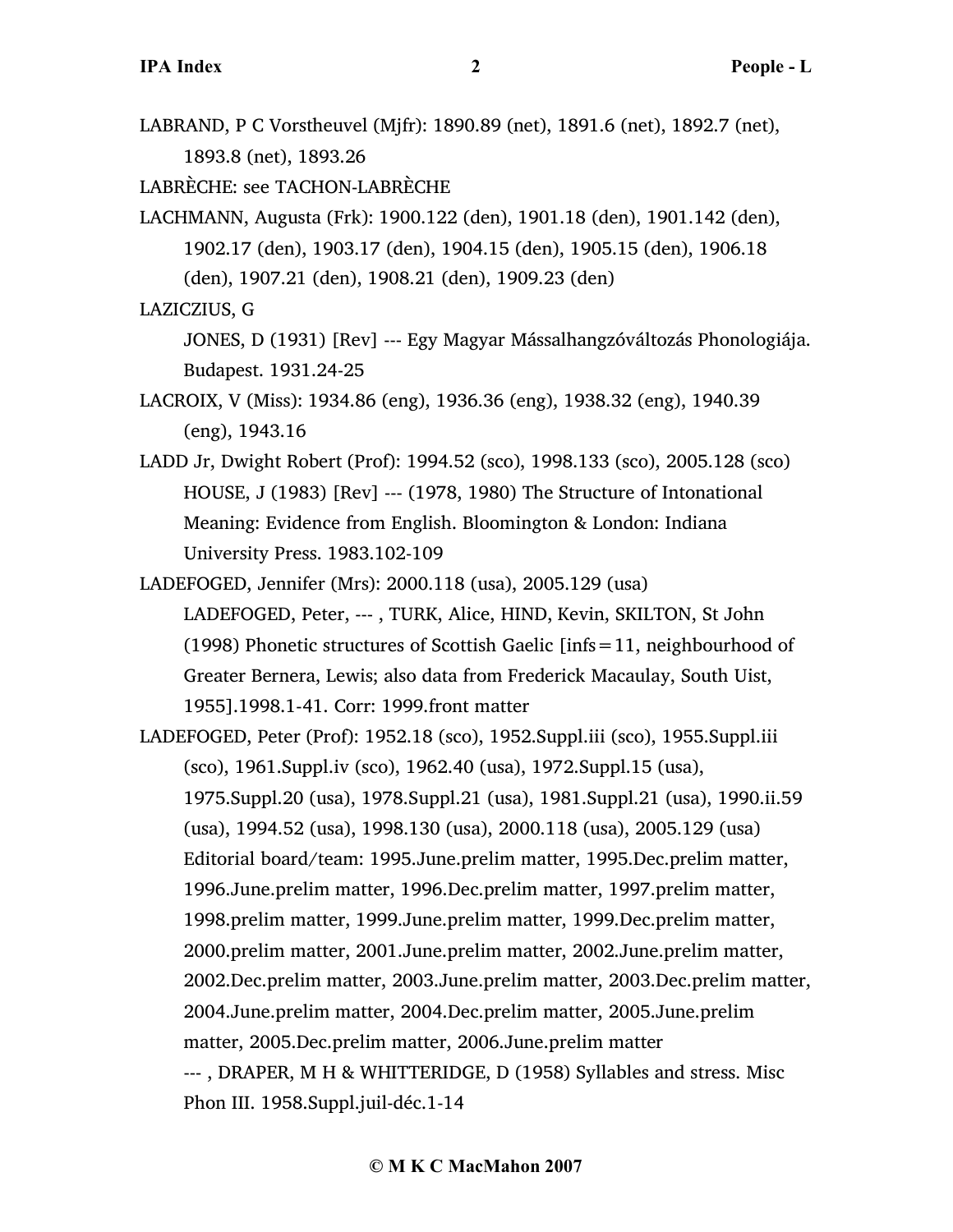--- (1961) Stress and pitch 1961.12-13

ABERCROMBIE, D (1967) [Rev] --- (1964) A Phonetic Study of West African Languages: an auditory-instrumental survey. Cambridge: Cambridge University Press. 1967.9-11

LAVER, J (1969) [Rev] --- (1967) Three Areas of Experimental Phonetics: stress and respiratory activity, the nature of vowel quality, units in the perception and production of speech. London: Oxford University Press. 1969.52-54

--- (1972) Phonological features and their phonetic correlates 1972.2-12 GIMSON, A C (1972) Council elections [=results; Council membership from January 1973]. 1972.34

GIMSON, A C (1975) Council decisions  $[ = \text{cost of JIPA to be raised if}]$ necessary; A C GIMSON to retire as Secretary and Editor: J C WELLS to take over; A C GIMSON to remain Treasurer; agreed unanimously]. 1975.2 WELLS, J C (1975) The Association's Alphabet. 1975.52-58

WELLS, J C (1976) The Association's Alphabet [=Council's views on proposed modifications]. 1976.2-3

--- , COCHRAN, A & DISNER, S (1977) Laterals and trills [data from Melpa, Mid-Waghi (inf=Thomas TUMUN), Kaititj, Malayalam, Kele, Titan]. 1977.46-54

Council elections [=results]. 1985.5

 $-$ -- (1985/1989) Editor's note  $=$  editorial work on JIPA 15,ii, [1985]]. 1985/1989.ifc

WELLS, J C & --- (1985/1989) Editor's note  $[$  = delay in publishing JIPA 15, ii, 1985]; editorial work at UCLA. 1985/1989.ifc

(1986) Council (1987). 1986.ifc

--- & ROACH, Peter (1986) Revising the International Phonetic Alphabet: A plan. 1986.22-29

--- (1987) Updating the theory. 1987.10-14. Corr: 1987.156]

--- (1987) Proposed revision of the International Phonetic Alphabet: A conference. 1987.[34]

(1987-1988) Council (1987-1988). 1987.July.ifc, 1987.Dec.ifc,

1988.July.ifc, 1988.Dec.ifc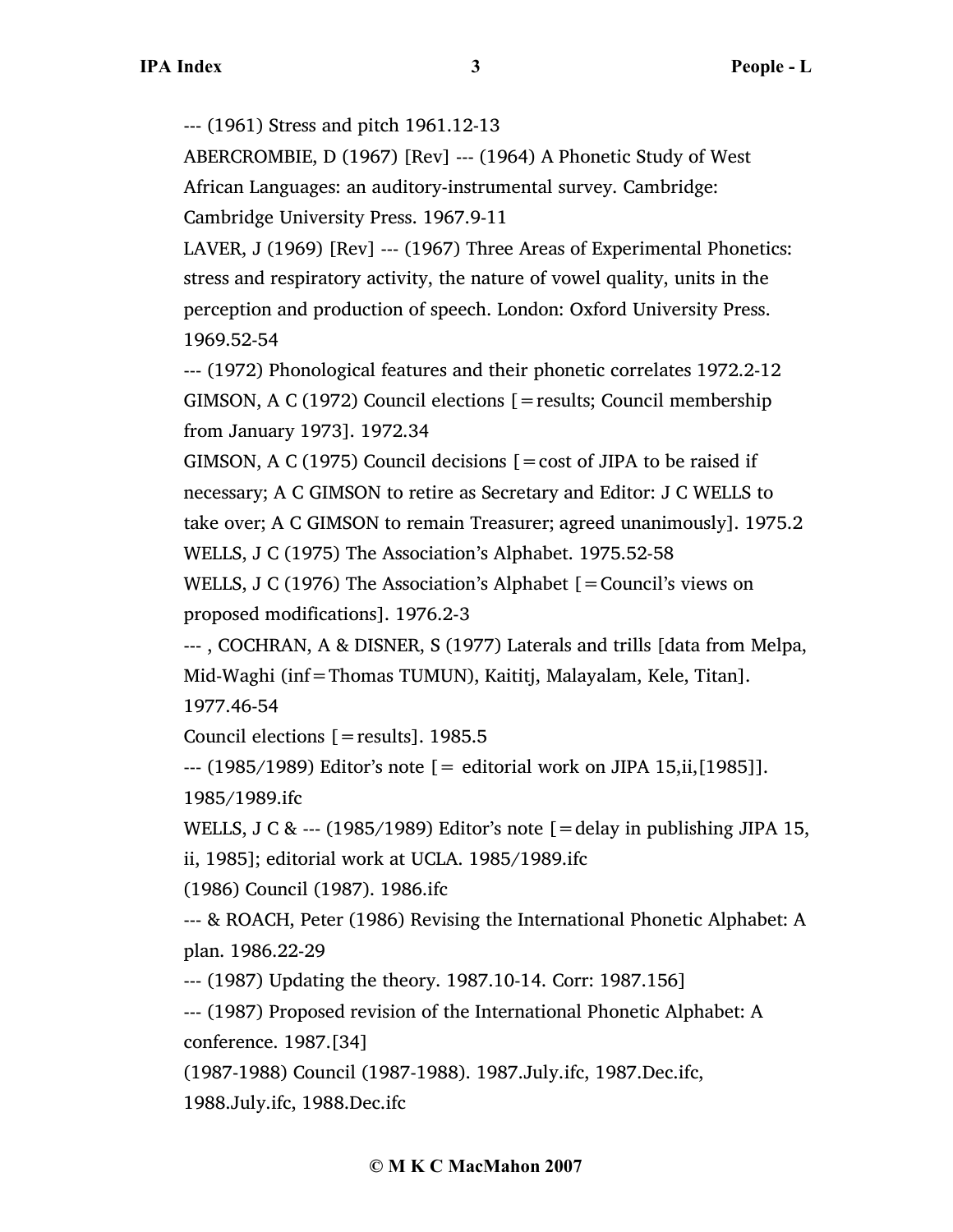KÖHLER, Oswin, ---, SNYMAN, Jan, TRAILL, Anthony, VOSSEN, Rainer

(1988) The symbols for clicks. 1988.140-142

--- (1988) The 1989 Kiel Convention. 1988.60-61

(1988-1989) Council (1987-1989); Subscription rates. 1989.July.ifc,

1989.Dec.ifc

--- (1990) Illustrations of the IPA. 1990.July.41-42

 $-$ --- (1990) Educational section  $\lceil = 2$  spectrograms for reading].

1990.July.51-52; see also 1990.Dec.19-20

(1990) Council (1989). 1990.July.ifc

Journal of the International Phonetic Association. [Editorial personnel.] 1990.July.[ifc and [i]]

--- (1990) Answers to spectrograms in 20.1. 1990.Dec.19-20

--- (1990) Additional spectrogram. 1990.Dec.21

--- (1990) Some proposals concerning glottal consonants. [See also

CATFORD, J C 1990.Dec.25-26.] 1990.Dec.24-25

CATFORD, J C (1990) Glottal consonants ... another view. [See ---

1990.Dec.24-25.] 1990.Dec.25-26

--- (1990) What do we symbolize? Thoughts prompted by bilabial and labiodental fricatives. 1990.Dec.33-36

--- (1990) Phonology and the IPA. [See KOHLER, Klaus J 1990.Dec.44-46.] 1990.Dec.47

ROACH, Peter (1990) Association business and announcements  $\mathbf{r} =$  Council election results]. 1990.Dec.72

(1990) Council (1990). 1990.Dec.ifc

Journal of the International Phonetic Association. [Editorial personnel.]

1990.Dec.[ifc and [i]], 1991.June.[i]

(1991) Council. 1991.June.ifc

LAVER, John (1991) A tribute to Peter Ladefoged. 1991.1-3

Journal of the International Phonetic Association. [Editorial personnel.] 1991.Dec.[i]

--- (1991) Answer to spectrogram in 20.2; Reading waveforms. 1991.32-35 JASSEM, Wiktor (1991) More on German [ç] and [x]. [See K J KOHLER 1990.Dec.44-46 and P LADEFOGED 1991.Dec.47.] 1991.42-44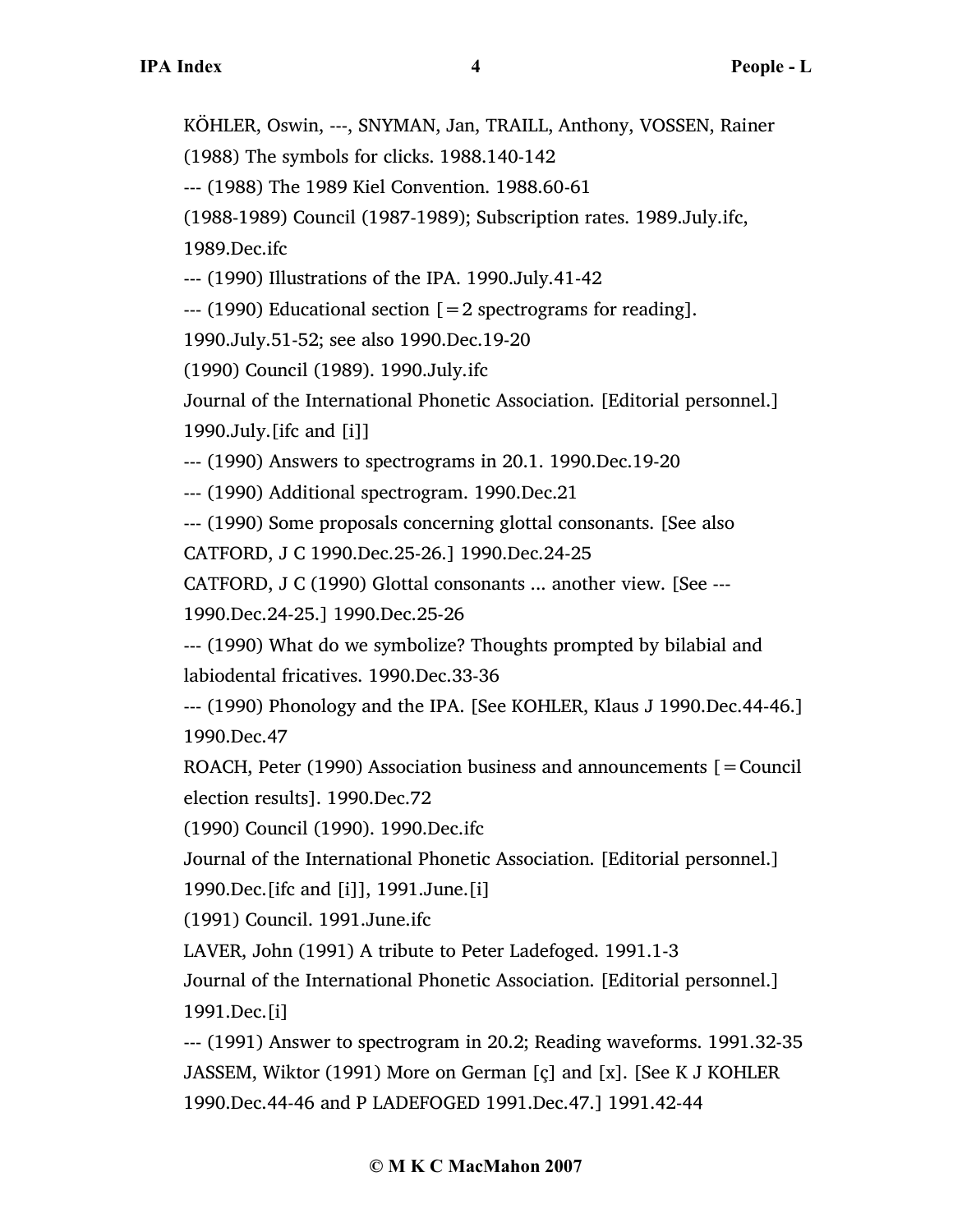Association Business: Business meeting, 22 August 1991, Aix-en-Provence [ ... retiral of --- as President]. 1991.55-56

BHASKARARAO, P & --- (1991) Two types of voiceless nasals. 1991.80-88

MADDIESON, Ian (1991) Commentary on 'Reading waveforms'  $\lceil P \rceil$ 

LADEFOGED 1991.32-35]. 1991.89-91(i)

Journal of the International Phonetic Association. [Editorial personnel.] 1992.[i]

(1992) Council. 1992.ifc

--- (1992) Remembering David Abercrombie. 1992.66-67

(1993) Council. 1993.June.ifc

(1993) Council. 1993.Dec.ifc

(1994) Council. 1994.June.ifc

(1994) Council. 1994.Dec.ifc

(1995) Council. 1995.June.ifc

(1995) Council. 1995.Dec.ifc

(1995) Council. 1995.Dec.ifc

(1996) Council. 1996.June.ifc

(1996) Council. 1996.Dec.ifc

(1997) Council. 1997.June & Dec.ifc

(1998) Council. 1998.June & Dec.ifc

(1999) Council. 1999.June.ifc

--- & Elizabeth Zeitoun (1993) Pulmonic ingressive tones do not occur in Tsou  $\text{inf} = 8$  men and 6 women from Punguu]. 1993.13.15

NOLAN, F (1995) Handbook of the International Phonetic Association: A guide to the use of the International Phonetic Alphabet. 1995.3-47

--- (1995) Guide to IPA notation [part of Handbook of the International Phonetic Association: A guide to the use of the International Phonetic Alphabet]. 1995.16-23

SPANIC', Sinis\*a, --- & BHASKARARAO, P (1996) The trills of Toda [inf=6 male speakers, 6 female speakers; Nilgiri Hills, Southern India]. 1996.1-21 --- , LADEFOGED, Jenny, TURK, Alice, HIND, Kevin, SKILTON, St John (1998) Phonetic structures of Scottish Gaelic [infs=11, neighbourhood of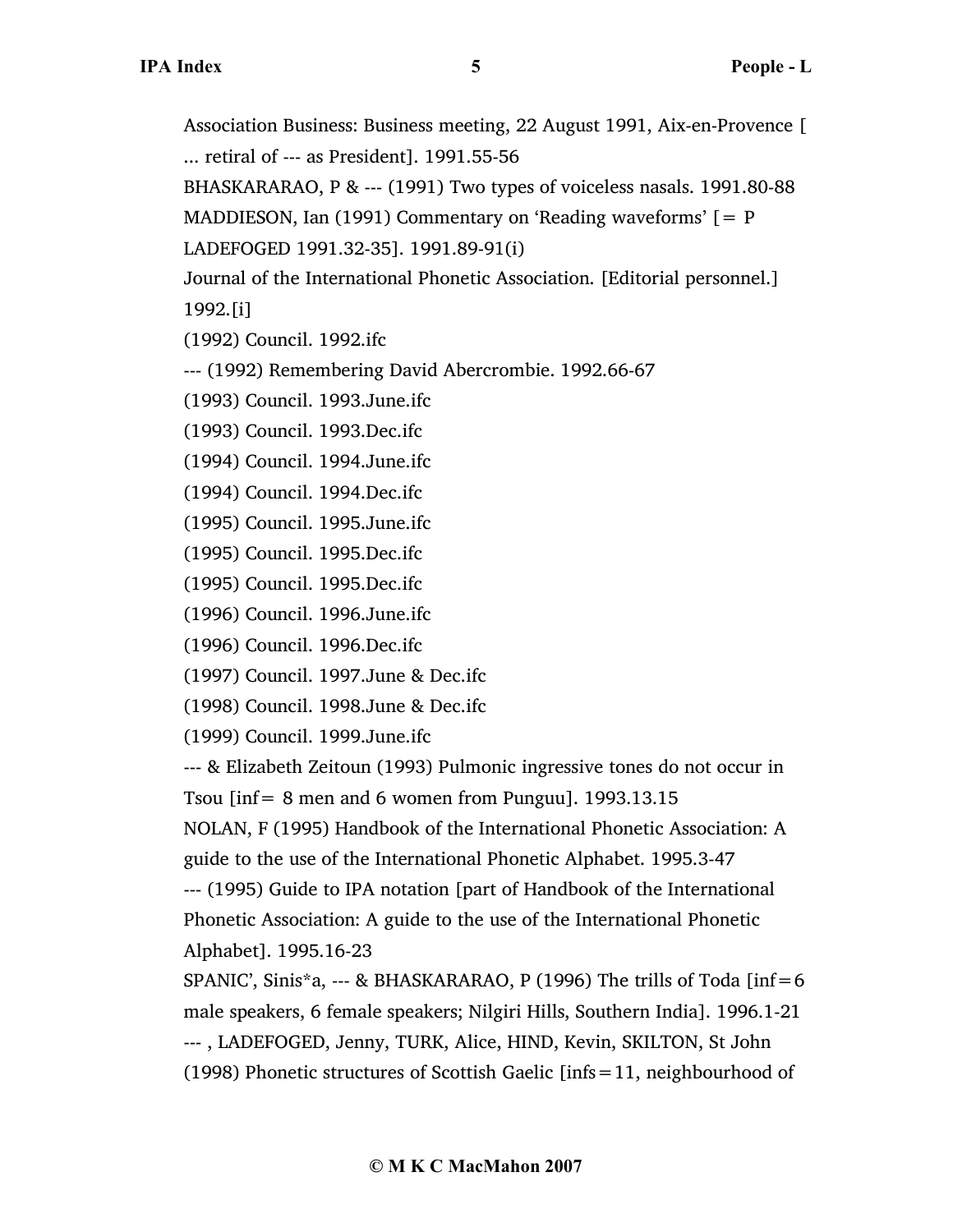Greater Bernera, Lewis; also data from Frederick Macaulay, South Uist,

1955]. 1998.1-41. Corr: 1999.front matter

STUDDERT-KENNEDY, Michael & --- (2000) In Memoriam: Alvin M Liberman. 2000.109

--- (2000) In Memoriam: Victoria A Fromkin. 2000.110

--- (2001) In Memoriam: Kenneth Pike. 2001.[297]

WATT, Dominic (2001) [Rev] --- (2001). Vowels and Consonants: an introduction to the sounds of languages. Malden, MA & Oxford: Blackwell. 2001.269-273

GORDON, Matthew, MUNRO, Pamela & --- (2001) Chickasaw. NWS. 2001.287-290

LIM, Lisa (2002) [Rev] --- (2001). A Course in Phonetics. 4th ed. Orlando, Fl: Harcourt, Inc. 2002.81-85

--- (2002) Editorial note: Illustrations of the IPA. 2002.89-91

---, LOCAL, John & SHOCKEY, Linda (2003) Editors' Report: JIPA 1999- 2003. 2003.282-284

LAMBACHER, Stephen G (2003) [Rev] --- (2000.) Vowels and Consonants: An introduction to the sounds of language. Oxford: Blackwell Publishers. 2003.97-99

JASSEM, Wiktor (2005) [Rev] --- (2003). Phonetic Data Analysis: an introduction to fieldwork and instrumental techniques. Malden, MA: Blackwell Publishing. 2005.113-115

BYRD, Dani & NARAYANAN, Shrikanth (2006) Websites in honour of Peter Ladefoged. 2006.134

MADDIESON, Ian (2006) In Memoriam: Peter Ladefoged. 2006.134

KAYE, Alan S (2006) An interview with Peter Ladefoged. 2006.137-144

LADISA, Agostino: 1975.Suppl.9 (ita), 1975.48 (ita), 1978.Suppl.10 (ita), 1981.Suppl.10 (ita)

LADUSAW, William A (Dr): 1990.ii.59 (usa), 1994.52 (usa), 1998.130 (usa) ESLING, John H (1987) [Rev] PULLUM, Geoffrey K & --- (1986) Phonetic Symbol Guide. Chicago: University of Chicago Press. 1987.[66]-68 LAFOURCADE, George: IPA exam result. 1923.8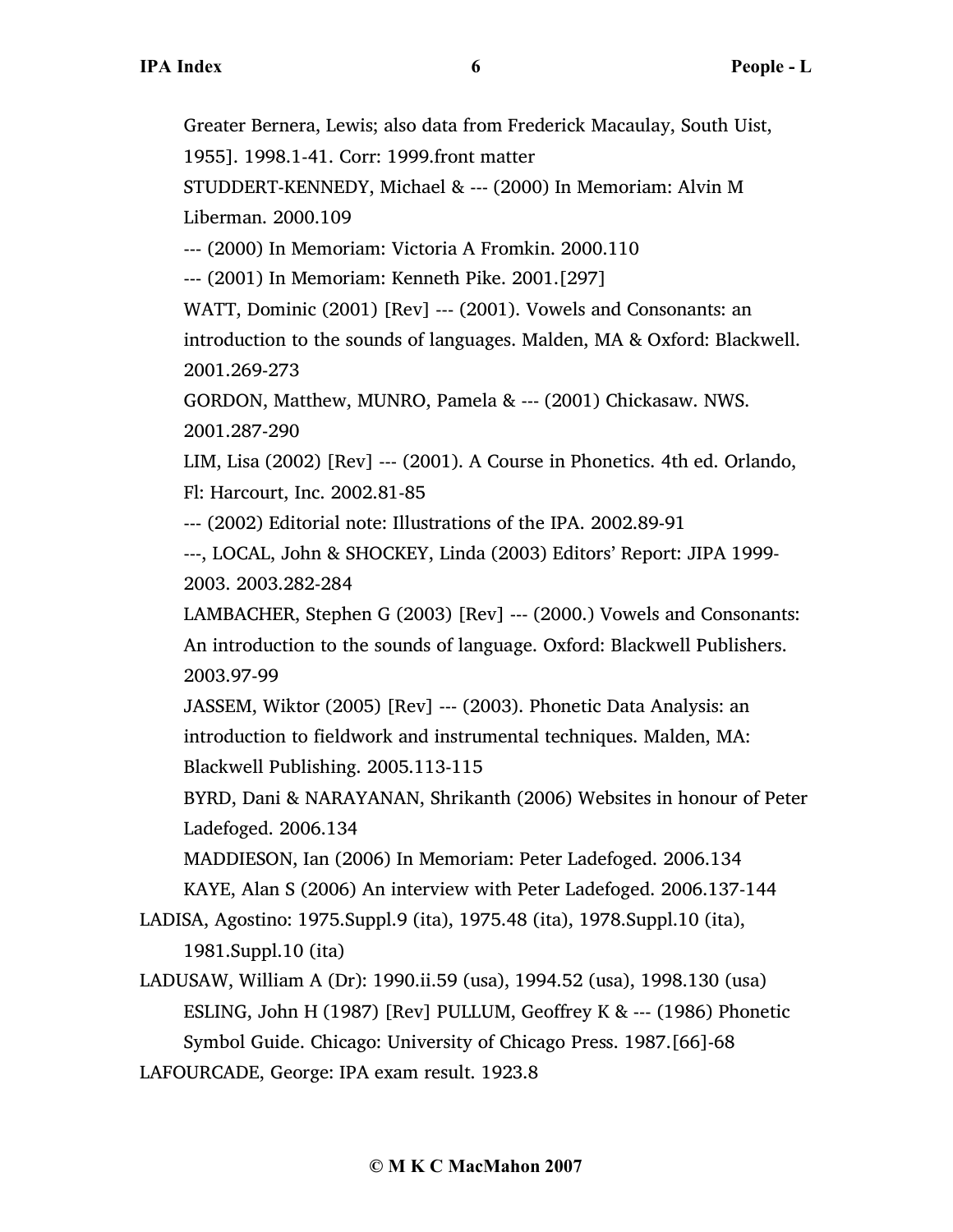- LAGERKRANTZ, M (Frk): 1895.97 (fra), 1895.126 (swe), 1896.14 (swe), 1896.35
- LAGOS, Baudilio ~ Bandilio: 1901.105 (chl), 1902.22 (chl), 1904.19 (chl), 1905.20 (chl), 1906.24 (chl), 1908.27 (chl), 1909.29 (chl), 1910.28 (chl), 1911.36 (chl)
- LAGOS, M E (Miss): 1948.31 (arg), 1949.14 (arg), 1952.Suppl.ix (arg)
- LAGUS, E (Dr): 1892.11 (fin)
- LAHARNER, A: 1895.8 (auh), 1896.9 (auh), 1897.25 (auh), 1897.51, 1898.12 (auh), 1898.36
- LAIDLAW, G M: 1913.65 (mal), 1913.110 (mal), 1914.Suppl.31 (mal)
- LAILAVOIX, Ludovic: 1910.8 (eng), 1911.15 (eng), 1912.29 (eng), 1912.79 (eng), 1913.13 (eng), 1913.89
- LAING, F L (Miss): 1907.90 (eng), 1908.8 (eng), 1909.8 (eng), 1909.73
- LAKE, Anna M (Miss): 1910.65 (ger), 1911.19 (ger), 1912.34 (ger), 1913.18 (ger)

--- : IPA exam result (German). 1910.93

LAKE, J J: 1905.26 (eng), 1906.5 (eng), 1907.5 (eng), 1908.5 (eng), 1909.4 (eng), 1910.5 (eng), 1910.66 (eng), 1911.12 (eng), 1912.25 (eng), 1912.119 (eng), 1913.9 (eng), 1914.Suppl.4 (eng), 1925.Suppl.8 (eng),

1930.12 (eng), 1932.15 (eng), 1933.46

- LAKEMAN, H B: 1905.133 (eng), 1906.7 (eng), 1907.8 (eng), 1908.8 (eng), 1909.8 (eng)
- LAKJER, C: 1895.186 (den), 1896.32 (den), 1897.28 (den), 1897.52
- LAKOMY1: see LAKONY1  $\sim$  LAKOMY1
- LAKONÝ ~ LAKOMÝ, Františěk: 1908.41 (fra), 1908.122 (auh), 1909.18 (auh), 1910.18 (auh), 1910.144, 1911.26 (auh), 1911.66 (auh), 1912.41 (auh), 1913.25 (auh)
- LAKSMAN, Myrna: 1998.130 (idn)
- LALCHAND, A: 1913.64 (ind), 1913.89, 1914.Suppl.30 (ind)
- LALLE ~ LALLE-CROISET, M: 1925.Suppl.8 (fra), 1930.10 (fra), 1932.13 (fra),
	- 1934.28 (fra), 1936.34 (fra), 1938.16
- LALLE-CROISET: see LALLE  $\sim$  LALLE-CROISET
- LALLY, C J: 1969.55 (eng), 1972.Suppl.12 (eng)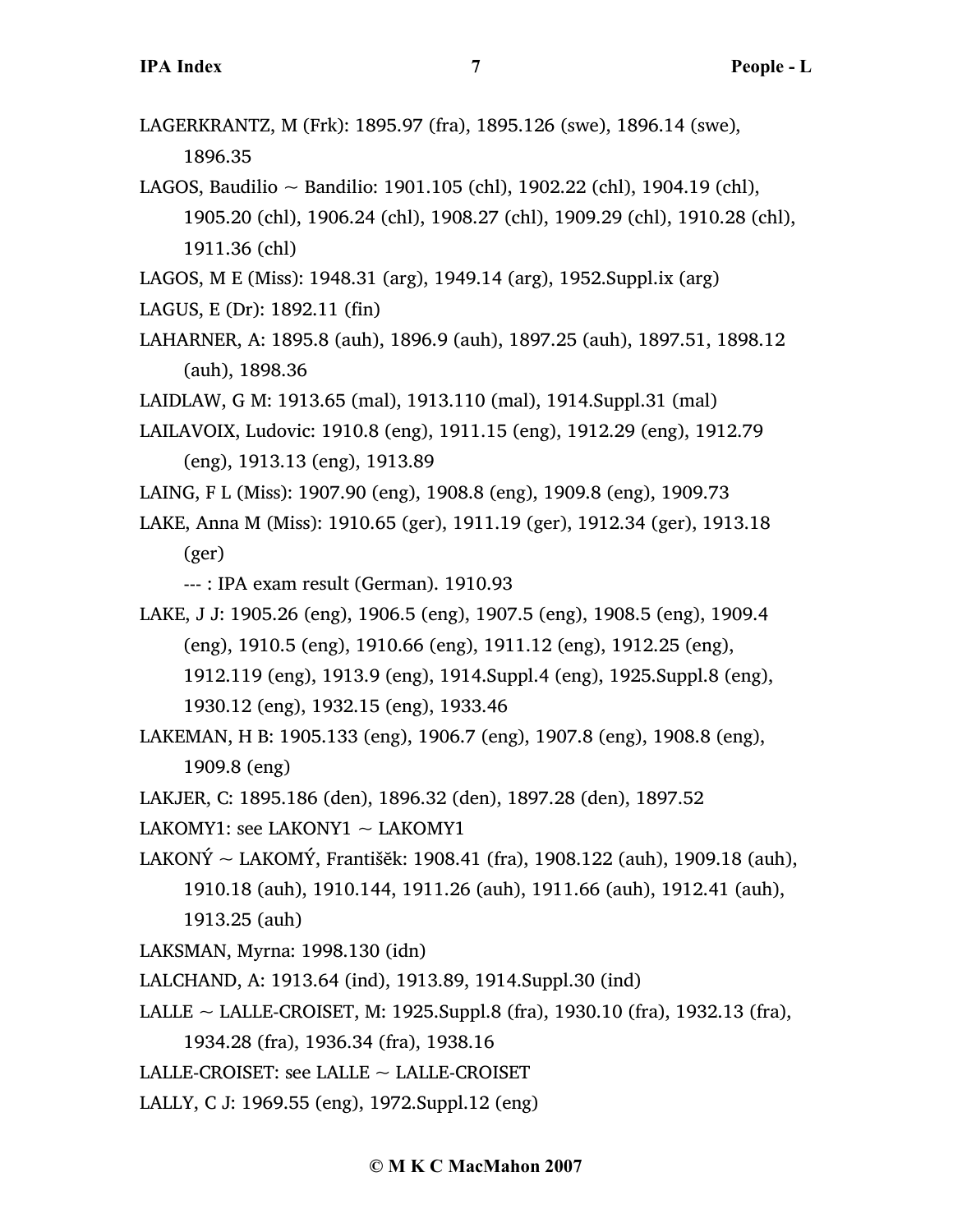LAM, Irene Lai-Fung: 1998.130 (hkg)

LAMARE, E B: 1910.142 (usa), 1911.35 (usa), 1912.50 (usa), 1913.35 (usa), 1914.Suppl.25 (usa)

LAMBACHER, Steven: 1998.130 (jap)

--- (2003) [Rev] LADEFOGED, Peter (2000.) Vowels and Consonants: An introduction to the sounds of language. Oxford: Blackwell Publishers. 2003.97-99

LAMBERT, [ ] (Mlle): 1907.8 (eng)

LAMBERT, Constant

LAWRENSON, A C (1934) [Spec(Stud)] English. Narrow transcription. < --- Music Ho! 1934.80

LAMBERT, Hester Marjorie

ABERCROMBIE, D (1954) [Rev] --- (1953) Introduction to the Devangari Script: for students of Sanskrit, Hindi, Marathi, Gujarati and Bengali. [The Bengali section in collaboration with G M Summers.] London: Oxford University Press. 1954.32-34

LAMBOUR, [ ] (Mlle): 1889.5 (fra), 1890.5 (fra), 1891.6 (fra), 1891.30

LAMBRINO, A: 1956.27 (fra), 1961.Suppl.ii (fra)

LAMBROS, A: 1932.71 (mor)

LAMM, Per: 1890.2 (fra), 1891.2 (fra), 1892.2 (fra), 1893.2 (fra), 1894.2 (fra), 1895.2 (fra), 1896.2 (fra), 1897.50 (fra), 1898.3 (fra), 1898.67, 1900.janv.2 (fra), 1903.2 (fra), 1904.2 (fra), 1905.2 (fra), 1906.2 (fra), 1907.2 (fra), 1908.2 (fra)

LAMMENS: see VL

LAMMERS, Mathilde

[Rev] HESSEL, K & DOERR, F (1888) Die Maedchenschule. Zeitschrift für das gesamte Maedchenschulwesen, mit besonderer Berücksichtigung der hoeheren Maedchenschule. Erstes Heft. Bonn: E Weber. 1888.May.206/38

LAMPACH, S: 1955.23 (fra), 1955.Suppl.ii (fra), 1961.24 (fra), 1961.Suppl.ii (fra)

LAMSON, R, Jr: 1933.46 (usa), 1934.36 (usa)

LAMY, Lilian (Mlle)

[--- : marriage to H Muffang]. 1908.84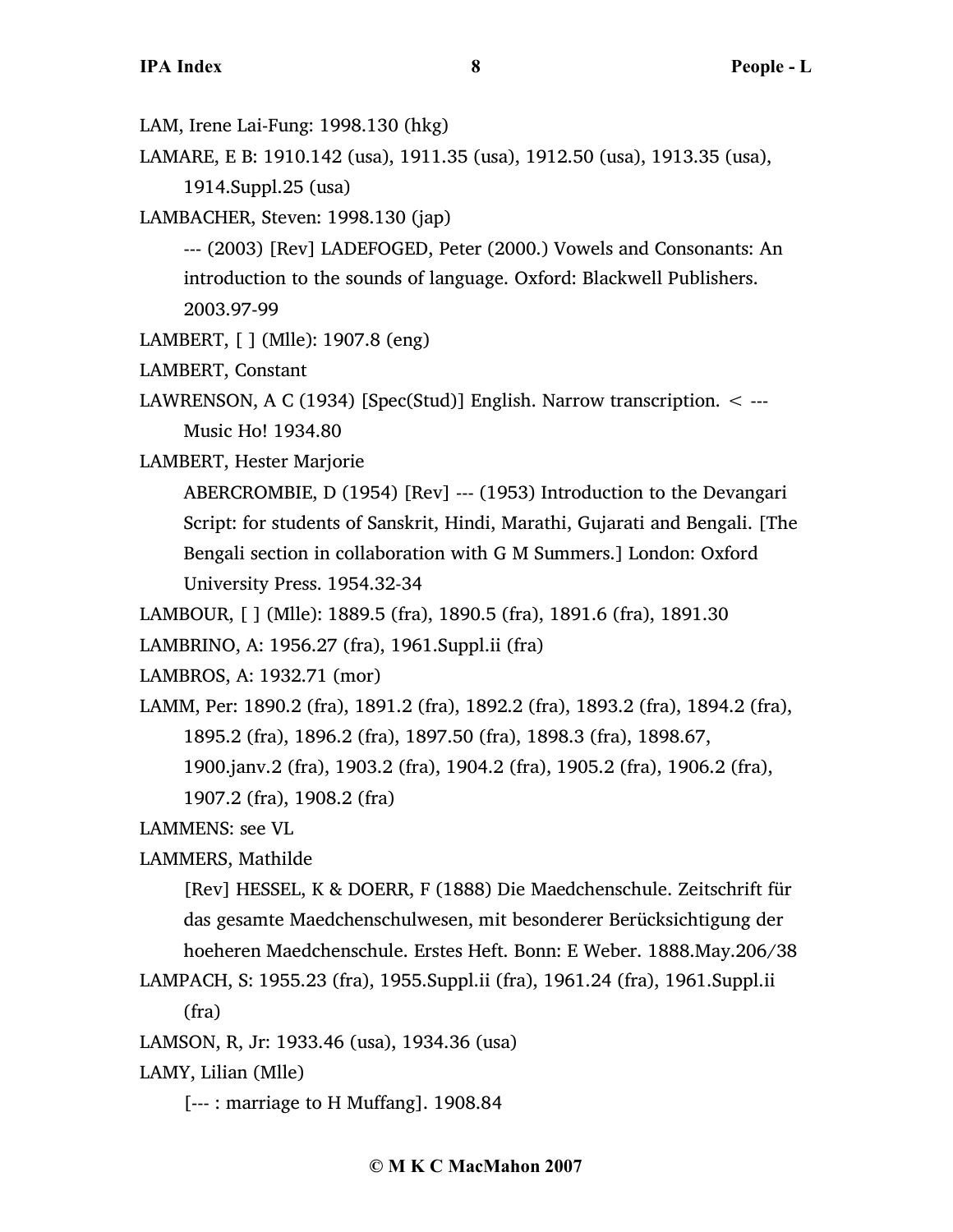LANCASTER, N (Miss): 1914.81 (usa)

LANCKER: see VAN LANCKER

LANDAHL, Karen L: 1998.130 (usa), 2000.118 (usa)

LANDAU, Elisabeth (Miss): 1928.64 (pol), 1930.16 (pol), 1932.19 (pol), 1955.48 (brd), 1955.Suppl.v (brd)

LANDAU, Ernestina (Miss): 1975.48 (yug), 1975.Suppl.24 (yug), 1978.Suppl.25 (yug), 1981.Suppl.25 (yug), 1990.ii.59 (yug), 1994.52 (cro), 1998.130 (cro), 2000.118 (cro), 2005.125 (cro)

---, LONC\*ARIC', Mijo, HORGA, Damir, S\*KARIC', Ivo (1995) [Illustrations of the IPA] Croatian [inf=female aged 54; Standard Croatian; includes NWS]. 1995.83-86. Corr: 1996.June.preliminary matter

LANDAU, L (Dr): 1914.40 (eng)

LANDBY, Harald: 1894.49 (swe), 1895.12 (swe), 1896.14 (swe), 1896.35

LANDERS, Effie (Prof): 1910.143 (usa), 1911.35 (usa), 1912.50 (usa), 1912.94,

1913.34 (usa), 1914.Suppl.25 (usa)

LANDGREN, Oscar: 1914.Suppl.21 (swe)

LANDICK, Marie: 1994.52 (cis), 1998.130 (cis)

LANDIS, Theodor

MAURER, Dieter, COOK, Norman, --- , d'HEUREUSE, Christian (1991) Are measured differences between the formants of men, women and children due to F0 differences? 1991:66-79

LANDMANN, [ ] (Dr): 1888.Feb.73/9 (ger), 1889.5 (ger), 1890.5 (ger), 1890.50 LANDOIS, [ ]

 $X(1894)$  Ferienkurs  $[=$  Greifswald, 9 July - 3 August 1894: ... --- and  $[$ ] OBERBECK on experimental phonetics. Comm: P Passy]. 1894.189

LANDRIN, [ ] (Mme): 1913.8 (fra), 1914.Suppl.3 (fra)

LANDRY, C A: 1947.20 (usa), 1949.12 (usa)

LANDSBERG, [ ] (Miss): 1910.8 (eng), 1911.15 (eng), 1912.29 (eng), 1913.13 (eng), 1914.Suppl.8 (eng)

WESTERN, A (1889) [Rev] STORM, J F B (1888) Det Nynorske Landsmaal.

En Undersøgelse. Kjøbenhavn: Gyldendal. 1889.19-20. Corr: 1889.38

LANDY, Sylvia (Miss)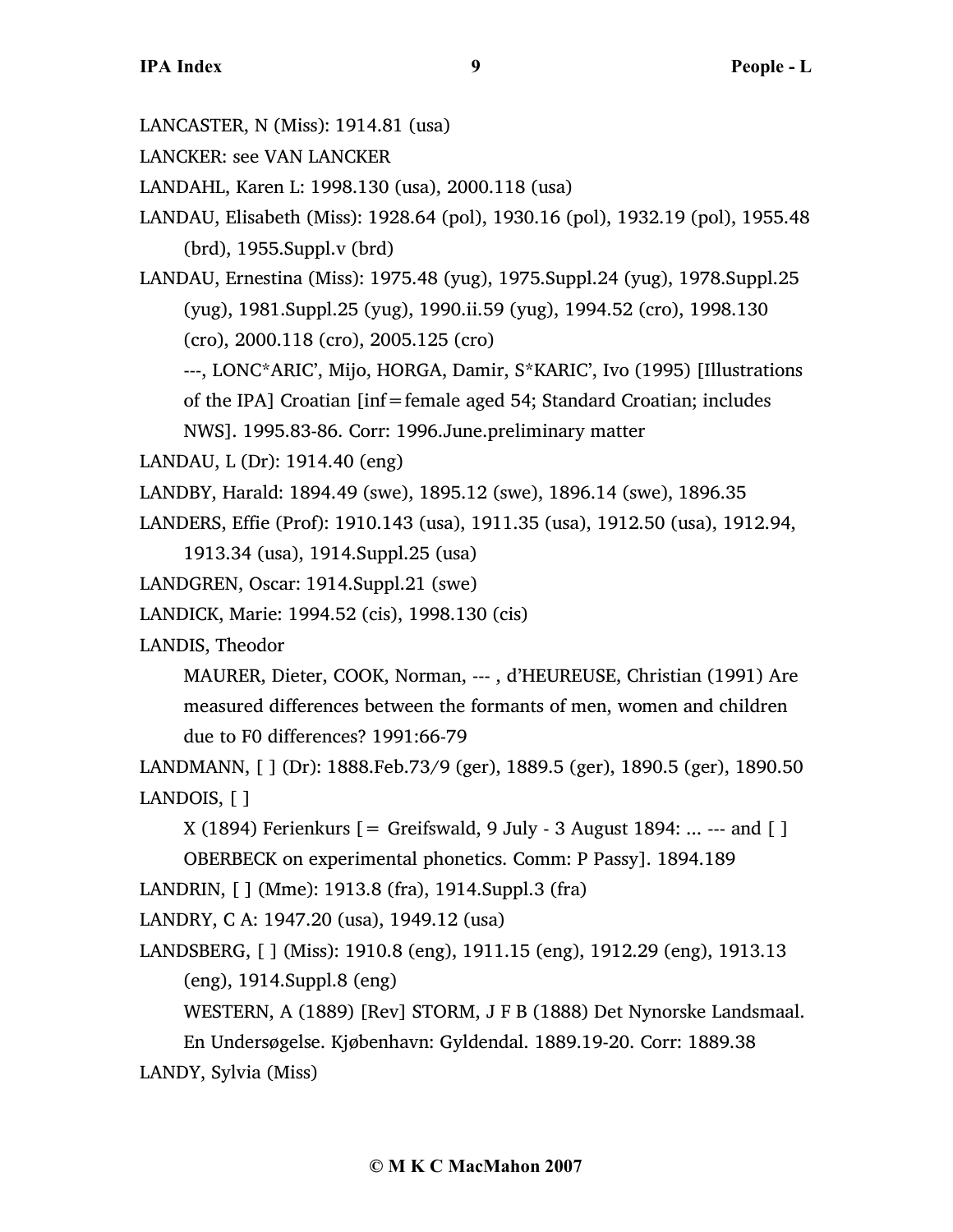SPRAGUE DE CAMP, L (1939) [Spec] Philadelphia American English [inf= --- , aged 16, res most of her life in Philadelphia, pronunciation features of Philadelphia, adjacent areas of Pennsylvania, Southern New Jersey, and Eastern Maryland, incl the Delaware Peninsula 1939.50-51

LANE, J H: 1896.103 (usa), 1897.33 (usa), 1897.52

LANE, L W T: 1958.38 (eng), 1961.Suppl.iv (eng), 1968.23

LANE, P (Miss): 1907.8 (eng), 1908.8 (eng), 1909.8 (eng)

LANG, [ ]: 1909.138 (fra), 1910.3 (fra)

LANG, A E (Prof): 1894.85 (can), 1895.15 (can), 1895.33, 1896.18 (can), 1896.36, 1897.50 (can), 1898.21 (can), 1899.21 (can), 1900.janv.22 (can), 1901.23 (can), 1902.21 (can), 1903.21 (can), 1904.19 (can), 1905.19 (can), 1906.23 (can), 1907.25 (fra), 1908.26 (can), 1909.28 (can), 1910.27 (can), 1911.65 (can), 1912.51 (can), 1913.37 (can), 1914.Suppl.27 (can)

LANG, Emily L (Miss): 1961.49 (sco), [death] 1968.23

LANG, H M (Miss): 1909.94 (eng), 1910.8 (eng), 1911.15 (eng), 1912.29 (eng) LANG, J (Mlle): 1893.25 (auh), 1894.7 (auh), 1894.27

LANGBALLE, P E: 1896.187 (den), 1897.28 (den), 1898.16 (den), 1898.36,

1901.141 (fra), 1902.4 (fra), 1902.74 (den), 1903.17 (den), 1904.15 (den) LANGE, [ ]: 1895.29 (fra)

LANGE, B M (Fru): 1895.29 (fra), 1895.78 (nor)

LANGE, A F: 1888.April.169/25 (ger), 1889.5 (ger), 1889.53, 1890.5 (usa), 1890.50

LANGE, A H: 1889.65 (usa)

LANGE, C L

[Practical method advocated by Beyer and Lange for distinguishing

between voiced and voiceless sounds.] 1887.Oct.347

[Elections to the Conseil Supérieur de l'Instruction Publique de France. See 1888.May.208/40.] 1888.June.255/47

--- (1895) [Rev] WESTERN, A (1894) Gouins Metode (Quousque Tandems Smaaskrifter 10, 1894). 1895.105-106

LANGE, Chr: 1895.78 (nor), 1896.13 (nor), 1897.30 (nor), 1898.17 (nor),

1898.36

LANGE, F (Dr)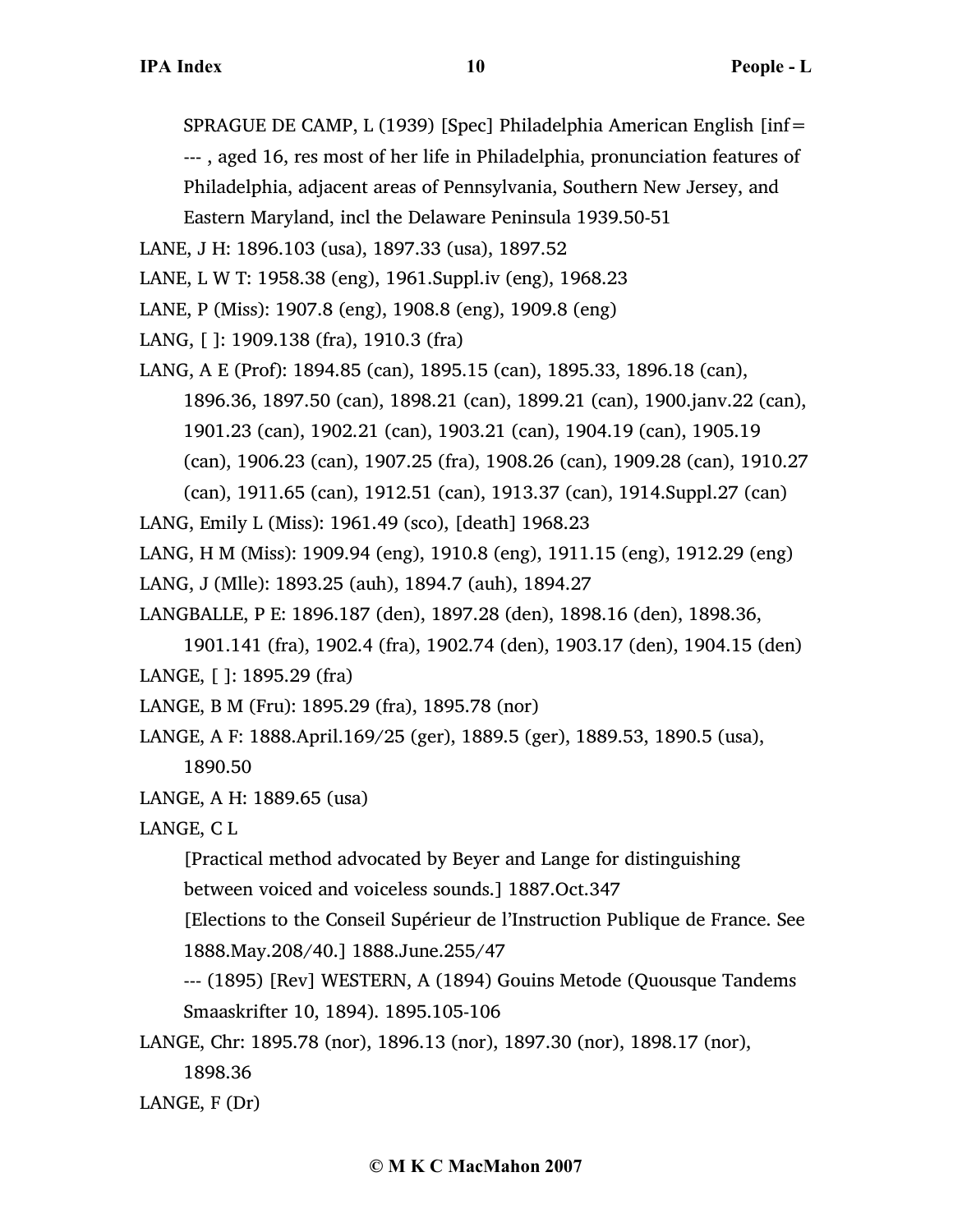Der Verein für Schulreform [Mittelschule, Germany]. 1889.82

PASSY, P (1891) Corrections et additions à l'Étude sur les changements phonétiques 1891.Suppl.juil.93-100; see also 1891.103

LANGE, H: 1893.73 (ger), 1894.5 (ger), 1895.6 (ger), 1895.33

LANGE, Paul: 1913.18 (ger), 1914.Suppl.11 (ger)

LANGE, Svend

ULDALL, H J (1928) [Spec] Danish. A Passage from Fru Gerda og hendes Moder by Svend Lange. 1928.56-57

LANGEBRECK, C: 1899.97 (nor), 1900.janv.19 (nor), 1900.févr-mars.20, 1901.20 (nor), 1901.48

LANGEHEINE, K: 1896.103 (ger), 1896.136 (ger), 1897.22 (ger), 1897.51, 1897.110 (ger)

LANGENHOVE, G van: 1925.Suppl.8 (bel)

LANGER, Oskar (Prof): 1892.57 (auh), 1893.7 (auh)

LANGGUTH, Käte (Frl): 1910.15 (ger), 1911.23 (ger), 1912.37 (ger)

LANGHANS, [ ] (Mlle): 1898.150 (fra), 1899.4 (fra), 1900.janv.4 (fra), 1900.févr-mars.19

LANGHOFF, Marie (Frk): 1902.54 (den), 1903.17 (den), 1903.114

LANGKAVEL, Martha (Frl Dr): 1897.109 (swi), 1898.13 (swi), 1899.14 (swi), 1900.janv.15 (swi), 1901.16 (swi), 1901.70 (den), 1901.142 (fra), 1902.4 (fra), 1902.98 (fra), 1902.146 (swi), 1903.14 (swi), 1904.12 (swi), 1905.12 (swi), 1906.15 (swi), 1907.17 (swi), 1908.18 (swi), 1909.19 (swi), 1910.19

(swi), 1911.27 (swi), 1912.42 (swi), 1913.26 (swi), 1914.Suppl.17 (swi)

LANGLEY, E F: 1897.50 (usa), 1898.21 (usa), 1898.36, 1898.89 (usa)

LANIER, E A (Prof): 1933.46 (usa), 1934.36 (usa), 1936.41 (usa), 1938.37 (usa),

1942.11, 1948.32 (usa), 1949.12 (usa), 1949.31 (usa), 1951.27 (jap),

1952.Suppl.xi (jap), 1955.Suppl.viii (usa), 1959.23

LANSBERG, [ ] (Dr): 1890.5 (ger), 1891.6 (ger), 1892.5 (ger), 1892.42

LANTZ, E: 1911.66 (ger), 1912.37 (ger), 1913.21 (ger), 1913.111, 1913.127 (ger), 1914.Suppl.14 (ger)

--- (1910) [Spec] Patois de Saarbrück. Sol. 1910.119

LANUSSE, Maxime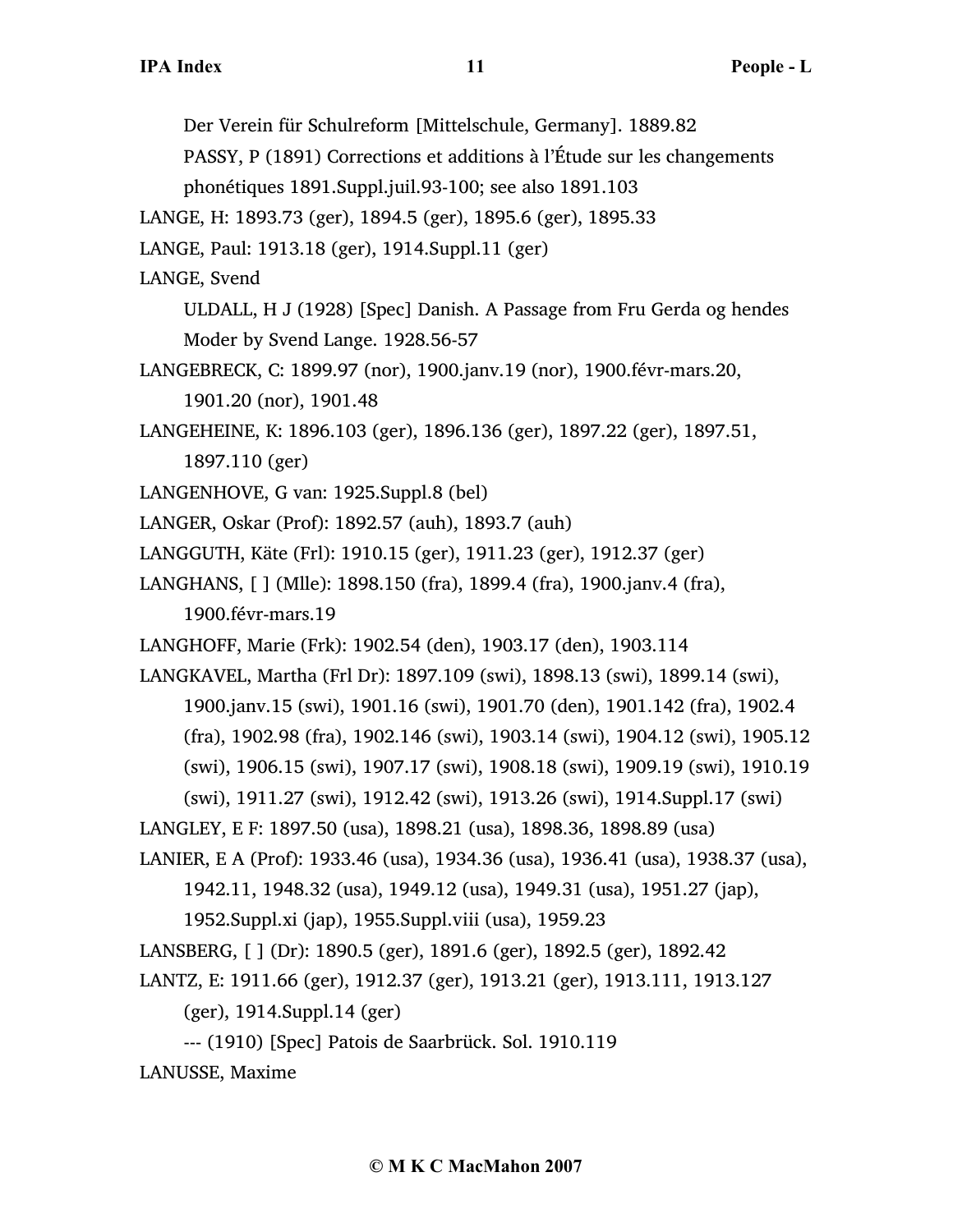PASSY, J (1893) [Rev] --- (1893) De l'influence du dialecte gascon sur la langue française, de la fin du XVe siècle à la seconde moitié du XVIIe. Thèse présentée à la Faculté des Lettres de Paris. Paris: Maisonneuve et Cie. 1893.135-137

LAPAINE ~ LAPANIE, M (Mlle): 1897.178 (auh), 1898.12 (auh)

LAPANIE: see LAPAINE  $\sim$  LAPANIE

LAPOINTE, Jacques

POWELL, D R (1969) [Rev] --- (1968) Bibliographie de l'espagnol

d'Amérique. Dakar: Centre de Hautes Études Afro-Ibéro-Américaines de l'Université de Dakar. 1969.19

LARA, Carlos A: 1973.56 (cri), 1975.Suppl.4 (cri)

LARGE, John W (Prof): 1975.102 (usa)

LARISON, C W

[Differences between American and English English < --- , Phonographic Magazine.] 1892.96

[death]. 1910.117

LARIVE  $[$  = pseud of MERLETTE,  $[ ]$ ]

MORTET, C (1891) [Rev] LARIVE & FLEURY [=pseud MERLETTE, [ ] & HAUVION, [ ]]. (1887-1891) Dictionnaire français illustré des mots et des choses, ou Dictionnaire encyclopédique des écoles, des metiers et de la vie pratique. Paris: G Chamerot. 1891.78-79

LARMIER,  $B \sim R$  (Mlle): 1897.126 (fra), 1898.3 (fra), 1898.35

LAROCHE, [ ]: 1908.62 (arg), 1909.29 (arg), 1910.28 (arg)

LARPENT, H: 1892.41 (fra), 1892.130 (den), 1893.8 (den), 1893.42

--- (1892) [Rev] PASSY, P (1892) Le Français parlé, morceaux choisis à l'usage des étrangers avec la prononciation figurée. 3e éd. Heilbronn: Henninger. 1892.93-94

JESPERSEN, O & --- (1892) [Spec(Stud)] Danois. 1892.99

PASSY, P (1896) Nouveaux témoignages [=use of the phonetic method in Denmark for teaching French: ... --- ]. 1896.177

LARSEN, [ ]: 1899.35, 1902.23 (fra), 1903.4 (fra), 1903.30, 1903.114 (den), 1904.15 (den), 1905.15 (den), 1906.18 (den), 1907.21 (den), 1908.21 (den), 1909.23 (den), 1910.22 (den)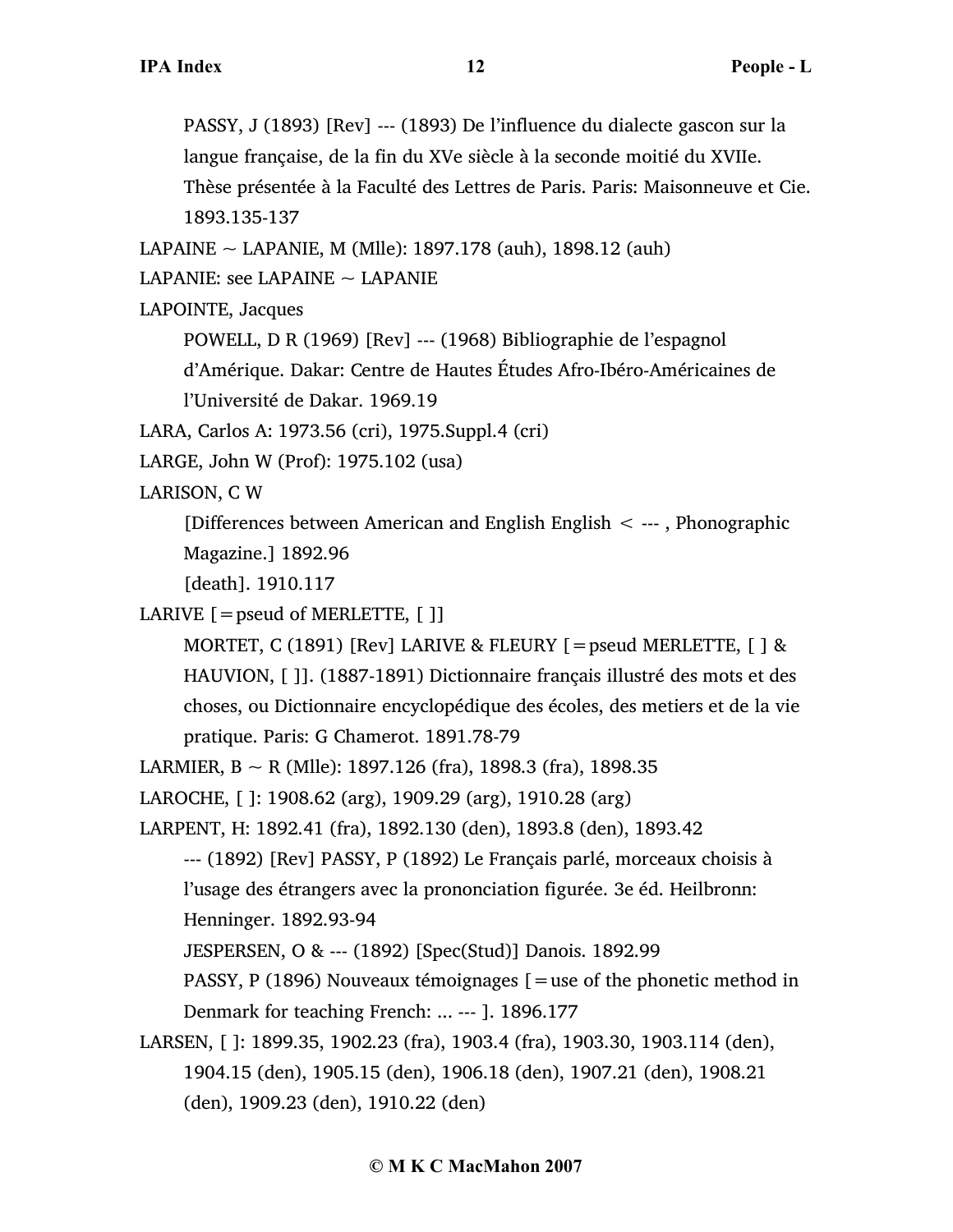LARSEN, [ ] (Fru Konsulinde): 1903.49 (nor), 1904.16 (nor), 1904.60

LARSEN, Chr: 1901.121 (den), 1902.17 (den), 1903.17 (den), 1903.30

LARSEN F STEEN, H

[Publications Received]. 1892.112

LARSEN, Oscar: 1895.185 (den), 1896.32 (den), 1897.28 (den), 1898.16 (den), 1899.16 (den)

LARSON, Julie: 2000.118 (usa)

LARSSEN: see also EEG LARSSEN

LARSSON, Ivar: 1910.94 (swe), 1911.31 (swe), 1912.46 (swe)

LARSSON, P: 1889.17 (fra)

LARVANT, Ad: 1897.158 (fra), 1898.3 (fra), 1899.4 (fra), 1900.janv.4 (fra), 1901.4 (fra), 1902.4 (fra)

LARVENT, [ ]

PASSY, P (1897) [Spec] Patois de Liévin (Pas-de-Calais). StJ [inf= --- ]. 1897.154

LASIERRA, Severino Bello

BUTLIN, R (1928) [Spec(Stud)] Español. < SIERRA, Martinez Canción de Cuna, escogido, segundo acto.  $\text{inf} = -1$ . 1928.61-62

LASIRE, E: 1949.9 (eng), 1952.Suppl.iii (eng)

LASS, Norman J

ASHBY, Michael G (1982) [Rev] --- [ed] (1980) Speech and Language.

Advances in Basic Research and Practice (Vols  $3 + 4$ ) New York: Academic Press 1982.97-104

LASS, Roger (Prof): 1972.92 (sco), 1975.Suppl.16 (sco), 1978.Suppl.17 (sco) LASSBIEGLER, Hans: 1902.98 (ger)

LASSEN, Elisabeth (Frk): 1893.8 (den), 1893.146 (den), 1894.10 (den), 1895.10 (den), 1895.33

LASSEN, Karen (Frk): 1901.122 (den), 1902.17 (den)

LASSIRE, [ ]: 1888.July.313/49 (fra), 1889.5 (fra)

LASSIUS, K: 1898.114 (nor)

LATHAM, A G: 1907.33 (eng), 1908.8 (eng), 1909.8 (eng), 1910.8 (eng),

1911.15 (eng), 1912.29 (eng), 1913.13 (eng), 1914.Suppl.8 (eng)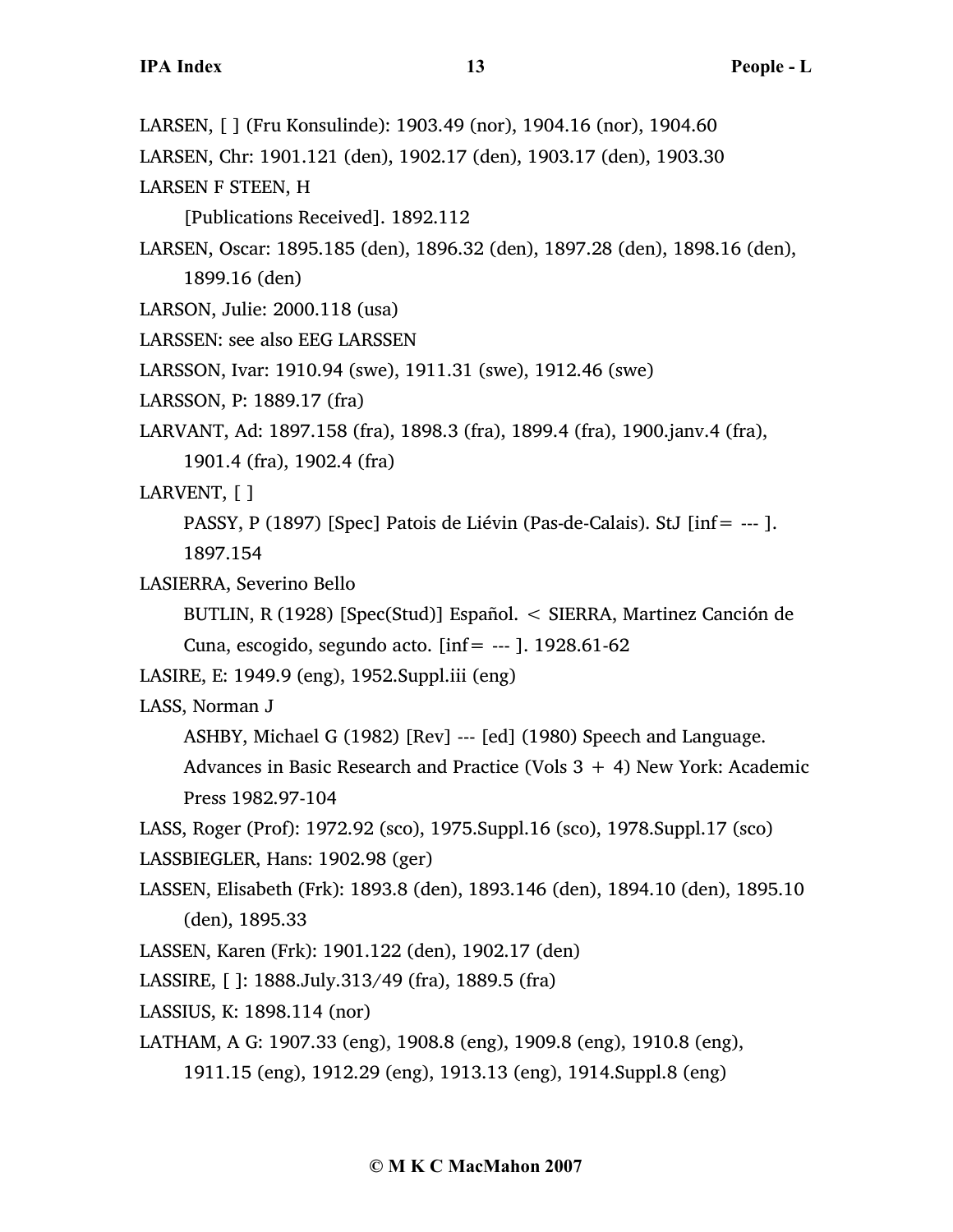LATHROP, Alinda (Miss): 1911.130 (usa), 1912.50 (usa), 1913.35 (usa), 1914.Suppl.25 (usa)

LATIN, E (Dr): 1894.113 (swe), 1895.12 (swe), 1896.14 (swe), 1896.35

LATTU, Inkeri: 1911.32 (fin), 1912.47 (fin)

- LATZKO, Hugo (Dr): 1900.85 (auh), 1901.15 (auh), 1901.48, 1904.157 (auh), 1905.12 (auh), 1906.15 (auh), 1907.16 (auh), 1908.17 (auh), 1908.43 (auh), 1909.18 (auh)
- LAU, P: 1889.17 (ger), 1890.5 (ger), 1890.50
- LAU, Y T: 1956.55 (hkg)
- LAUB,  $\lceil \cdot \rceil$

SPIESER, J (1900) [Spec] Judéo-allemand des environs de Czernowitz, Bucovine [inf= --- ]. StJ 1900.66

LAUBENFELST, Helen de

--- (1934) [Spec] American English [inf=b Burlington, Iowa, ed Chicago & New York City. < O'SHEA, W J (1931-1932) 35th Annual Report on Oral English and Phonetics, New York. See also JONES, D 1934.19.] 1934.18

LAUDENBACH, Henri

PASSY, P (1899) [Rev] --- , PASSY, P & DELOBEL, G (1899) De la méthode directe dans l'enseignement des langues vivantes. Paris: A Colin. 1899.103

LAUENSTEIN, T (Frau): 1930.46 (ger), 1931.19 (ger), 1931.37 (ger), 1932.16 (ger), 1932.48

LAUFER, Asher (Prof): 1979.46 (isr), 1981.Suppl.9 (isr), 1990.ii.59 (isr),

```
1994.52 (isr), 1998.130 (isr), 2000.118 (isr), 2005.126 (isr)
```
--- & CONDAX, I D (1979) The epiglottis as an articulator 1979.50-56

 $-$ -- $(1990)$  Hebrew [inf= $(1)$  female, aged 61, Oriental dialect;  $(2)$  male, aged 49, non-Oriental dialect; NWS]. 1990.Dec.40-43

--- (1991) Does the 'voiced epiglottal fricative' exist? 1991.44-45

--- (1991) The 'glottal fricatives'. 1991.91(ii)-93

--- (1995) Modifications of the IPA chart. 1995.81-82

--- (1996) The common [ʕ] is an approximant and not a fricative.

1996.113-117

(1995) Council. 1995.Dec.ifc

(1996) Council. 1996.June.ifc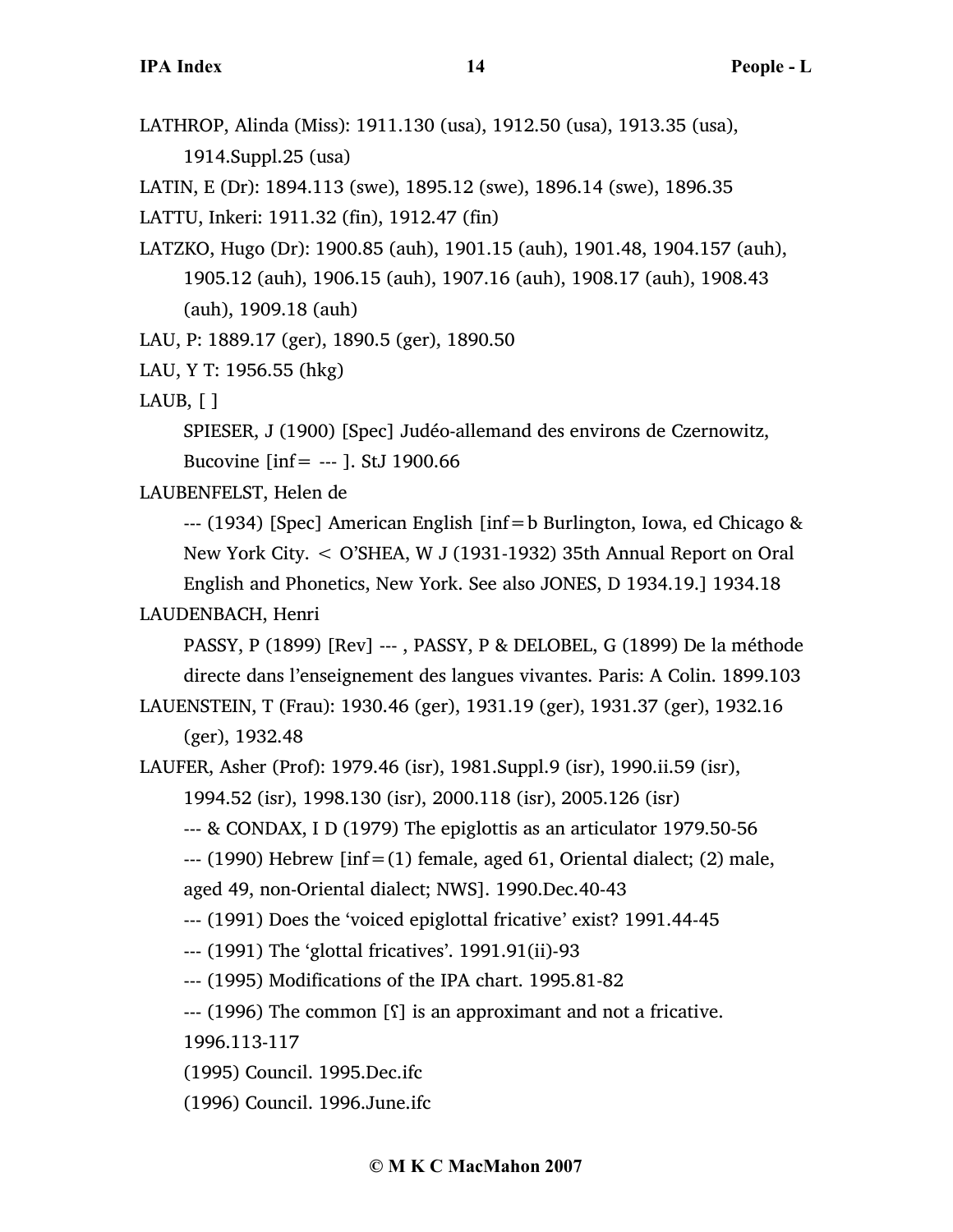(1996) Council. 1996.Dec.ifc

(1997) Council. 1997.June & Dec.ifc

(1998) Council. 1998.June & Dec.ifc

(1999) Council. 1999.June.ifc

(1999-2003) Council. 2000.June & Dec.prelim matter

(1999-2003) Council. 2001.Dec.prelim matter

(1999-2003) Council. 2002.June & Dec.prelim matter

(1999-2003) Council. 2003.June & Dec.prelim matter

(2003-207) Council. 2004.June:prelim matter, 2004.Dec.prelim matter,

2005.June.prelim matter, 2005.Dec.prelim matter, 2006.June.prelim matter, 2006.Dec. prelim matter

LAURANCE  $\sim$  LAWRANCE  $\sim$  LAWRENCE, Hilda (Miss): 1906.7 (eng), 1906.25 (saf), 1906.106, 1907.27 (saf), 1908.28 (saf), 1909.30 (saf), 1910.8 (eng), 1911.15 (eng), 1912.29 (eng), 1913.13 (eng), 1913.88 (eng), 1914.Suppl.8 (eng)

IPA exam results: German, 1909.43; French, 1910.121

- LAUREL, Campbell: 1909.113 (usa), 1910.26 (usa)
- LAURIDSEN, J: 1897.50 (den), 1898.16 (den), 1899.16 (den), 1900.janv.18 (den), 1901.18 (den), 1902.17 (den), 1903.17 (den), 1904.15 (den), [death] 1904.106

LAURILA, K S: 1913.32 (fin), 1914.Suppl.22 (fin)

```
LAURSEN CASTENVOLD, K (Mrs): 1972.Suppl.3 (den), 1975.Suppl.5 (den), 
     1978.Suppl.5 (den)
```
LAURSEN, Karin (Miss): 1966.38 (den), 1968.44 (den)

LAUSSEDAT, [ ]

[Elections to the Conseil Supérieur de l'Instruction Publique de France.] 1888.May.208/40

LAUTERBORN, Aug: 1907.105 (ger), 1908.14 (ger), 1908.43, 1908.63

- LAUTERBURG, Ed (Prof): 1905.85 (swi), 1906.15 (swi), 1906.30 (swi), 1907.17 (swi), 1908.18 (swi), 1909.19 (swi), 1910.19 (swi), 1910.143 (swi),
	- 1911.26 (swi), 1912.41 (swi), 1913.25 (swi), 1914.Suppl.17 (swi), 1914.61 (swi)

[--- : marriage to Alice Werner]. 1908.37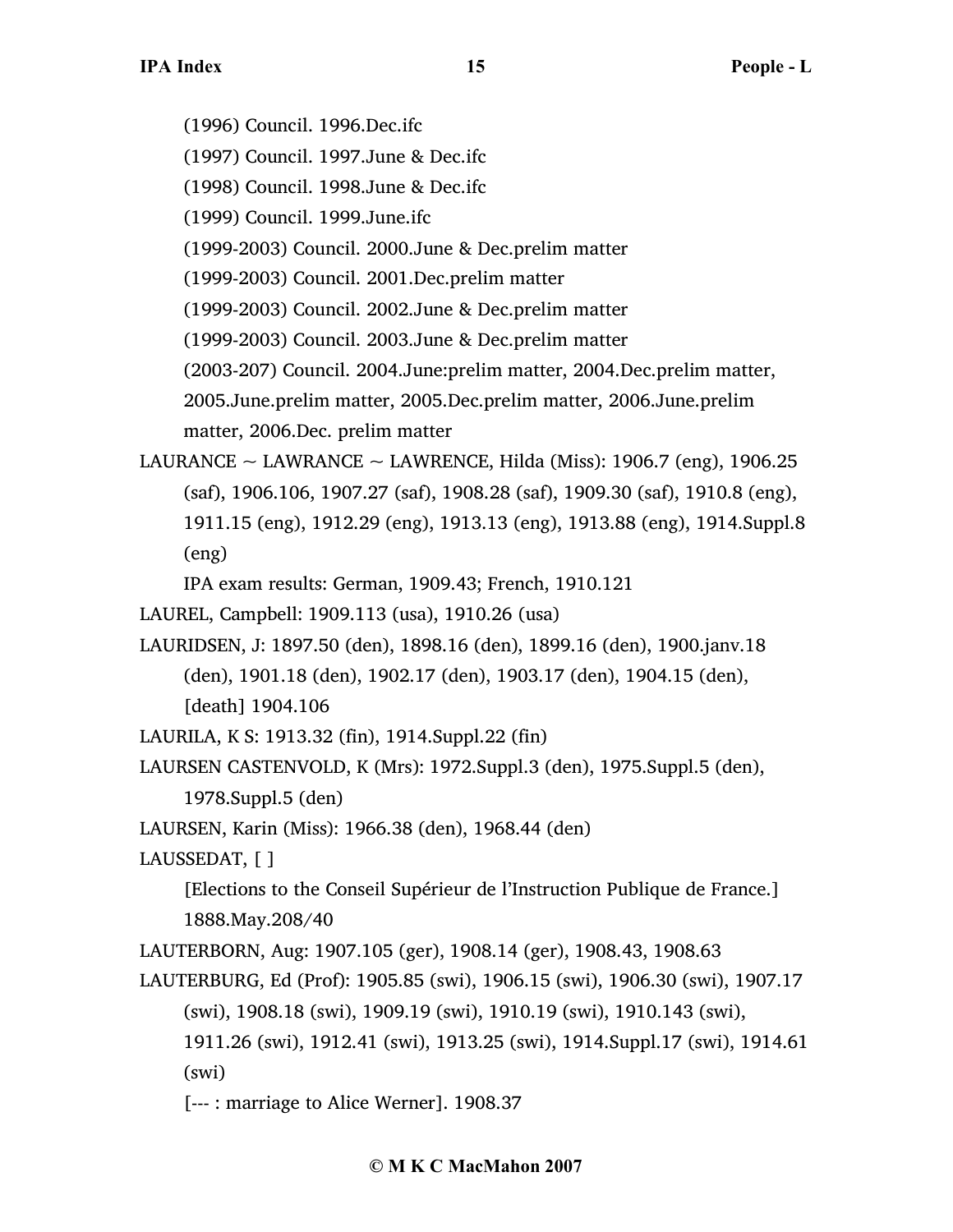[--- : appointment, Thun]. 1910.134

LAVAL, Ramon A: 1910.122 (chl), 1911.36 (chl), 1912.53 (chl), 1913.39 (chl), 1914.Suppl.29 (chl)

LAVELL, G Ch: 1901.122 (dei), 1902.23 (dei) 1904.21 (dei) 1904.60

LAVER, John D M H (Prof): 1965.16 (sco), 1965.35 (nig), 1972.Suppl.12 (sco), 1975.Suppl.16 (sco), 1978.Suppl.17 (sco), 1981.Suppl.17 (sco), 1990.ii.59 (sco), 1994.52 (sco), 1998.130 (sco), 2000.118 (sco), 2005.128 (sco) Council elections [=results]. 1985.5

(1986-1990) Council (1987-1990) 1986.ifc, 1987.July.ifc, 1987.Dec.ifc,

1988.July.ifc, 1988.Dec.ifc, 1989.July.ifc, 1989.Dec.ifc, 1990.July.ifc

ROACH, Peter (1990) Association business and announcements  $\mathbf{r} =$  Council election results]. 1990.Dec.72

(1990-1991) Council (1990-1991). 1990.Dec.ifc, 1991.June.ifc

(1992) Council 1992.ifc

- (1995) Council. 1995.Dec.ifc
- (1996) Council. 1996.June.ifc

(1996) Council. 1996.Dec.ifc

(1997) Council. 1997.June & Dec.ifc

(1998) Council. 1998.June & Dec.ifc

(1999) Council. 1999.June.ifc

(1999-2003) Council. 2000.June & Dec.prelim matter

(1999-2003) Council. 2001.Dec.prelim matter

(1999-2003) Council. 2002.June & Dec.prelim matter

(1999-2003) Council. 2003.June & Dec.prelim matter

(2003-207) Council. 2004.June:prelim matter, 2004.Dec.prelim matter,

2005.June.prelim matter, 2005.Dec.prelim matter, 2006.June.prelim matter, 2006.Dec. prelim matter

--- (1969) [Rev] LADEFOGED, P (1967) Three Areas of Experimental Phonetics: stress and respiratory activity, the nature of vowel quality, units in the perception and production of speech. London: Oxford University Press. 1969.52-54

--- (1974) Labels for voices. 1974.62-75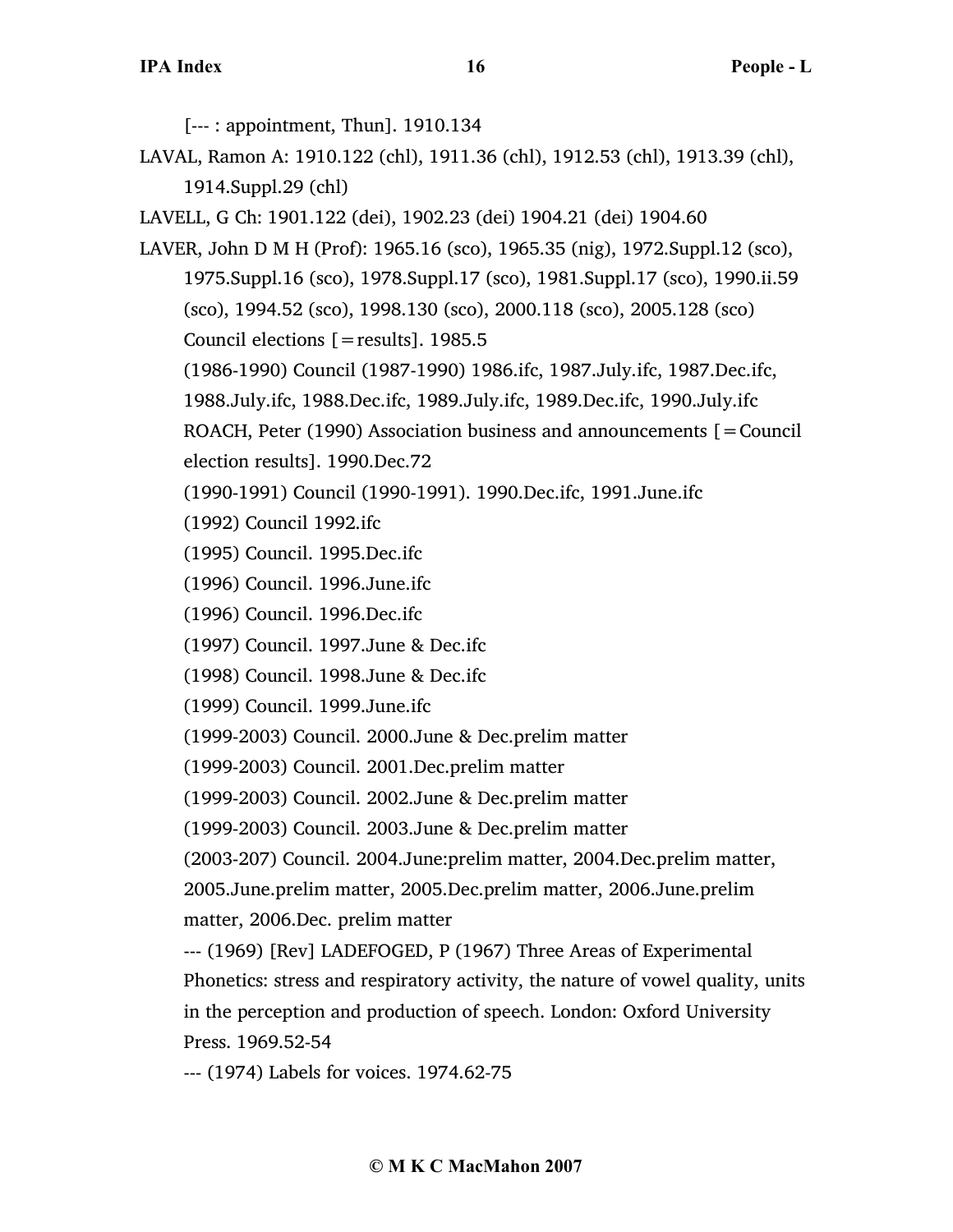LEWIS, J W (1974) [Rev] JONES, W E & --- [eds] (1973) Phonetics in Linguistics. A Book of Readings. London: Longman. 1974.99-102 MAIDMENT, J A (1981) [Rev] --- (1980) The Phonetic Description of Voice Quality. Cambridge: Cambridge University Press. 1981.78-84 WELLS, John C (1987) Computer-coded phonetic transcription [MRPA]. 1987.94-114

--- A tribute to Peter Ladefoged. 1991.1-3

Association Business: Business meeting, 22 August 1991, Aix-en-Provence [retiral of Peter Ladefoged as President; nomination of --- as President]. 1991.55-56

--- (2000) The nature of phonetics. [See also 2000.1-24 and 2000.25-29.]. 2000.31-36

DETERDING, David (2005) [Rev] HARDCASTLE, William J & BECK, Janet Mackenzie (eds) (2005). A Figure of Speech: A festschrift for John Laver. Mahwah, NJ: Lawrence Erlbaum Associates. 2005.239-242

LAVINGTON, Phillis (Mlle): IPA exam result (French). 1914.79

LAVOIE, Lisa: 2000.118 (usa)

--- (2002) Some influences on the realization of *for* and *four* in American English. 2002.175-202

LAW, Jean

[Publications Received.] 1891.97-98

LAW, Ronald R: 1912.133 (eng), 1913.13 (eng), 1914.Suppl.8 (eng)

LAWFORD, Fanny I (Miss): 1905.45 (eng), 1906.5 (eng), 1907.5 (eng), 1908.5 (eng), 1909.4 (eng)

LAWLESS, Norman H G: 1912.77 (fra), 1913.13 (eng), 1913.66 (eng),

1914.Suppl.8 (eng), 1914.40 (eng)

LAWLESS, Norman: IPA exam result (French). 1911.190

LAWLOR, Bob: 2000.118 (eir)

LAWRANCE, Hilda M: see LAURANCE  $\sim$  LAWRANCE  $\sim$  LAWRENCE, Hilda M

LAWRENCE, Hilda M: see LAURANCE  $\sim$  LAWRANCE  $\sim$  LAWRENCE, Hilda M

LAWRENCE, I ~ J (Prof): 1913.109 (jap), 1914.Suppl.31 (jap)

[Election results]. 1914.18-19

LAWRENCE, J A: 1982.115 (peu)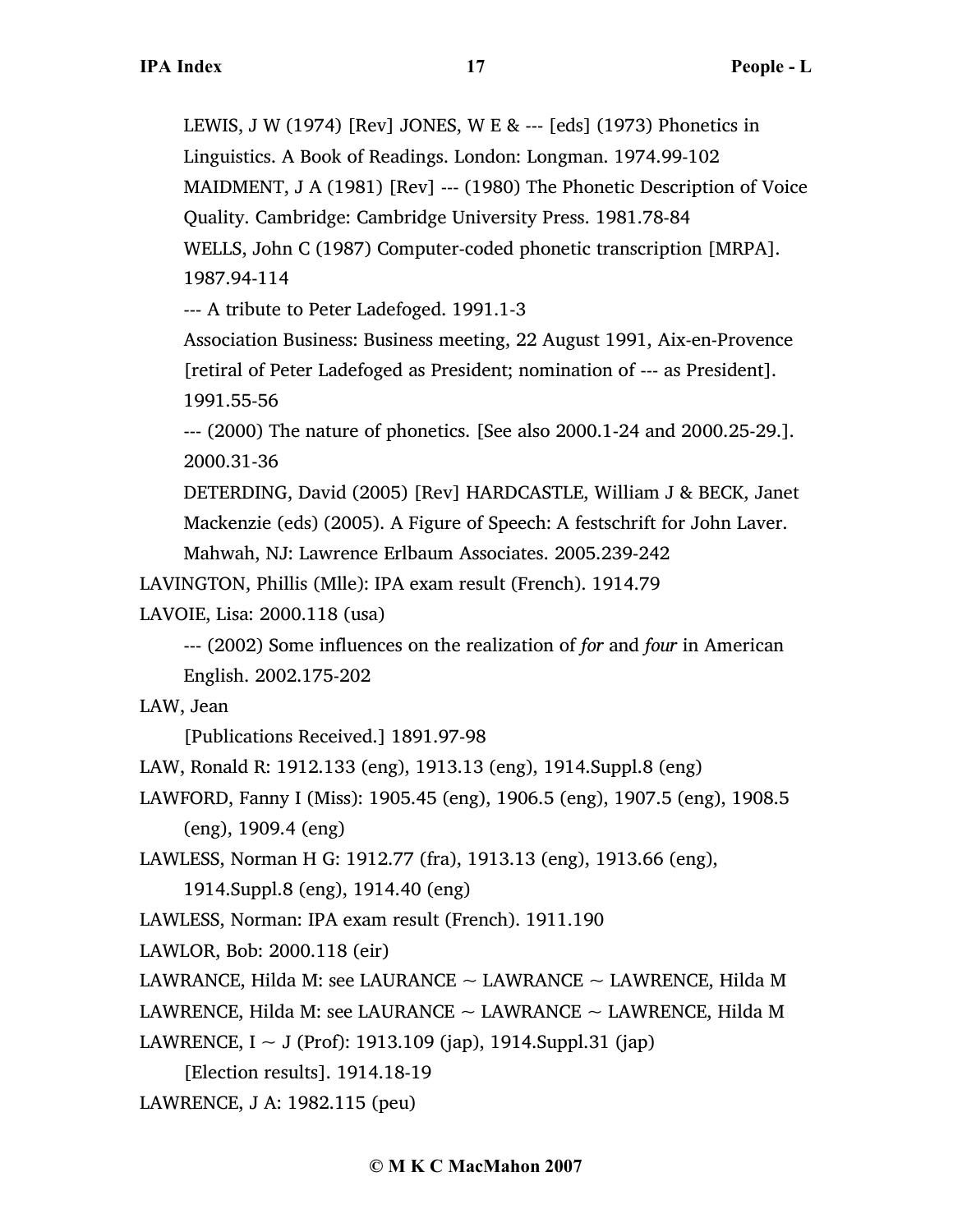LAWRENSON, Alex C: 1933.66 (eng), 1934.30 (eng), 1936.36 (eng), 1937.58 (eng), 1938.32 (eng), 1948.16

--- (1933) [Rev] KÖKERITZ, H (1932) The Phonology of the Suffolk Dialect, Descriptive and Historical. Uppsala: A-B Lundequistska Bokhandeln. 1933.7-8

--- (1933) [Spec] Ungherese. NWS. 1933.Suppl.juil-sept.17. See also 1933.59

--- (1934) [Spec(Stud)] English. Narrow transcription. < ROLFE, F W Hadrian the Seventh. 1934.21-22

--- (1934) [Rev] ULDALL, H J (1933) A Danish Phonetic Reader. London: University of London Press. 1934.53-54

THALBITZER, W, ULDALL, H J & --- (1934) [Spec] Eskimo [North-West Greenland from Disko Bay, south to Upernawik, to Godthåb/Nuuk; inf=Pastor Otto ROSING]. NWS. 1934.76-78

--- (1934) [Spec(Stud)] English. Narrow transcription. < LAMBERT, C Music Ho! 1934.80

--- (1934) [Rev] ORTON, H (1933) The Phonology of a South Durham

Dialect: Descriptive,Historical and Comparative. London: Kegan Paul,

Trench, Trübner & Co Ltd. 1934.100-102

--- (1935) [Spec(Stud)] English. Broad transcription. < LINKLATER, E Juan in America. 1935.16

--- (1935) On the broad transcription of Southern English [=adaptation of Sweet's and Bloomfield's notation; incl NWS]. 1935.22-24

--- (1937) [Spec] Hungarian [Budapest]. NWS. 1937.48-51

LAWSON, [ ]

MAXTON, W (1887) Spelling reform at the Shorthand Congress in London [ ... --- calls on shorthand-writers to support spelling reform]. 1887.Nov.374- 375

LAWSON, D D (Mrs): 1935.20 (usa), 1936.40 (usa), 1938.36 (usa), 1948.32

LAWSON, Hewit: 1907.53 (sco), 1908.8 (sco), 1909.8 (sco)

LAYBACH

PASSY, P (1901) [Spec] Slovène de Laybach. StJ. 1901.67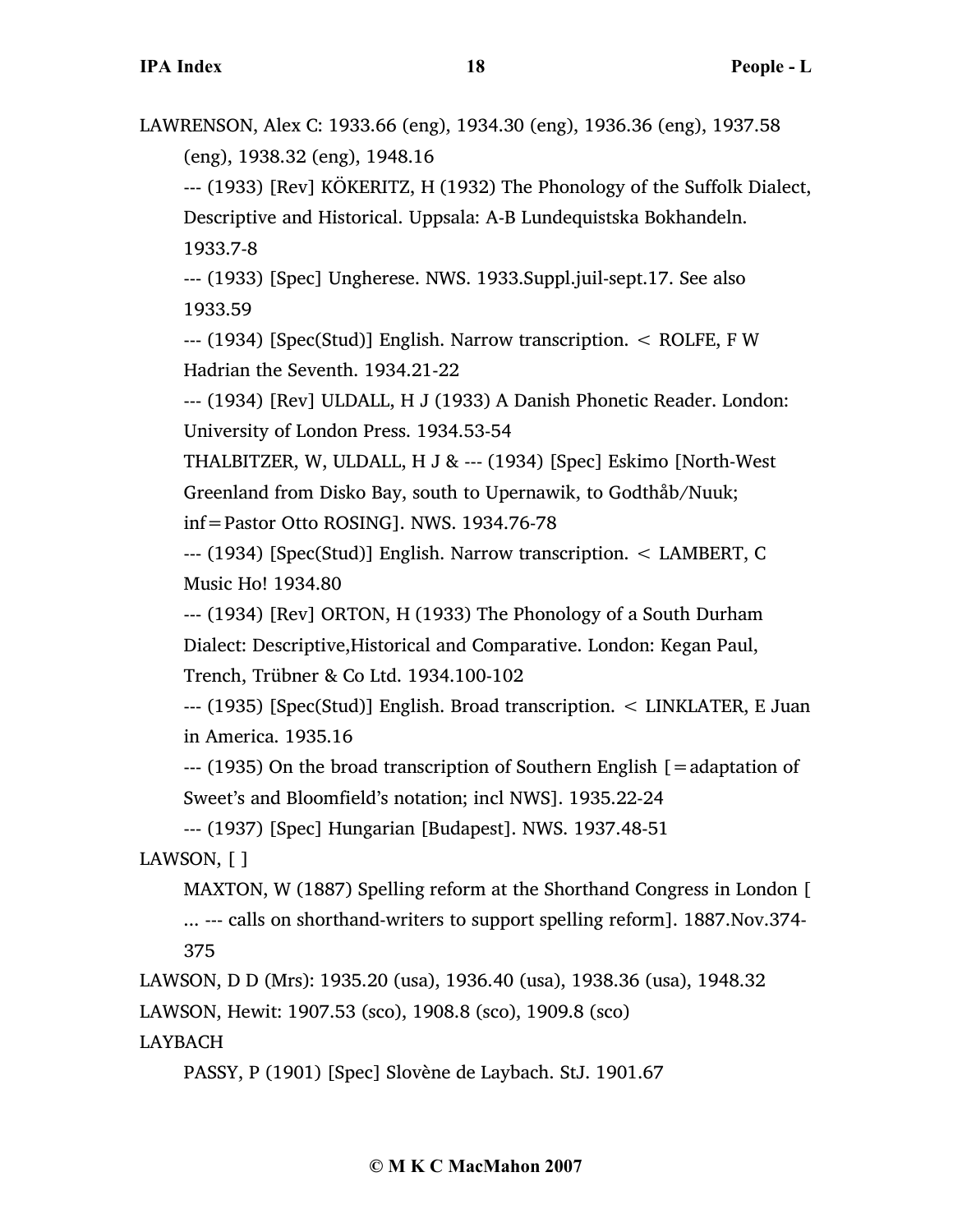LAYCOCK, Donald C (Dr): 1954.15 (aus), 1955.Suppl.xii (aus), 1956.27 (aus), 1961.Suppl.xiv (aus), 1966.19 (aus), 1972.Suppl.1 (aus), 1975.Suppl.2 (aus), 1978.Suppl.2 (aus), 1981.Suppl.2 (aus)

--- (1966) Long "short vowels" in Australian English 1966.22-23 LAZAROIU, Aurelian

--- (1988) Simulation of the phase differences of the vocal cords. 1988.44- 49

LAZICZIUS, Gyula

JONES, D (1931) [Rev] Egy Magyar Mássalhaugzóváltozás Phonologiája. Budapest. 1931.24-25

LE BERT, Jorje: 1900.23 (chl), 1901.24 (chl), 1902.22 (chl), 1904.19 (chl)

LE BIHAN-FEUTRIE  $\sim$  LE BIHAN, Brigitte: 1998.130 (fra), 2005.126 (fra)

LE BOUCHER ~ LE BOUCHEZ, Gaston: 1907.34 (ita), 1907.78 (ita), 1908.20

(ita), 1908.43 (fra), 1908.114 (spa), 1908.122 (gib), 1909.21 (spa),

1909.72 (spa), 1910.20 (spa), 1910.95 (spa), 1911.28 (spa), 1912.43 (spa),

1913.27 (spa), 1914.Suppl.18 (spa)

LE CHIEN, [ ]

PASSY, P (1899) [Spec] Patois wallon de la Louvière. StJ [inf= --- ].

1899.127

LE CLÉZIO, Yves M L: 1979.87 (eng), 1981.Suppl.17 (eng)

LE DAUM, H

[Article by --- in the Bulletin of the Pedagogical Association of North

Dakota in favour of the phonetic teaching of French]. 1909.61

LE FÈBVRE: see LEFÈBVRE; LEFEBVRE

LE GOIX: see LEGOIX

LE PORTIER: see LEPORTIER

LE ROSSIGNOL: see ROSSIGNOL, A E Le

LE ROUX, Thomas Hugo (Dr): 1930.21 (saf), 1932.24 (saf), 1934.39 (saf), 1936.43 (saf), 1938.39 (saf), 1945.18

TUCKER, A N (1928) [Rev] --- & PIENAAR, P de V (1928) Afrikaanse Fonetiek. Kaapstad & Johannesburg: Juta & Ko. 1928.70-71

LE ROY, H (Mlle): 1912.78 (fra), 1913.8 (fra), 1914.Suppl.3 (fra)

LE RUEZ, Alfred: see RUEZ, Alfred le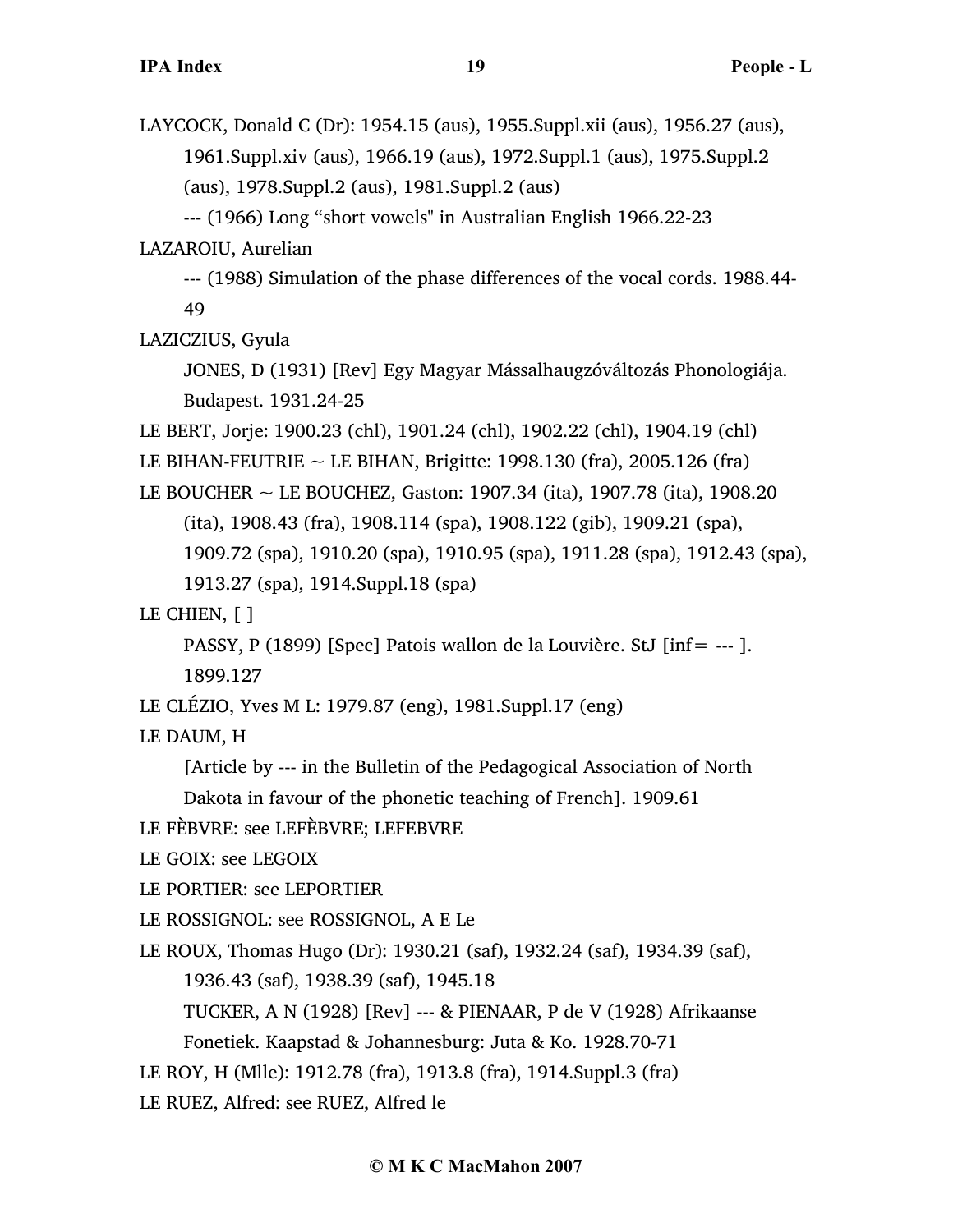LE SOUDIER, H: see LESOUDIER,  $H \sim$  LE SOUDIER,  $H \sim$  SOUDIER, H Le LE SOUDIER, Librairie, Paris (fra): 1899.24 LE SOUDIER, Yvonne [--- : marriage to Lt J Chamorin]. 1905.89 LE TORT, [ ] [Use of phonetic transcription in schools < Revue internationale de sténographie.] 1891.35 LEACH, G H: IPA exam result (French). 1909.96 LEACH, Guy S: 1909.94 (eng), 1910.8 (eng), 1911.15 (eng), 1912.29 (eng), 1913.13 (eng), 1914.Suppl.8 (eng) LEACH, Patrick --- (1988) French intonation: Tone or tune? 1988.125-139 LEACH, Lily (Miss): 1947.35 (arg), 1949.13 (arg), 1952.Suppl.ix (arg), 1955.Suppl.x (arg) LEAKE, [ ] (Miss): 1889.81 (eng), 1890.5 (eng), 1890.50 LEAKE, M (Miss): 1953.25 (eng), 1955.Suppl.iii (eng), 1961.Suppl.iv (eng) LEAL: see FERNÁNDEZ LEAL LEÃO, José Barbosa [death]. 1888.Dec.495/95 LEARNED, M D (Dr): 1893.57 (usa), 1894.13 (usa), 1894.27, 1895.14 (usa), 1896.17 (usa), 1896.35 LEATHERBARROW, W: 1896.4 (eng), 1897.18 (eng), 1897.51 LEATZ, Ernst: 1888.Feb.73/9 (swe), 1889.5 (swe), 1889.66, 1891.29 (swe), 1892.9 (swe) LEBRUN: see also PINOCHET  $\sim$  PINOCHET-LEBRUN LEBRUN, Albert: 1913.151 (bel), 1914.Suppl.17 (bel) LECHMANN, Rosi (Frl): 1899.82 (ger) LECKY, E (Mrs): 1897.75 (eng), 1898.5 (eng), 1898.35 LECKY, James PASSY, P (1886) [Editorial: ... proposal for an IPA: views of ... ---] 1886.Aug.[1] [--- : See STAPLES, J H Gaelique irlandaise. 1902.71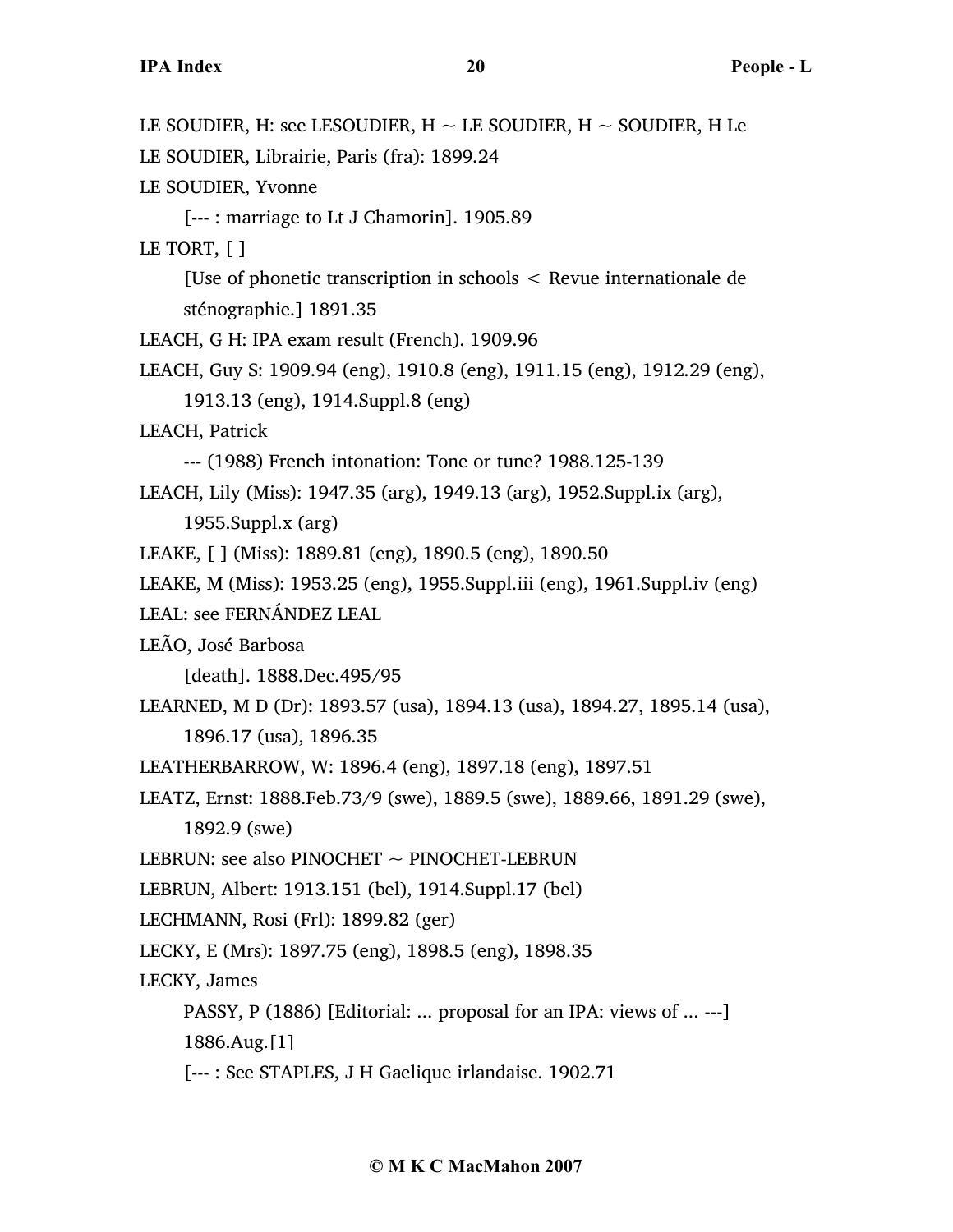LECLÈRE, A: 1913.32 (rus), 1913.127 (fra), 1913.151 (rus), 1914.Suppl.22 (rus), 1914.83 (fra)

LECONTE DE LISLE, [ ]

[Société de Réforme Orthographique: Pétition à l'Académie Française]. 1889.94

- LECUMBERRI: see GARCIA-LECUMBERRI
- LEDEBOER ~ LEDERBOER ~ LÉDERBOER, Anna F (Mlle): 1900.févr-mars.18

(fra), 1900.127 (fra), 1901.4 (fra), 1901.46 (fra), 1902.4 (fra), 1903.4 (fra),

1904.3 (fra), 1905.3 (fra), 1905.122 (fra)

LEDERBOER: see LEDEBOER  $\sim$  LEDERBOER  $\sim$  LÉDERBOER,

- LEDIG, G (Frl): 1912.134 (ger), 1913.21 (ger), 1913.89, 1914.Suppl.11 (ger)
- LEDWARD, H D: 1893.41 (eng), 1894.3 (eng), 1894.26, 1895.4 (eng), 1895.32
- LEE, Byoung-Jou (Mlle): 1974.59 (fra), 1975.Suppl.5 (fra), 1978.Suppl.6 (fra), 1981.Suppl.5 (fra)
- LEE, Charles: 1906.105 (eng), 1907.8 (eng), 1907.106
- LEE, Eric J: 1967.44 (eng), 1969.55 (bel), 1972.Suppl.1 (bel), 1975.Suppl.3 (bel), 1978.Suppl.3 (bel), 1981.Suppl.3 (bel)
- LEE, Gary L (Mr): 2006 [IPA-Rec]
- LEE, Ho-Young (Prof): 1998.130 (kor), 2000.118 (kor), 2005.127 (kor)
- LEE, Hyuck-Joon: 2000.118 (usa)
- LEE, Hyun-Bok (Dr): 1963.38 (eng), 1966.39 (swe), 1967.45 (eng), 1968.44 (eng), 1970.25 (kor), 1970.52 (kor), 1972.Suppl.7 (kor), 1975.Suppl.10 (kor), 1978.Suppl.11 (kor), 1981.Suppl.11 (kor), 1990.ii.59 (kor), 1994.52 (kor), 1998.130 (kor), 2000.118 (kor), 2005.127 (kor)

--- (1967) Korean [inf=Miss Justine Kim, Standard Seoul]. 1967.6-8

--- (1968) [Rev] HAN, M S (1964) Duration of Korean Vowels (Studies in the Phonology of Asian Languages II). Los Angeles: University of Southern California. 1968.13-16

 $-$ --- (1968) A remark on the IPA Cardinal back vowels  $\mathfrak{[}=$  possibility of backer vowels than those of D Jones]. 1968.26-29

--- (1993) [Illustrations of the IPA] Korean [spoken in and around Seoul]. 1993.28-31. Corr: 104

LEE, J H Rutherfoord: 1910.30 (ind), 1910.67, 1911.37 (ind), 1911.131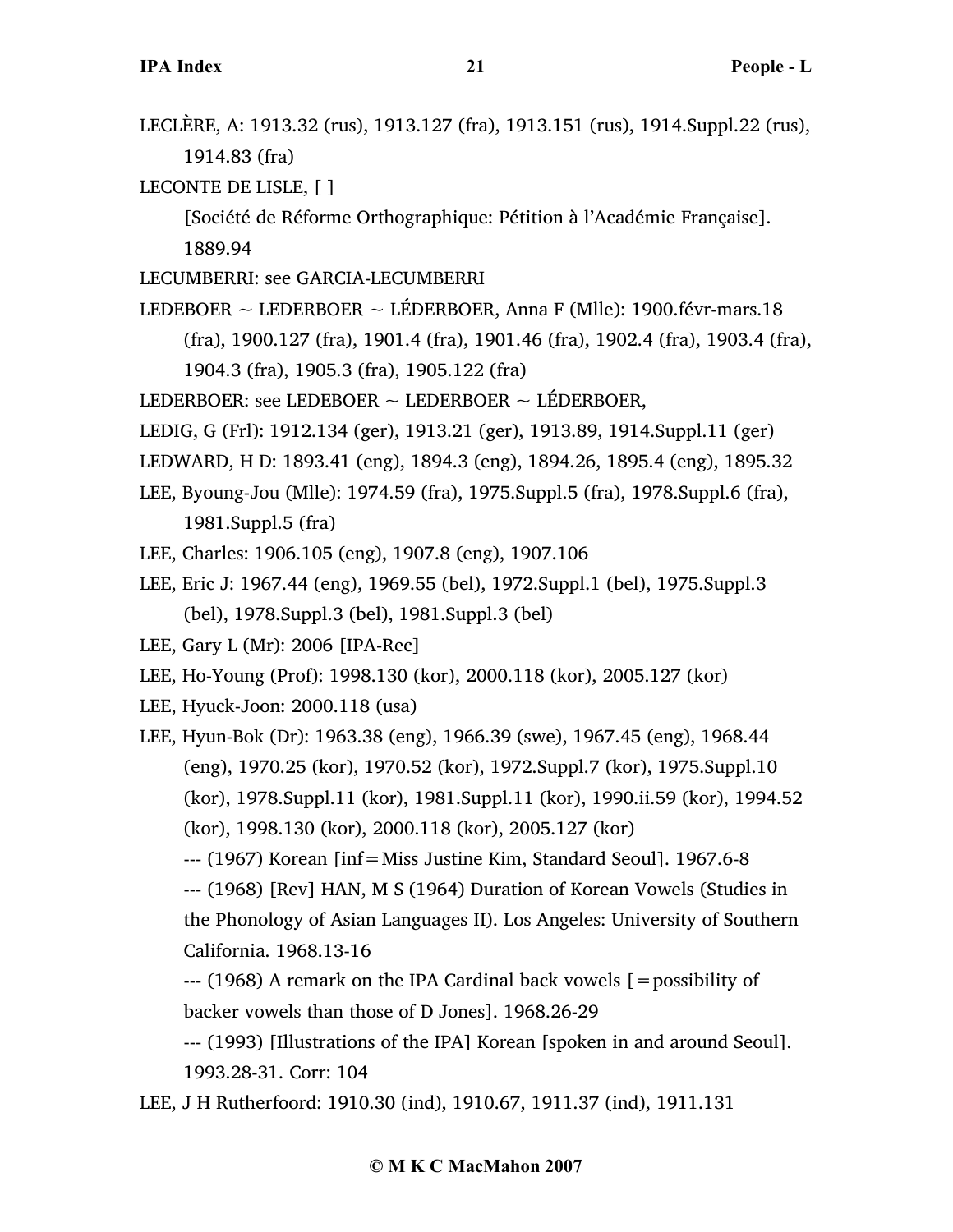- LEE, K P: 1968.43 (hkg)
- LEE, M (Miss): 1911.66 (eng), 1912.29 (eng), 1913.13 (eng)
- LEE, Po Ran (Miss): 1966.17 (kor)
- LEE, Rutherfoord: see LEE, J H Rutherfoord
- LEE, T J: 1925.Suppl.8 (sco), 1928.65 (sco), 1930.12 (sco), 1931.37 (sco), 1932.15 (sco), 1934.30 (sco), 1936.36 (sco)
- LEE, T P: 1953.24 (eir), 1955.49, 1961.Suppl.v (eir)
- LEE, Wai-sum (Dr): 1998.130 (hkg), 2000.118 (hkg), 2005.126 (hkg-chn) --- & ZEE, Eric (2003) Standard Chinese (Beijing) [inf= female aged 25]. 2003.109-112
- LEE, William Rowland (Dr): 1947.35 (cze), 1949.11 (cze), 1951.27 (eng), 1951.51 (eng), 1952.Suppl.ii (eng), 1955.Suppl.ii (eng), 1961.Suppl.ii (eng), 1972.Suppl.12 (eng), 1975.Suppl.16 (eng), 1978.Suppl.17 (eng), 1981.Suppl.17 (eng), 1994.52 (eng)

--- (1950) [Spec] Lusatian (Upper Lusatia; Budyšin; inf=Miss [ ] Hajnec). NWS. 1950.13. Corr: 1951.21

--- (1951) Notes on Czech intonation 1951.6-8. Corr: 1951.44; 1951.39-41 --- (1952) [Rev] LIŠKA, J (1949) Tak hovorí Angličan: slabé a silné tvary v hovorovej angličtine s konverzáciou. Matice Slovenská v Turčianskom Sv Martine. 1952.14-15

--- (1953) Intonations involving choice and exemplification 1953.2-5; 1953.35-38

--- (1955) Intonation patterns of two kinds of comparison in English 1955.2-5 [Additional comment: 1955.32]

--- (1956) Some points concerning intonation of negatives 1956.7-9

ARNOLD, G F (1961) [Rev] --- (1960) An English Intonation Reader. London: Macmillan & Co Ltd. 1961.13-16

 $-$ -- (1961) English intonation  $[$  = re ARNOLD, G F 1961.13-16]. 1961.38-40

--- (1964) Transcription in mf [=suggestion that normal orthography should be used]. 1964.25

LEWIS, J W (1967) [Rev] --- & BARRON, A W J (1964) Phonetics Charts. London: Oxford University Press. 1967.17-19. 1967.34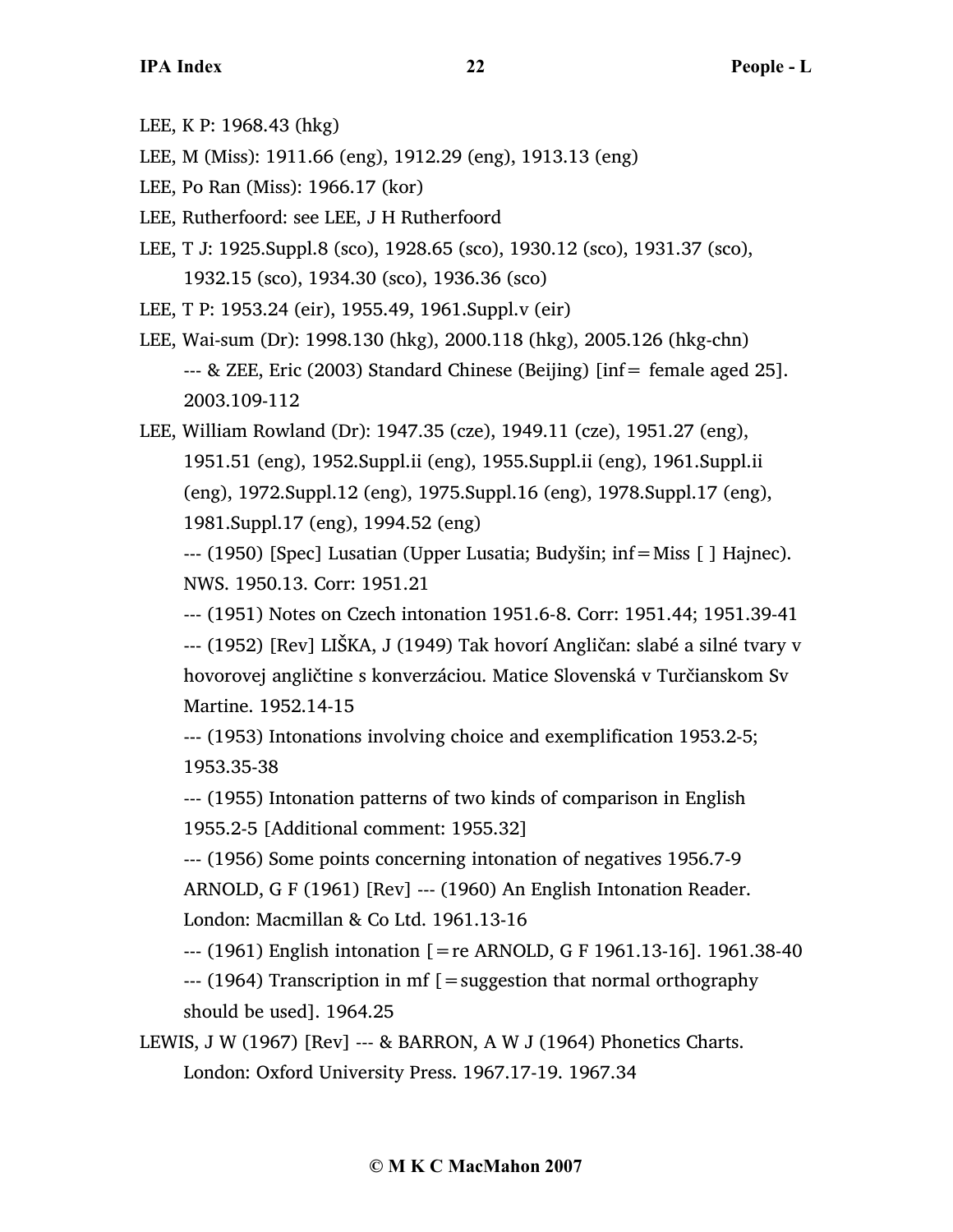--- (1977) Meaningfulness as a factor in the successful imitation of spoken

sentences [English and non-native speakers of English]. 1977.73-76

LEECH, W H B: 1904.157 (eng), 1905.6 (eng), 1906.7 (eng), 1907.8 (eng),

1908.8 (eng), 1909.8 (eng), 1910.8 (eng)

- LEES: see HYDE-LEES
- LEFÈBVRE, G R J: 1955.48 (can), 1955.Suppl.ix (can)
- LEFEBVRE, Patrice: 1913.64 (fra), 1914.Suppl.3 (fra)
- LEFÈVRE, Denis: 2005.126 (fra)
- LEFÈVRE, Joseph

```
--- (1905) [Spec] Patois de Lesdins (près St Quentin, Aisne). StJ [inf= --- ]. 
1905.81
```
- LEGNICA: see LIEGNITZ/LEGNICA
- LEGOIX, Ernestine (Mlle): 1896.3 (fra), 1897.17 (fra), 1898.3 (fra), 1899.4 (fra), 1900.janv.4 (fra)
- LEHISTE, Ilse (Dr): 1998.130 (usa), 2005.129 (usa)
- LEHMANN, [ ]: 1888.janv.26/2 (ger), 1889.5 (ger), 1890.5 (ger), 1890.49
- LEHMANN, A: 1912.133 (ger), 1913.21 (ger), 1914.Suppl.14 (ger)

LEHMANN, Antonio: 1902.33 (cem), 1903.21 (cem), 1903.48, 1904.33 (cem),

1905.19 (cem), 1906.23 (cem), 1907.26 (cem), 1908.26 (cem), 1908.92 LEHMANN, W (Dr): 1912.132 (ger), 1913.21 (ger), 1914.Suppl.14 (ger) LEHR, Friedrich (Dr): 1909.69 (ger), 1910.15 (ger), 1911.23 (ger), 1911.66

(ger), 1912.37 (ger), 1913.21 (ger), 1913.89 (ger), 1914.Suppl.14 (ger) LEHTONEN, Katri (Prof Rva): 1909.25 (fin), 1910.24 (fin), 1911.32 (fin),

1912.47 (fin)

LEICHT, A (Dr): 1896.7 (ger), 1896.35

LEIDING, H (Dr): 1888.April.169/25 (ger), 1889.5 (ger), 1889.89 (ger), 1890.5 (ger), 1891.6 (ger), 1892.5 (ger), 1892.42, 1893.5 (ger), 1894.5 (ger), 1894.26, 1894.66 (ger), 1895.6 (ger), 1895.32 (ger), 1896.7 (ger), 1896.35 --- (1888) [Suggests using ɪ for the short, open English i, possibly also for the North German i]. 1888.July.314/50-315/51

LEIFFHOLDT, [ ] (Dr): 1895.113 (ger), 1896.7 (ger), 1897.22 (ger), 1898.8 (ger) LEIMBACH, [ ] (Dr): 1897.178 (ger), 1898.9 (ger), 1899.9 (ger), 1899.35 LEIPER, Margaret D (Mlle): IPA exam result (French). 1914.79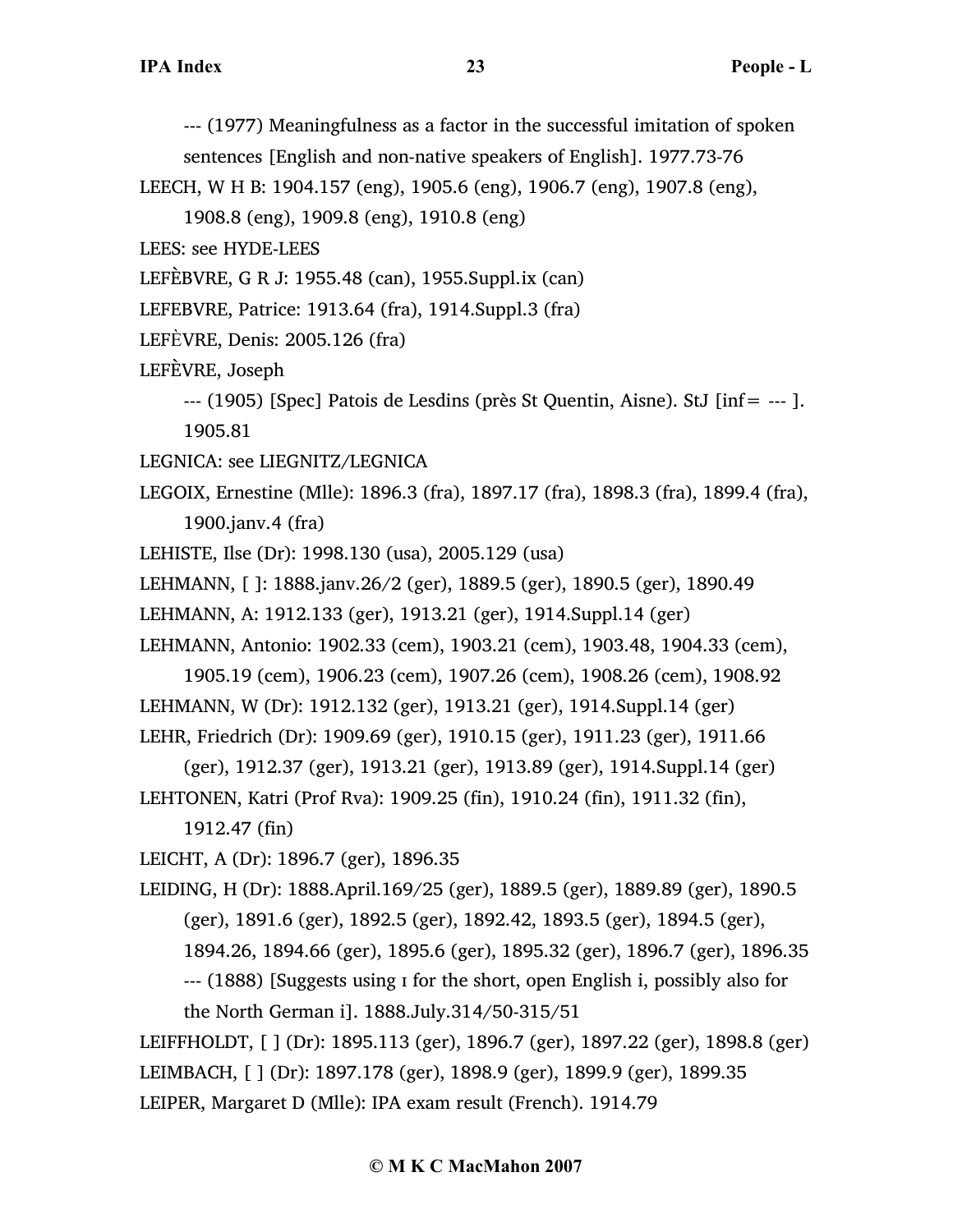LEISG, [ ] (Frau Pfarrer): 1903.113 (ger), 1904.9 (ger) LEISTIKOW, H: 1900.122 (ger) LEITE DE VASCONCELLOS, J [Publications Received.] 1892.31-32 PASSY, P, BARING, C, LA GRAVIERE, A, TUTTLE, E H, VIANNA, A R G, ABREU, G de Vasconcellos, --- & REYER, C Comité d'initiative pour le choix d'une langue internationale vivante 1904.42-44 PASSY, P et al Comité d'initiative.... 1904.42-44 LEIVA, Carlos: 1897.35 (chl) LEJEUNE, F (Rev) [Shorthand system for Chinook designed by --- < Phonographic Magazine.] 1892.136 LELOUP, Alfred: 1905.25 (fra), 1906.4 (fra), 1907.4 (fra), 1908.4 (fra), 1908.92 (fra) LEMAÎTRE, R: 1896.115 (chl), 1897.35 (chl), 1898.22 (chl) LEMAIRE, Auguste: 1907.105 (fra) LEMAIRE, E (Mme): 1897.35 (mad), 1897.158 (fra) LEMAIRE, Eug: 1908.4 (fra), 1909.3 (fra), 1910.3 (fra), 1911.11 (fra), 1912.23 (fra), 1913.8 (fra), 1914.Suppl.3 (fra) LEMAIRE, Jean: 1896.167 (fra), 1897.17 (fra), 1897.142 (fra), 1898.3 (fra), 1899.4 (fra), 1900.4 (fra), 1901.4 (fra), 1902.4 (fra) LEMANCEL, V (Mlle): 1898.3 (fra) LEMCKE: see GROUX-LENCKE  $\sim$  GROUX-LEMCKE LEMERZ, J: 1899.9 (ger), 1899.35 LEMME, [ ]: 1908.14 (ger) LEMMING, Camilla (Frk): 1901.122 (den), 1902.17 (den), 1903.17 (den) LEMOIGNE, A: 1897.17 (fra), 1898.3 (fra), 1898.35 LEMOS, Miguel: 1896.115 (brz) LENCKE: see GROUX-LENCKE  $\sim$  GROUX-LEMCKE LENG, R H: 1905.26 (eng), 1906.5 (eng), 1907.5 (eng), 1908.5 (eng), 1909.5 (eng), 1909.139 LENIENT, A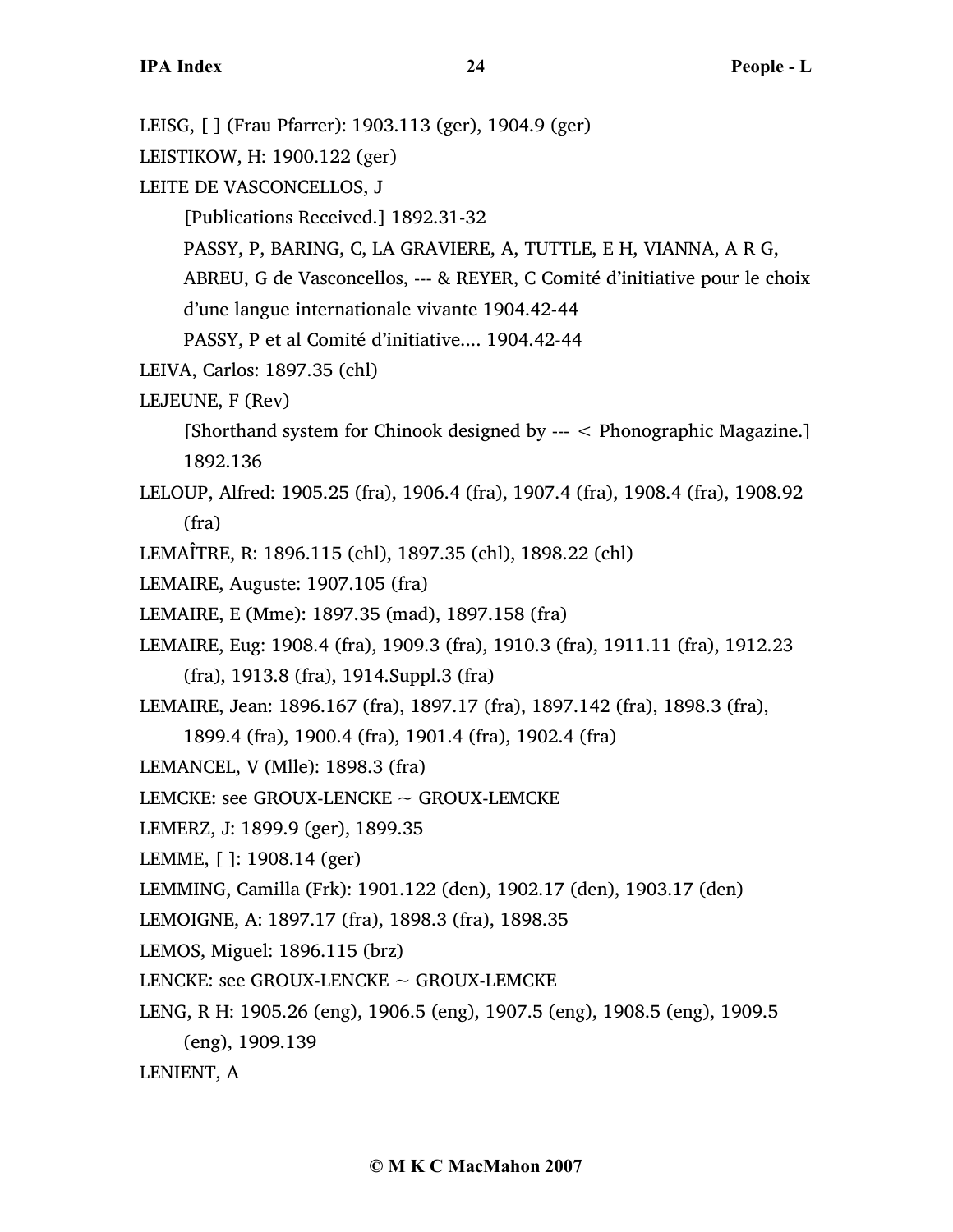PASSY, P (1886) [Editorial: (i) views of --- ... on the use of the phonetic method in Paris schools]. 1886.Aug.[1]

[Elections to the Conseil Supérieur de l'Instruction Publique de France.] 1888.May.208/40

PASSY, P (1888) Libéralisme éclairé [=resignation from teaching post, Paris]. 1888.Dec.491/91-492/92

LENNES, Mietta Emilia (Ms): 2000.118 (fin), 2005.125 (fin)

--- , ALAROTU, Nina & VAINIO, Martti (2001) Is the phonetic quality of unaccented words unpredictable? An example from spontaneous Finnish [infs= 2 females (aged 24 and 27)]. 2001.127-138

LENNHOLM, A: 1895.186 (den), 1896.32 (den), 1897.28 (den), 1897.51 (den), 1898.16 (den), 1898.36

LENNING, Matthew (Dr): 1982.115 (can)

LENTENEGGER, Adolf: 1910.123 (eng), 1911.15 (eng), 1912.29 (eng)

LENZ, Heinrich Robert Rudolfo: see LENZ, (Heinrich Robert) Rodolfo/Rudolf

LENZ, Karl (Dr): 1908.91 (ger), 1909.15 (ger), 1909.95 (ger), 1910.15 (ger),

1911.163 (ger), 1912.37 (ger), 1913.21 (ger), 1914.Suppl.14 (ger) LENZ, L: 1898.9 (ger), 1899.9 (ger), 1899.35

LENZ, (Heinrich Robert) Rodolfo/Rudolf (Dr): 1892.41 (chl), 1893.12 (chl), 1894.14 (chl), 1895.15 (chl), 1896.18 (chl), 1897.34 (chl), 1898.21 (chl), 1899.22 (chl), 1900.janv.22 (chl), 1901.23 (chl), 1902.21 (chl), 1903.2 (chl), 1903.21 (chl), 1904.2 (chl), 1904.19 (chl), 1905.2 (chl), 1905.19 (chl), 1906.2 (chl), 1906.23 (chl), 1907.26 (chl), 1908.2 (chl), 1908.27 (chl), 1908.92, 1909.2 (chl), 1910.2 (chl), 1911.9 (chl), 1912.22 (chl), 1913.6 (chl), 1914.Suppl.1 (chl), 1925.Suppl.1 (chl), 1930.10 (chl), 1932.12 (chl), 1934.28 (chl), 1936.34 (chl), 1938.30 (chl) --- (1892) Enseñanza de las lenguas bibas [< Libertad Electoral].

1892.107-108

SAROIHANDY, J (1893) [Rev] --- (1892) La Fonética. Santiago de Chile. 1893.149-150

GENTHE,  $S(1893)$  Prononciation espagnole  $[$  = remarks on transcription used by SAROÏHANDY, J in review of ---]. 1893.166-167. Comm: P Passy [Boîte aux lettres]. 1893.83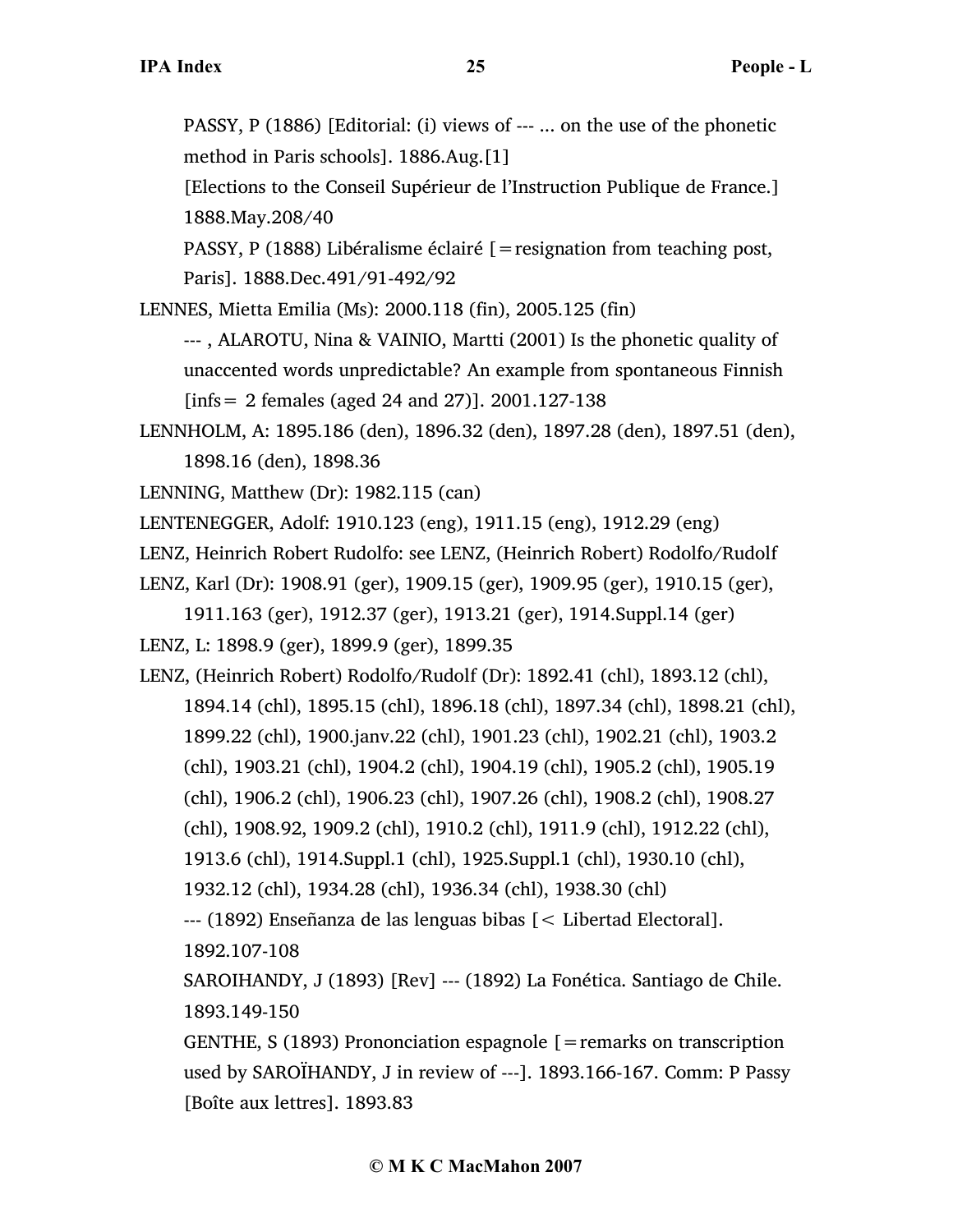--- (1893) Die Reform in Chile 1893.87

--- (1895) Primes [discounts on books]. 1895.18-19. Comm: P Passy

[Results of Council election (1896): Honorary member: VIËTOR, W;

Council to operate over a 2-, not a 3-year period.] 1896.19

--- (1896) [Proposition (suite)]. 1896.117-118. Corr: 1896.146

[Spec(Stud)] Anglais. The Farmer's Friends  $\lt$  --- & BROSSEAU, [].

1897.173-174

[Composition of Council (1897): President: VIËTOR, W, Vice-Presidents: VIANNA, A R G, WULFF, F, Secretary/Treasurer: PASSY, P; other members listed.] 1897.36

--- (1898) Linguistique aroucane 1898.121 [See also PASSY, P 1898.54-55]

--- (1898) [Spec] Espagnol, prononciation courante de Santiago de Chile. StJ. 1898.146

--- (1898) [Spec] Patois espagnol de Santiago de Chile. StJ. 1898.146-147

--- (1898) [Spec] Arocan ou Mapuche (langue des indiens du Chili), dialecte Pewenche. StJ. 1898.147

Élections du Conseil [for 1898: Honorary Member: VIËTOR, W; other members listed]. 1898.23-24

--- (1898) La réforme en Chili 1898.42-43

PASSY, P (1898) [Rev] --- (1894) Ausbruch des Vulcans Calbuco nach Beschreibung eines Indianers von Osorno. Santiago de Chile: Druckerei Cervantes. 1898.54-55

PASSY, P (1898) [Rev] --- (1895-1897) Estudios araucanos. Materiales para el estudio de la lengua, la literatura i las costumbres de los Indios mapuche o araucanos: diálogos en 4 dialectos, cuentos populares, narraciones...i contos de los Indios de Chile en lengua mapuche, con traducción literal castellana. < Annales de la Universidad de Chile. Santiago de Chile: Imprenta Cervantes. 1898.54-55

Conseil [composition of Council for 1899: President: VIËTOR, W, Vice-Presidents: JESPERSEN, O, VIANNA, A R B, Secretary/Treasurer: PASSY, P; other members listed]. 1899.24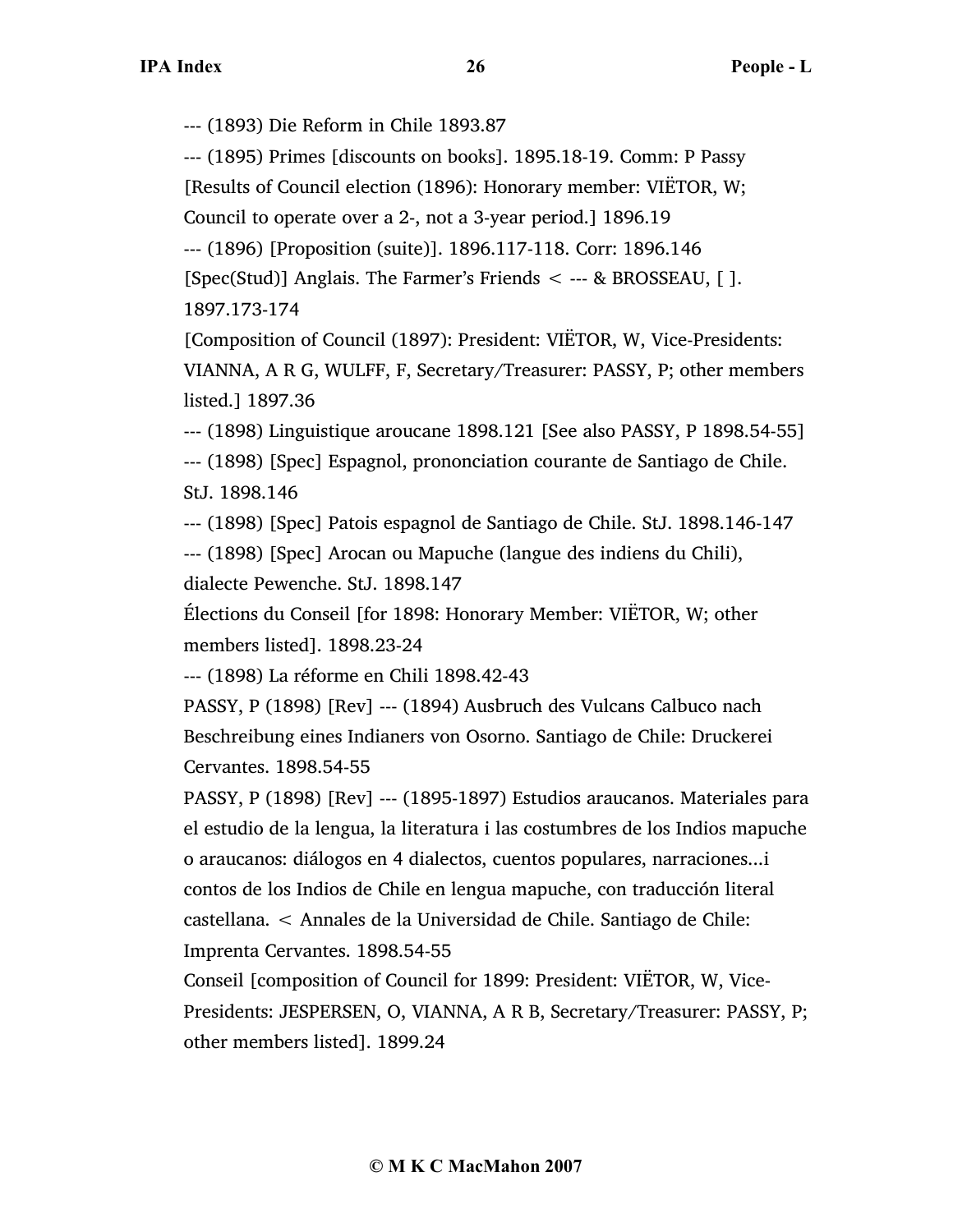PASSY, P (1899) [Rev] --- (1898) Kritik de Langue Auca des Herrn Dr jur Raoul de la Grasserie: eine Warnung für Amerikanisten. Valparaiso: G Helfmann. 1899.89

Résultats des élections [Council elections for 1900: Honorary members: KEWITSCH, G, van HAMEL, A-G; other members listed]. 1900.janv.24-25 PASSY, P (1900) [Rev] --- (1899) Memoria sobre las tendencias de la enseñanza del idioma patrio en Chile. Santiago. 1900.107

PASSY, P (1900) [Rev] --- (1899) Proyecto de Programa del Castellano. Santiago de Chile. 1900.107

--- (1900) Enseignement phonétique en Chili 1900.21-22

--- (1900) [Q&A: French (Q) - pronunciation of EXT-, EXP-, EXC-]. 1900.34 [Spec(Stud)] Français. Le printemps < --- Libro de lectura francesca.

1900.50-51. Corr: 1900, 97, 1900, 124

Résultats des élections [Honorary members: KEWITSCH, G, WULFF, F; other members listed]. 1902.24-25

Résultats des élections [honorary members: VIËTOR, W, KEWITSCH, G;

President: VIËTOR, W, Vice-Presidents: LLOYD, R J, JESPERSEN, O,

Secretary: PASSY, P, Treasurer: LUND, S; other members listed.] 1904.34- 35

[Vacation course, September 1905: Concepcion, ---, methods of language teaching]. 1905.129

--- (1905) La crise de l'af. 1905.129

Élections du Conseil [=honorary membership: KEWITSCH, G; other

members listed]. 1906.25-26

Décisions officielles:  $[=(i)$  Council election results (ii) W Viëtor as

President, R J Lloyd and O Jespersen as Vice-Presidents, P Passy as

Secretary, S Lund as Treasurer]. 1906.30-31

[Election results]. 1908.29-30

[Use of IPA notation by --- & DIEZ, A]. 1908.37

[Membership of Council 1908]. Exposé des Principes (1908). 1908.Suppl.2- 3

PASSY, P (1909) Avis de nos conseillers  $[=(i)$  DJ proposed as Assistant Secretary of the af (ii) 'scientific supplement' proposed (iii) future of Partie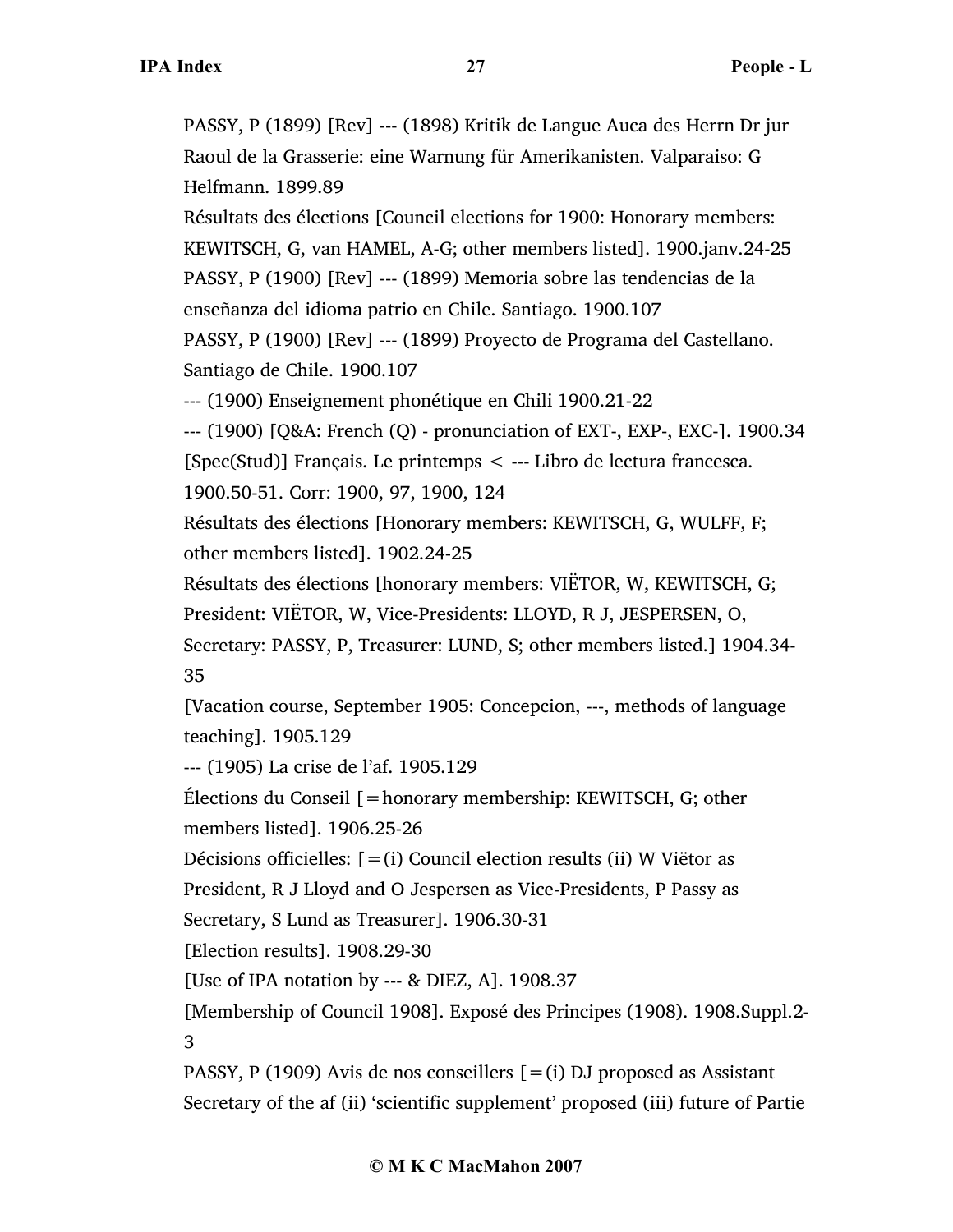des élèves (iv) phonetics exams (v) advanced certificate (vi) alphabet]. 1909.44-47, 74-76, 77-79, 97-101

WALLENSKÖLD, A (1910) [Rev] --- & DÍEZ, A (1909) Gramática escolar de la lengua francesa. 5a edición. Santiago de Chile: Imprenta y

Encuadernación Lourdes. 1910.109-110. Corr: 1910.135

PASSY, P (1910) [Rev] --- (1910) Diccionario etimolójico de las voces Chilenas derivadas de lenguas indíjenas Americanas. 2a entrega. Santiago

de Chile: Imprenta Cervantes. 1910.130

[Election results]. 1910.32-33

 $-$ -- $(1910)$  Un malheur  $[$  = destruction of Dr Garcia's printing-press, the only one in Chile with phonetic characters]. 1910.58

--- (1911) [Examples of ejectives in Quechua.] 1911.126-127

WALLENSKÖLD, A (1911) [Rev] --- (1910) Libro de lectura francesa para la enseñanza práctica del Francés. Duodécima edición mejorada i aumentada con notas gramaticales Tomo I & II. Santiago de Chile: Imprenta Universitaria. 1911.178-179

WALLENSKÖLD, A (1911) [Rev] --- (1911) Metodología para la enseñanza del francés según el plan de estudios. Santiago de Chile: Imprenta Universitaria. 1911.178-179

PASSY, P (1912) The Principles of the International Phonetic Association. 1912.Suppl.sept-oct.1-40

The Principles of the International Phonetic Association. 1912.Suppl.septoct.4

[Councillors' views]. 1912.126-131

[Election results]. 1912.18-19

[Election of Council; composition of present Council; Proposals: Honorary membership for BREUL, K; phonetic symbols to be printed on cards

(<MILLS-BAKER, F); articles in orthography in the mf; alphabet; deficit]. 1912.89-91

[Election results]. 1914.18-19

JONES, F (1914) [Rev] --- [nd] Gramática Inglesa. Santiago de Chile.

1914.9-10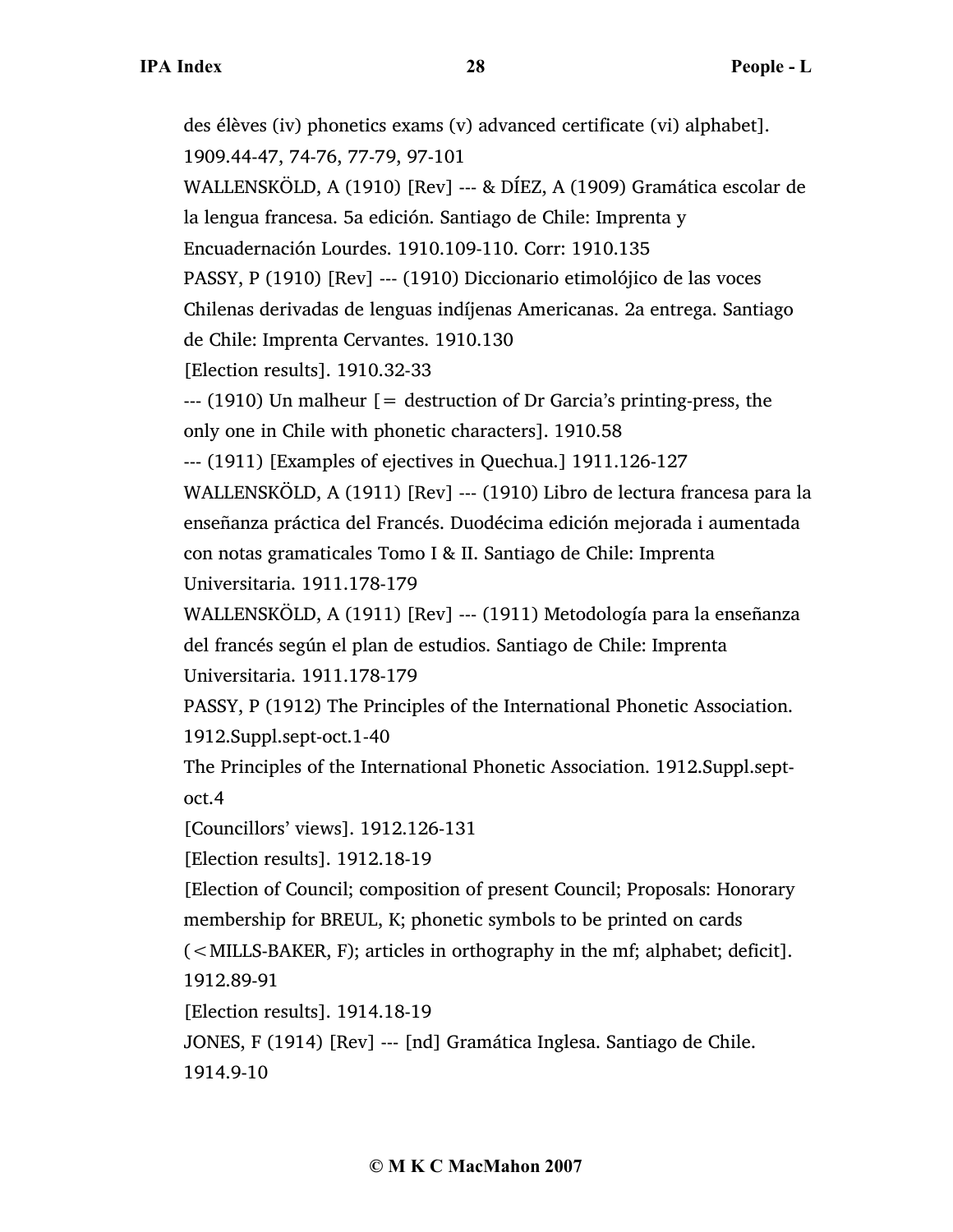PASSY, P (1927) [Rev] --- (1926-1927) El Papiamento: la lengua criolla de Curazao. La grámatica mas sencilla. Anales de la Universidad de Chile, 2a ser, año IV. 1927.25-26

Décisions officielles  $[=(i)$  Council for 1928 as for 1927 (ii) D Jones to be Secretary of the IPA in succession to P Passy (iii) D Jones to represent the af at the 1st International Congress of Linguists (iv) New symbols adopted (v) Honorary memberships for A Meillet and G Morgenstierne]. 1928.51-53 [Election results]. 1929.10-11

Official decisions  $[=(i)$  Office-bearers (ii) Member to replace R Lenz ... ]. 1929.38-41

LÉON Y MARQUEZ, A F: 1946.41 (mex)

LÉON, Pierre R: 1957.27 (fra)

Council elections [=results]. 1985.5

COX, Terry B (1989) [Rev] --- (1966; 4th ed 1978) Prononciation du

français standard: Aide-mémoire d'orthoépie. Paris: Librairie Marcel Didier. 1989.106

LEONARD, H C: 1911.130 (usa), 1912.50 (usa), 1913.35 (usa)

LEONHARDT, P S: 1902.33 (fra), 1902.75, 1903.4 (fra), 1903.30

LEONI: see also SUAREZ LEONI

LEONI, Federico Albano

Announcement: History of Phonetics in the Western World [Italian-German workgroup 'HPhWW' formed by Tullio De Mauro, --- and Joachim Gessinger]. 1994.58-59

LEONOV, Leonid

WARD, D (1955) [Spec(Stud)] Ruskij. Broad, almost monographic

transcription. < --- 1955.47

# LEOPARDI, Giacomo

CAMILLI, A (1932) [Spec(Stud)] Italiano. Il passero solitario  $\lt$  --- 1932.66-67

LEPORTIER, [ ] (Frl): 1902.145 (fra), 1903.10 (ger), 1904.9 (ger), 1904.60

LEPSCHY, Giulio C (Prof): 1967.44 (eng), 1972.Suppl.12 (eng), 1975.Suppl.16 (eng), 1978.Suppl.17 (eng), 1981.Suppl.18 (eng), 1990.ii.59 (eng), 1994.52 (eng), 1998.130 (eng), 2000.118 (eng), 2005.128 (eng)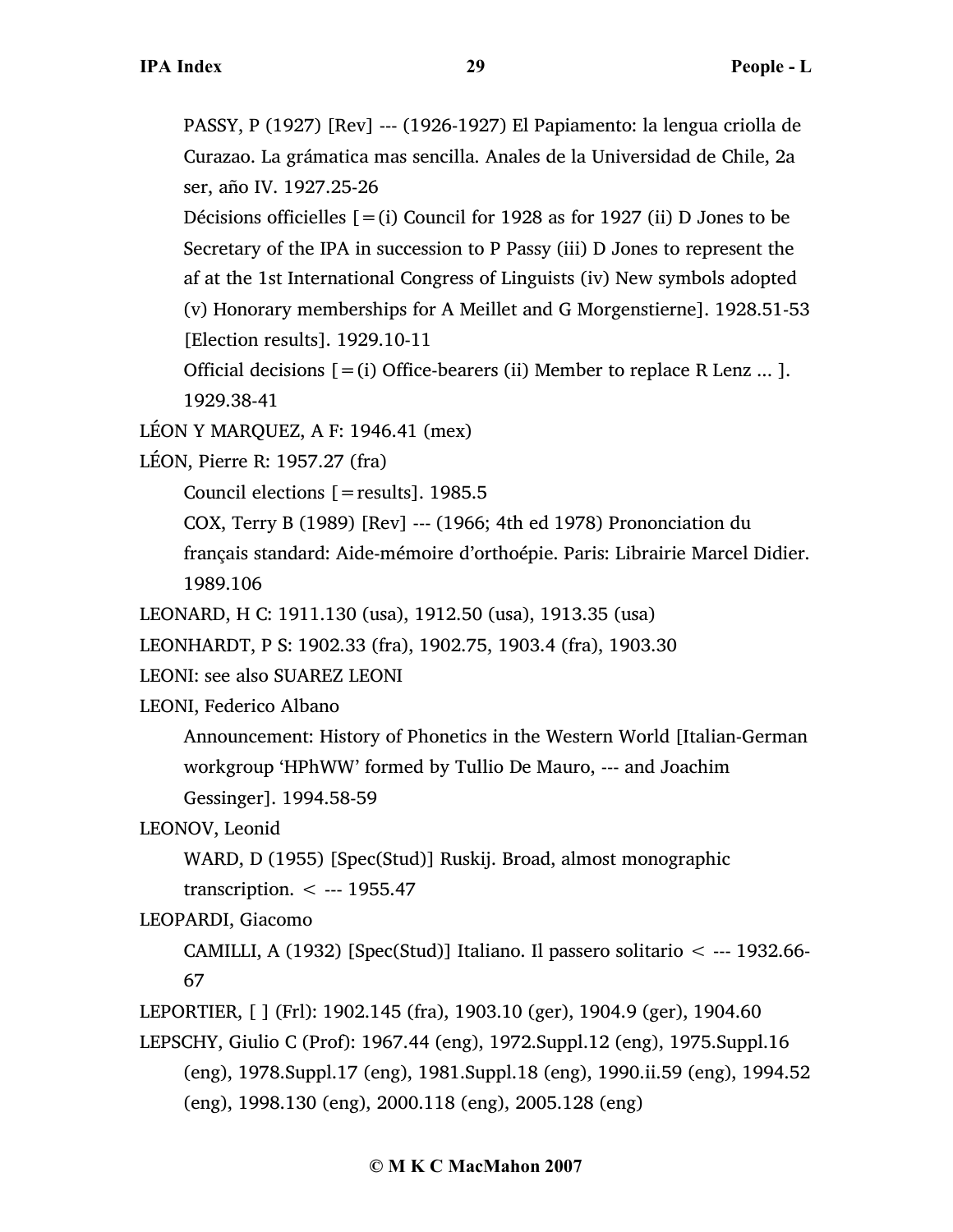LEPSIUS, Richard

MADDIESON, Ian (1988) [Rev] HEEPE, Martin (1928; revised ed by TERNES, Elmar (1983)) Lautzeichen und ihre Anwendung in verschiedenen Sprachgebieten. Hamburg: Helmut Buske Verlag. 1988.55. Corr: 1990.Dec.73

LEQUEU, [ ]: 1888.May.201/33 (fra), 1889.5 (fra), 1890.5 (fra), 1891.6 (fra), 1891.30, 1892.2 (fra), 1892.42

LERARIO, Tommaso (Prof): 1905.25 (ita), 1906.17 (ita), 1907.19 (ita), 1908.20 (ita), 1909.21 (ita), 1910.21 (ita), 1911.29 (ita), 1912.44 (ita), 1913.28 (ita), 1914.Suppl.19 (ita)

LERCHE, L: 1895.186 (den), 1896.32 (den), 1897.28 (den), 1898.16 (den), 1899.17 (den), 1899.35

LERMONTOV, Mikhail Yuryevich

KOEPPEN, W (1892) Russisch und deutsch-russisch. Fortsetzung (Proben) 1892.108-110

PARTRIDGE, M (1950) [Spec(Stud)] Ruskij. Narrow monographic

transcription. < --- . 1950.39

PARTRIDGE, M (1951) [Spec(Stud)] Ruskij. Broad transcription. < --- . 1951.25

WARD, D (1959) [Spec(Stud)] Ruskij. < --- . 1959.21-22

LEROUX: see LE ROUX

LEROY-BEAULIEU, [ ]

[Société de Réforme Orthographique: petition to L'Académie Française

containing about 10,000 signatures.] 1890.10-11

LESCAZE, A

[Spec(Stud)] Allemand. < --- Der beste Wein < Manuel pratique de langue allemande. 1897.153-154

LESLIE, Mary (Miss): 1911.94 (sco), 1912.29 (sco), 1912.119 (sco), 1912.135 (sco), 1913.14 (sco), 1913.127 (sco), 1914.Suppl.8 (sco)

LESOUDIER, [ ]: 1895.2 (fra)

```
LESOUDIER, [ ]: 1909.41 (fra), 1909.71 (fra), 1910.3 (fra), 1911.11 (fra), 
     1912.23 (fra), 1912.91 (fra), 1912.118 (fra), 1913.8 (fra), 1914.Suppl.3
     (fra)
```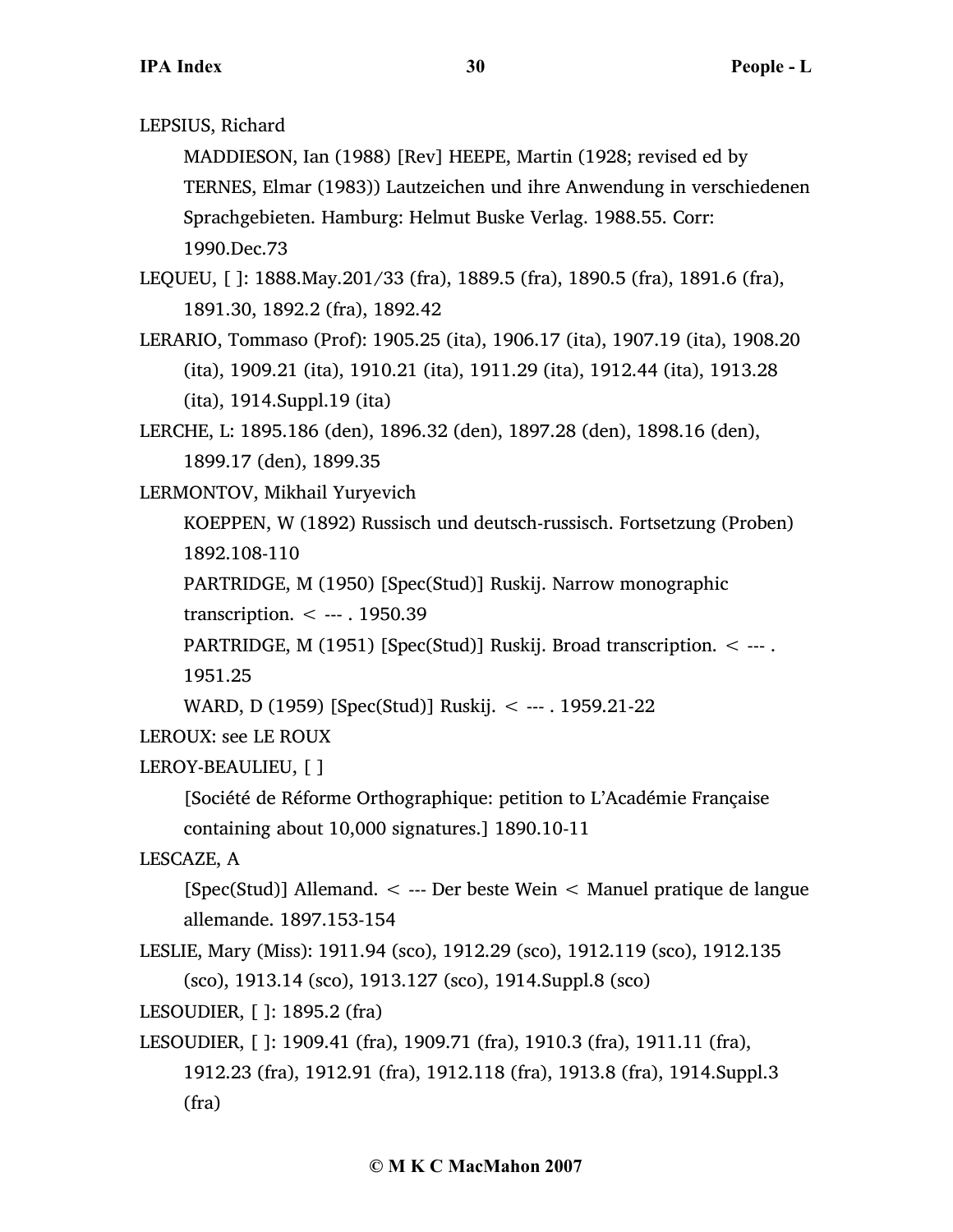LESOUDIER,  $H \sim$  LE SOUDIER,  $H \sim$  SOUDIER, H Le: 1892.2 (fra), 1893.2 (fra), 1893.42 (fra), 1894.3 (fra), 1895.3 (fra), 1896.2 (fra), 1896.3 (fra), 1897.15 (fra), 1897.17 (fra), 1898.2 (fra), 1898.4 (fra), 1899.2 (fra), 1899.4 (fra), 1900.janv.2 (fra), 1900.janv.3 (fra), 1901.2 (fra), 1902.2 (fra), 1903.2 (fra), 1904.2 (fra), 1905.2 (fra), 1906.2 (fra), 1907.2 (fra), 1908.2 (fra), 1909.2 (fra), 1910.2 (fra), 1911.10 (fra), 1912.22 (fra), 1913.7 (fra), 1914.Suppl.2 (fra) [daughter's marriage to Lt J Chamorin]. 1905.89

LESPIAULT, [ ]

[Elections to the Conseil Supérieur de l'Instruction Publique de France. See 1888.May.208/40.] 1888.June.255/47

LESSLER, Flora B (Mrs): 1928.64 (usa), 1930.19 (usa), 1932.21 (usa), 1934.36 (usa)

LESTRADE, G P (Prof): 1925.Suppl.9 (saf), 1930.21 (saf), 1932.24 (saf), 1934.39 (saf), 1936.43 (saf), 1938.39 (saf), 1949.14 (saf), 1952.Suppl.x (saf), 1955.Suppl.xi (saf), 1961.Suppl.viii (saf), [death] 1963.21

[--- : appointment, Pretoria]. 1930.8

Vacation course in Bantu studies held in Cape Town, January 1933: C M

Doke and --- on Bantu languages; D M Beach on intonation in Bantu. 1933.40

L'ESTRANGE, Roger: 1968.22 (eng)

--- (1969) On glottalized plosives, ejectives, and the meaning of "à glotte fermée". 1969.5-8

LETTE, Marlene (Mrs): 1957.43 (aus), 1975.Suppl.2 (aus), 1975.48 (aus), 1978.Suppl.2 (aus), 1981.Suppl.2 (aus)

LEUNG, Kai Cheong: 1966.38 (hgk), 1967.45 (hgk), 1970.25 (usa)

--- (1970) A note on "The North Wind and the Sun" passage in Cantonese

 $\mathcal{L}$  = doubts about its accuracy]. 1970.9-10

LEUNG, Kwok: see KWOK-LEUNG

LEUNG, Paul: 1982.55 (hkg), 1990.ii.59 (hkg), 1994.52 (hkg), 1998.131 (hkg),

2000.118 (hkg), 2005.126 (hkg-chn)

LEUNG, Sung-Shan: 1960.38 (hkg), 1961.Suppl.xiii (hkg), 1963.39 (hgk) LEVASSEUR, E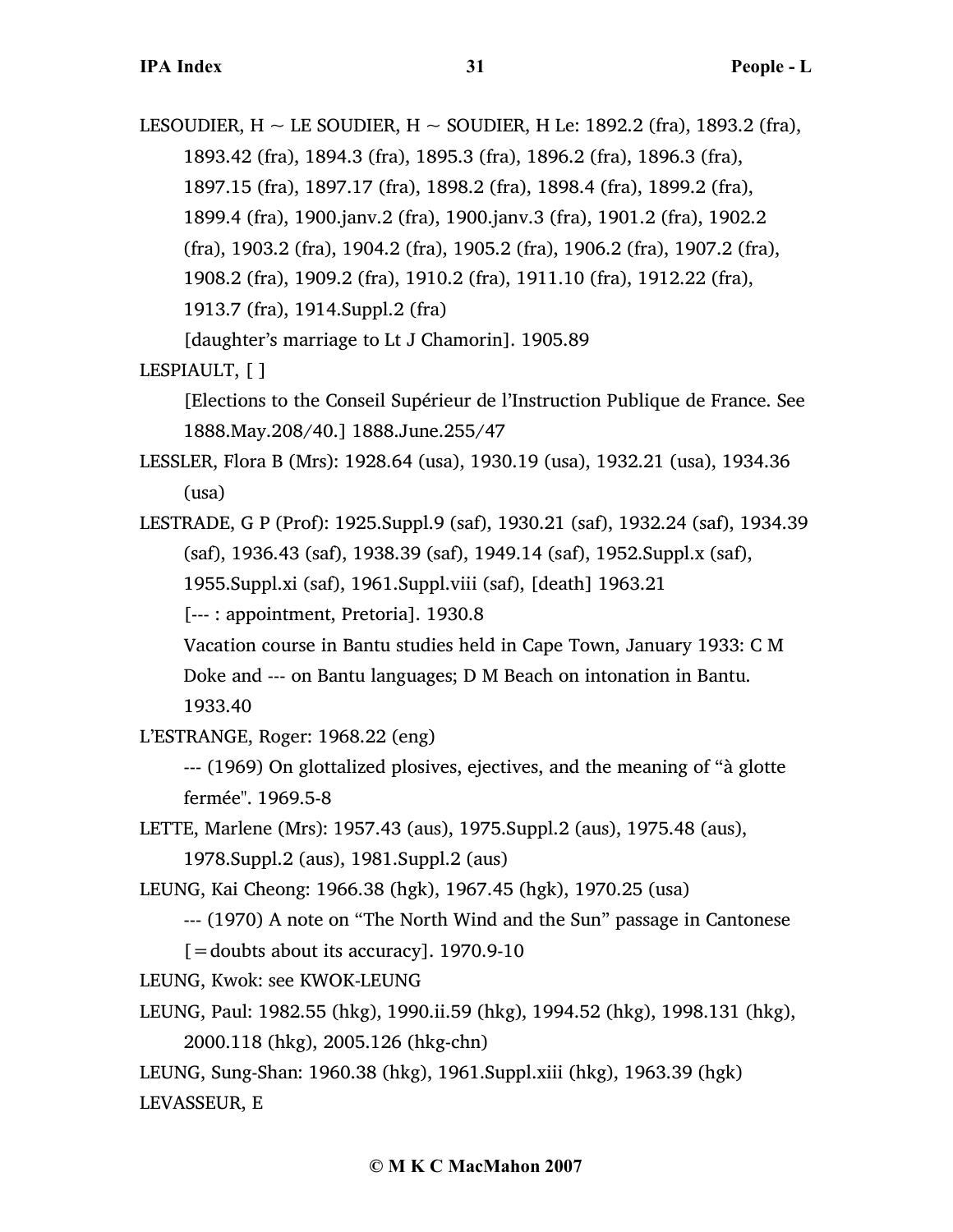[Population of France in the 19th century.] 1888.Oct.432/80

LÉVÈDES, [ ] (M)

VINAY, J P (1937) [Spec] Breton [dialecte Trecorrois; inf= --- ]. NWS. 1937.janv-mars.76-77

LÉVÈQUE, Alfred: 1906.12 (ger), 1906.71

LÉVÈQUE, André: 1968.22 (fra)

LÉVÈQUE, Ch: 1887.June.187 (ger), 1888.janv.26/2 (ger), 1889.2 (ger), 1890.5 (ger)

[Rev] VIËTOR, W [ed] (1888) Phonetische Studien. Zeitschrift für wissenschaftliche und praktische Phonetik. Zweites Heft. Marburg: N Elwert. 1888.May.205/37-206/38

[Rev] VIËTOR, W [ed] (1888) Phonetische Studien. Drittes Heft. 1888.Aug-Sept.63-64

Nécrologie [=death of C Lévèque, 11 April 1890]. 1890.42

[Rev] VIËTOR, W [ed] (1889-90) Phonetische Studien. III Band. 1890.83

LEVETZOW, S von (Frl): 1895.113 (fra), 1895.138 (ger), 1896.7 (ger), 1896.188 (ger), 1897.22 (ger), 1897.178 (ger), 1898.9 (ger), 1899.10 (ger), 1900.janv.11 (ger), 1901.12 (ger), 1902.10 (ger), 1903.10 (ger), 1904.9

(ger), 1905.9 (ger), 1906.12 (ger), 1907.14 (ger), 1908.14 (ger)

LEVI, Susannah V

--- (2005) Acoustic correlates of lexical accent in Turkish [infs= 5 female speakers from Istanbul, 1 female speaker from Antalya, 1 female speaker from Manisa]. 2005.73-97

LÉVI-STRAUSS, C (Prof): 1972.Suppl.4 (fra)

LEVIK, Lucile (Miss): 1912.154 (usa), 1913.35 (usa), 1914.Suppl.25 (usa)

LEVIN, E: 1896.211 (swe), 1897.31 (swe), 1898.18 (swe), 1898.36

LEVINE, Richard C (Prof): 1994.52 (usa), 1998.131 (usa), 2000.119 (usa),

2005.129 (usa)

LEVISOHN: see LEWISOHN  $\sim$  LEVISOHN  $\sim$  LEVISON

LEVITT, June (Ms): 2006 [IPA-Rec]

LEVY  $\sim$  LÉVY, []:Karl 1910.168 (ger), 1911.23 (ger), 1911.192

LEVIN, Suzanne (Frk): 1902.73 (den), 1903.17 (den), 1904.15 (den)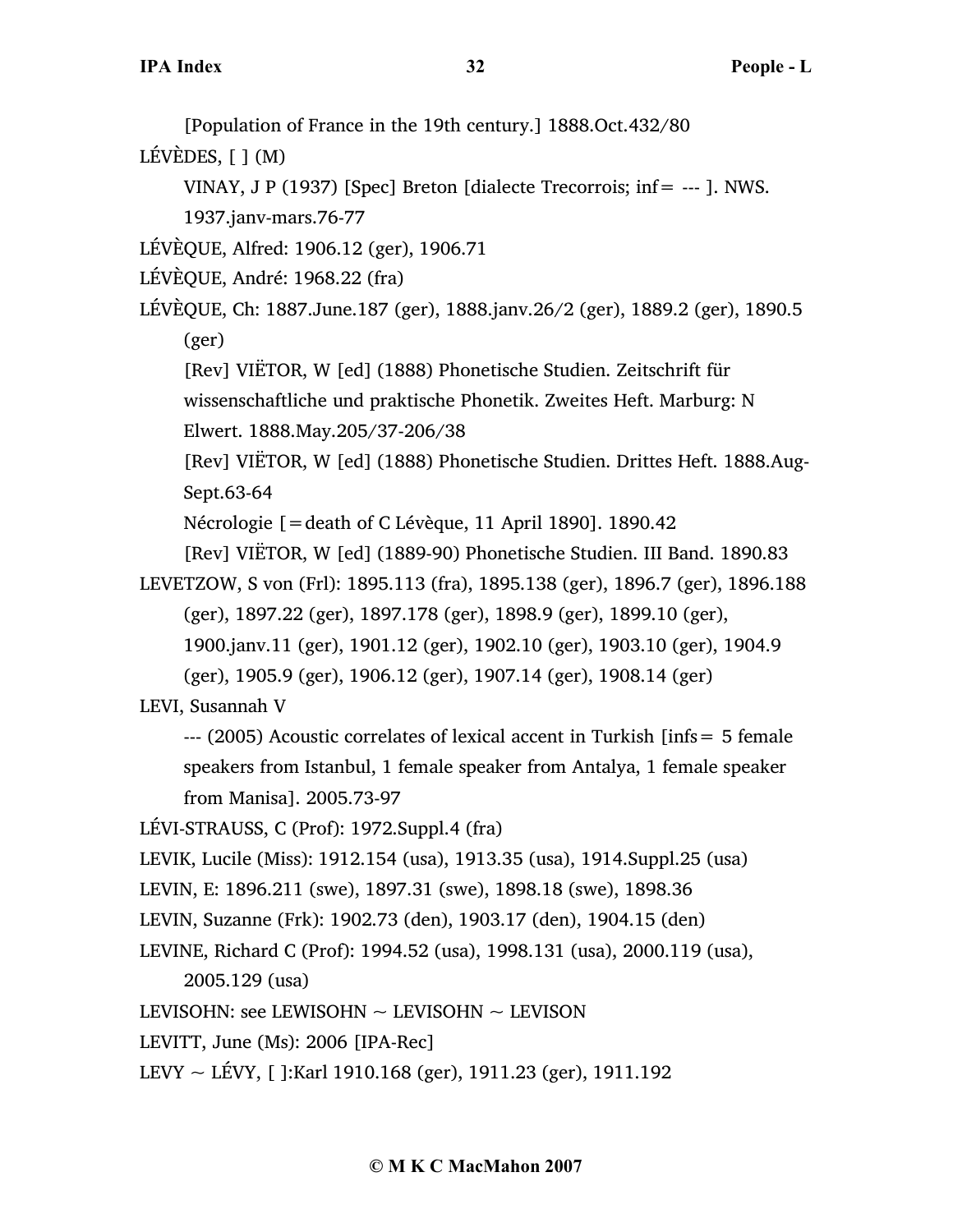LÉVY, Paul (Mme): 1901.86 (fra), 1902.4 (fra), 1903.4 (fra), 1904.3 (fra), 1905.3 (fra), 1906.4 (fra), 1907.4 (fra), 1908.4 (fra), 1909.3 (fra), 1910.3 (fra), 1911.11 (fra), 1912.23 (fra), 1913.8 (fra), 1914.Suppl.3 (fra) [--- : husband's death]. 1903.126

LEW, Robert

GĄSIOROWSKI, Piotr & --- (1992) [Rev] KATAMBA, Francis (1989) An Introduction to Phonology. Longman: Harlow. 1992.70-72

- LEWIN, [ ] (Dr): 1888.April.169/25 (ger), 1889.5 (ger), 1890.5 (ger), 1890.29 (ger), 1891.6 (ger), 1891.30, 1892.57 (ger), 1893.5 (ger), 1894.5 (ger), 1895.6 (ger), 1895.33
- LEWIS-EVANS, W D: 1910.65 (wal), 1911.12 (wal), 912.25 (wal)
- LEWIS, Aldersey: 1907.34 (eng), 1908.5 (eng), 1909.5 (eng)
- LEWIS, Elaine (Miss): IPA exam result (English). 1937.58
- LEWIS, F S (Rev): 1928.64 (eng), 1930.12 (eng), 1930.46
- LEWIS, Jack Windsor: 1952.49 (wal), 1955.Suppl.iii (wal), 1957.44 (wal), 1961.Suppl.iv (wal), 1962.40 (irn), 1963.39 (nor), 1968.44 (bel), 1969.23 (nor), 1969.55 (nor), 1970.52 (eng), 1972.Suppl.12 (eng), 1975.Suppl.16 (eng), 1978.Suppl.17 (eng), 1981.Suppl.18 (eng), 1990.ii.59 (eng), 1994.52 (eng), 1998.141 (eng), 1998.141 (eng), 2000.126 (eng), 2005.128 (eng)
	- Council elections [=results]. 1985.5

(1986) Council (1987). 1986.ifc

(1988-1990) Council (1987-1990). 1988.July.ifc, 1988.Dec.ifc,

1989.July.ifc, 1989.Dec.ifc, 1990.July.ifc, 1990.Dec.ifc

--- (1964) [Spec] [Cardiff; unsophisticated pronunciation]. NWS. 1964.6-7

--- (1964) [Rev] HILL, L A & URE, J M (1962) English Sounds and

Spellings. London: Oxford University Press. 1964.33-34

--- (1964) [Rev] HILL, L A & URE, J M (1963) English Sounds and

Spellings: Tests. London: Oxford University Press. 1964.33-34

 $-$ -- (1965) Transcription in the mf [=argues against LEE, W R 1964.25]. 1965.7

--- (1965) [Rev] HORNBY, A S, GATENBY, E V & WAKEFIELD, H (1963) The Advanced Learner's Dictionary of Current English. 2nd ed. London: Oxford University Press. 1965.14-15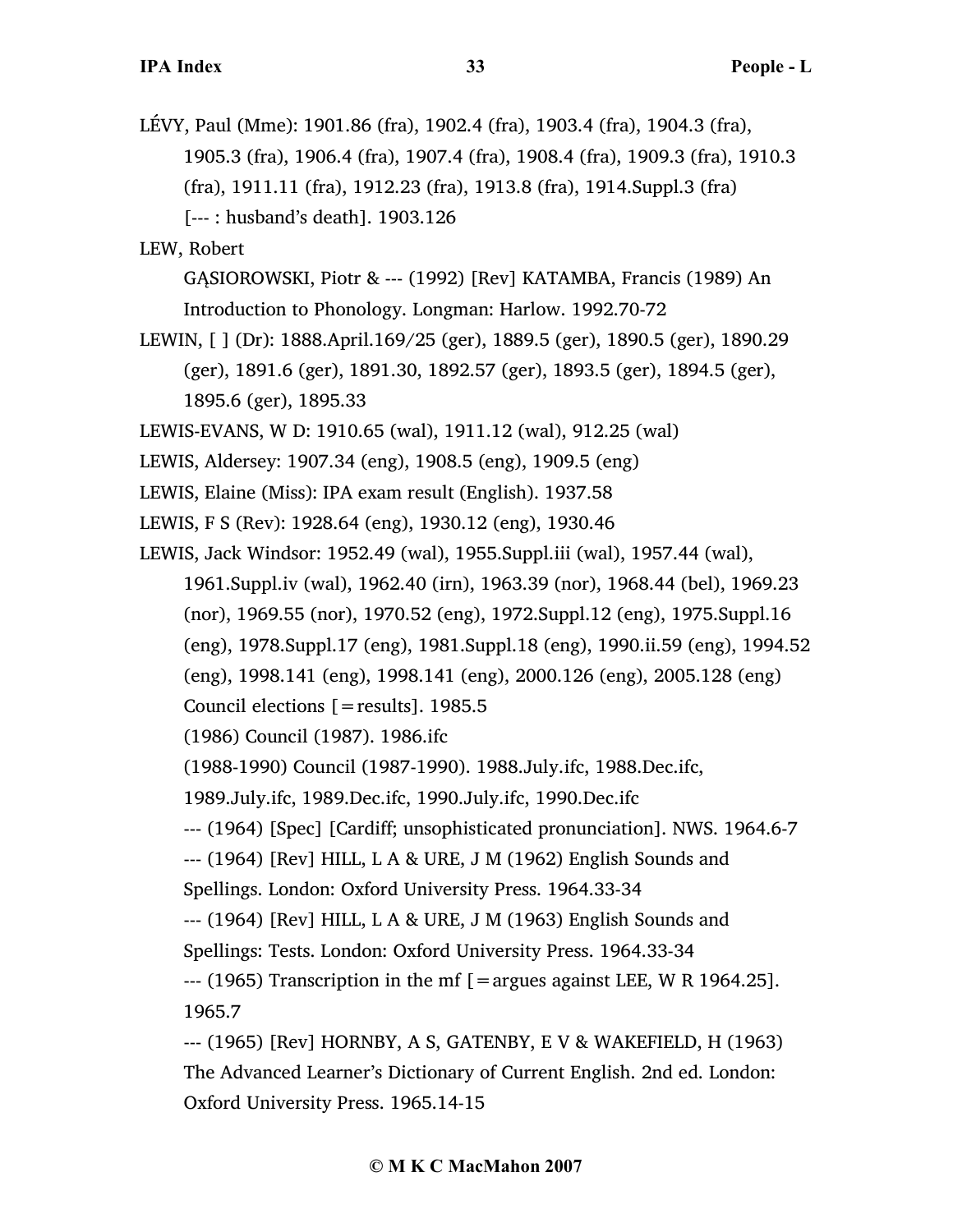--- (1966) [Rev] ARNOLD, G F & GIMSON, A C (1965) English

Pronunciation Practice. London: University of London Press. 1966.14-16

--- (1966) The rhythmic structure of English diphthongs 1966.32-33

--- (1967) [Rev] ABERCROMBIE, D (1965) Studies in Phonetics and Linguistics. London: Oxford University Press. 1967.13-14

--- (1967) [Rev] LEE, W R & BARRON, A W J (1964) Phonetics Charts. London: Oxford University Press. 1967.17-19. 1967.34

--- (1968) A note on the O'Connor and Arnold system of intonation marking 1968.11-13

--- (1968) The tonetics of rises 1968.31

--- (1970) [Spec] AUDEN, W H The Unknown Citizen. 1970.11-12

--- (1970) The tonal system of remote speech 1970.31-36

JONES, W E (1970) [Rev] --- (1969) A Guide to English Pronunciation for Users of English as a Foreign Language. Oslo: Universitetsforlaget. 1970.45- 47

--- (1971) [Rev] KINGDON, R (1970) A Grammar of Spoken English by Harold E Palmer and F G Blandford. 3rd ed: revised and rewritten. Cambridge: W Heffer & Sons Ltd. 1971.48-51

--- (1971) [Rev] GIMSON, A C (1970) An Introduction to the Pronunciation of English. 2nd ed. London: Edward Arnold (Publishers), Ltd. 1971.51-53 --- (1971) Roger Kingdon [80th birthday]. 1971.57-58

--- (1972) The notation of General British English segments. 1972.59-66

WELLS, J C (1973) [Rev] --- (1972) A Concise Pronouncing Dictionary of

British and American English. London: OUP. 1973.44-49

WALSH, G (1974) Another note on RP notation. 1974.31-36

--- (1974) [Rev] JONES, W E & LAVER, J [eds] (1973) Phonetics in

Linguistics. A Book of Readings. London: Longman. 1974.99-102

--- (1975) Linking /r/ in the General British pronunciation of English. 1975.37-42

--- (1975) Harold Orton 1898-1975 [=obituary]. 1975.59

--- (1975) The undesirability of length marks in EFL phonemic transcription 1975.64-71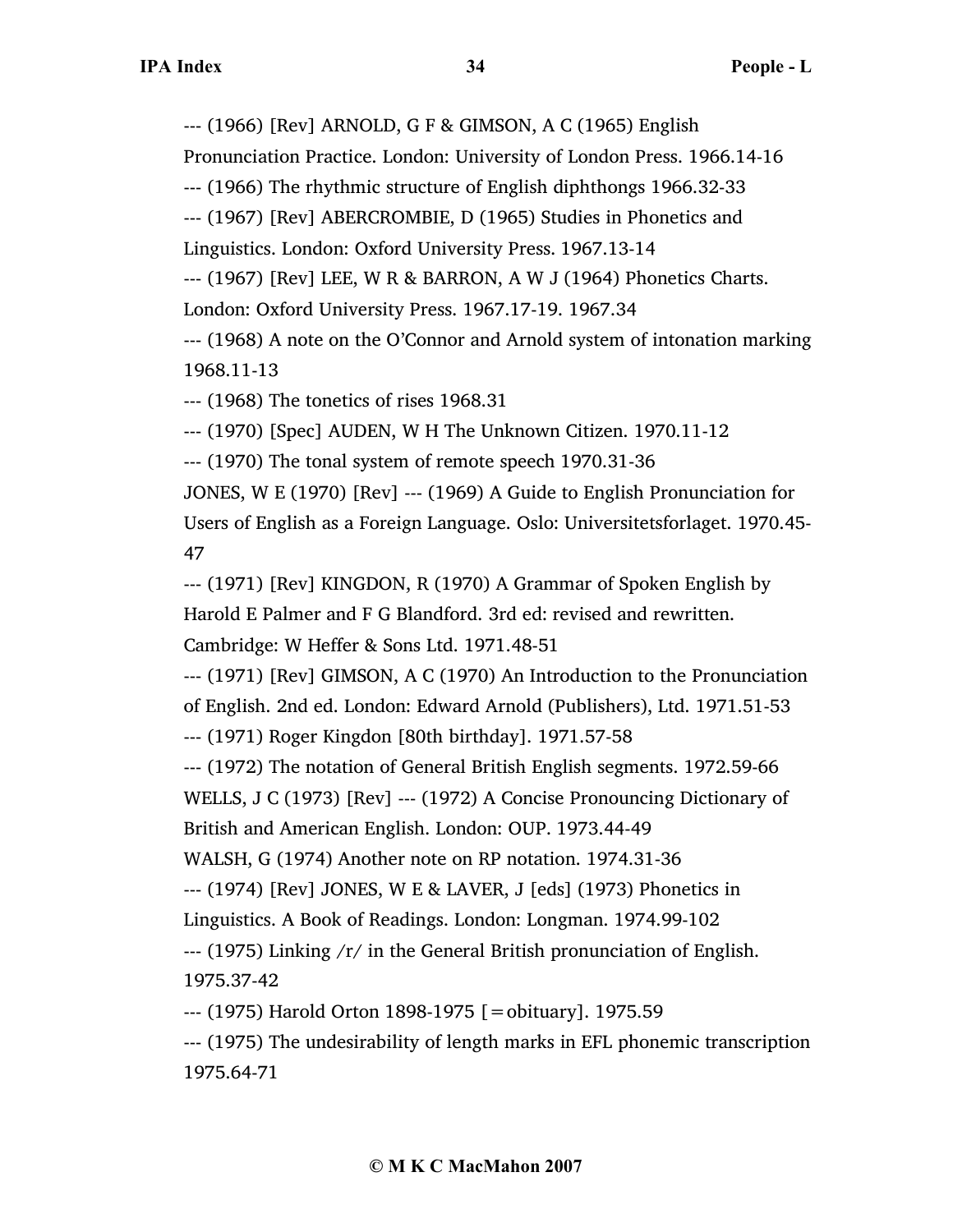--- (1975) [Rev] COLLINS, B, DEN HOLLANDER, S P & RODD, J (1973) Accepted English Pronunciation. Vaassen: Uitgeverij Van Walraven BV. 1975.98-101

--- (1975) [Rev] DEKEYSER, X & SCOTT SHELDON, P D (1974) An Introduction to the Articulation of RP Phonemes. Antwerp & Amsterdam: De Nederlandsche Boekhandel. 1975.98-101

--- (1975) [Rev] SCOTT SHELDON, P D (1974) Spoken English.

Antwerp/Amsterdam: De Nederlandsche Boekhandel. 1975.98-101

--- (1976) The official IPA vowel diagram 1976.29-31

--- (1976) [Rev] GIMSON, A C (1975) A Practical Course of English Pronunciation. London: Edward Arnold. 1976.35-39

PRING, J T (1976) More thoughts on the r-link business. 1976.92-95.

Comm: J C WELLS

--- (1977) The r-link business - a reply [incl data on the speech of broadcasters]. 1977.28-31

OBENDORFER, R (1977) In defence of the colon  $\mathfrak{[} =$  length marks in RP phonemic transcription]. 1977.66-72. See also --- 1975.64-71

[Announcement] Workshop on EFL Pronunciation Teaching, University of Leeds, 17-28 July 1978. 1977.88

FOX, A (1978) To 'r' is human? Intrusive remarks on a recent controversy. 1978.72-74

--- (1979) British English in strict IPA transcription. 1979.72-73

--- (1979) Dr W E Jones [=obituary]. 1979.85-86

--- (1983) [Rev] ROACH, P J (1983) English Phonetics & Phonology (With Tape Units 2-20). London: Cambridge University Press. 1983.97-102

--- (1983) [Annoucement] Postgraduate Diploma in the Phonetics of English, University of Leeds 1983.116

--- (1984) Roger Kingdon 1891-1984: an appreciation 1984.80-85

--- (1984) [Rev] POINTON, G E (1983) BBC Pronouncing Dictionary of British Names. Oxford: OUP 1984.86-89

--- (1986) [Rev] BRAZIL, D, COULTHARD, M, JOHNS, C (1980) Discourse Intonation and Language Teaching. London: Longman. 1986.54-62 (1987) Council (1987). 1987.July.ifc, 1987.Dec.ifc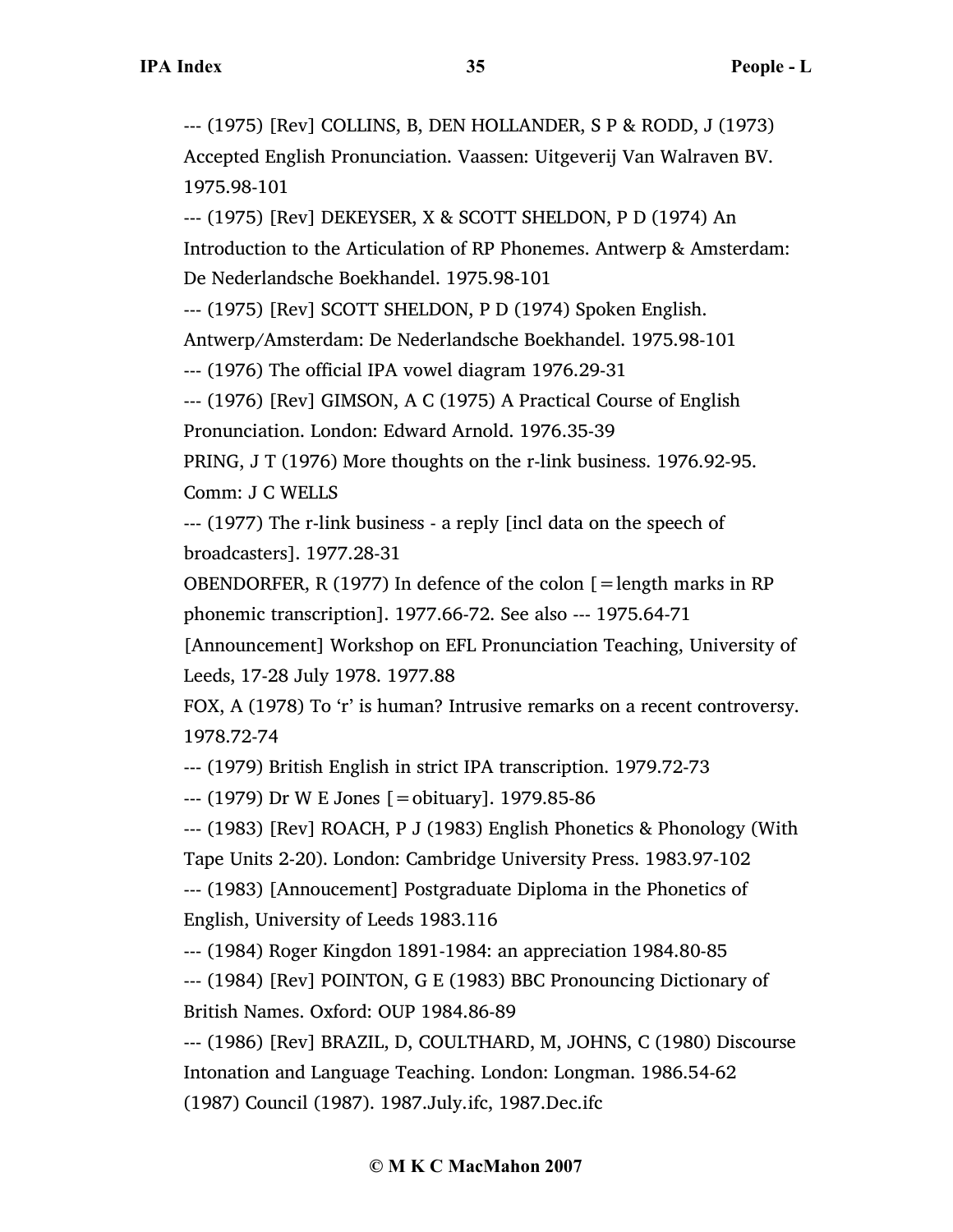--- (1987) The teaching of English pronunciation: The model accents. 1987.139-141

--- (1992) [Rev] JASSEM, Wiktor (1983, 1987) The Phonology of Modern English. Warsaw: Państwowe Wydawnictwo Naukowe. 1992.73-77

--- (1998) J D O'Connor (1919-1998). 1998.113

--- (2000) In Memoriam: Beatrice Honikman. 2000.108

--- (2003) IPA vowel symbols for British English in dictionaries. 2003.143-

152

--- (2004) [Rev] UPTON, Clive, KRETZSCHMAR Jr, William A &

KONOPKA, Rafal (2003). The Oxford Dictionary of Pronunciation for

Current English. Oxford: Oxford University Press. 2004.220-226

--- (2005) A C Gimson, JIPA and the m.f. 2005.215-220

LEWIS, Janet (Miss): IPA exam result (English). 1934.84

LEWIS, Jean (Miss): 1943.29 (eng), 1948.32

```
LEWIS, Julie: 2000.119 (usa)
```
LEWIS, M G (Miss): 1912.134 (wal), 1913.14 (wal), 1914.Suppl.8 (wal)

LEWISOHN  $\sim$  LEVISOHN  $\sim$  LEVISON, Henriette (Frk): 1902.54 (den), 1902.146

(fra), 1903.24 (fra), 1904.15 (den), 1905.15 (den), 1906.18 (den), 1907.21

(den), 1908.21 (den), 1909.23 (den), 1910.22 (den), 1911.30 (den),

1912.45 (den), 1913.29 (den)

LEYDEN: see VAN LEYDEN

LEYEN, F v d: 1891.121 (ger), 1892.5 (ger), 1892.42

LEYGUES, Georges

-- (1900) Réforme officielle de l'orthographe française [=list of items with permissible variant spellings agreed by Le Ministre de l'Instruction publique et des Beaux-Arts]. 1900.98-100

 $-$ -- (1900) Réforme officielle de l'orthographe française  $\mathfrak{f} =$  further list of items with permissible variant spellings agreed by Le Ministre de l'Instruction publique et des Beaux-Arts]. 1900.112-120

--- (1902) Circulaire ministérielle sur la réforme de l'enseignement des langues vivantes [see 1901.147]. 1902.26-28

PASSY, P (1903) La réforme en France [=see --- 1902.25-28]. 1903.31-32 LEYSIN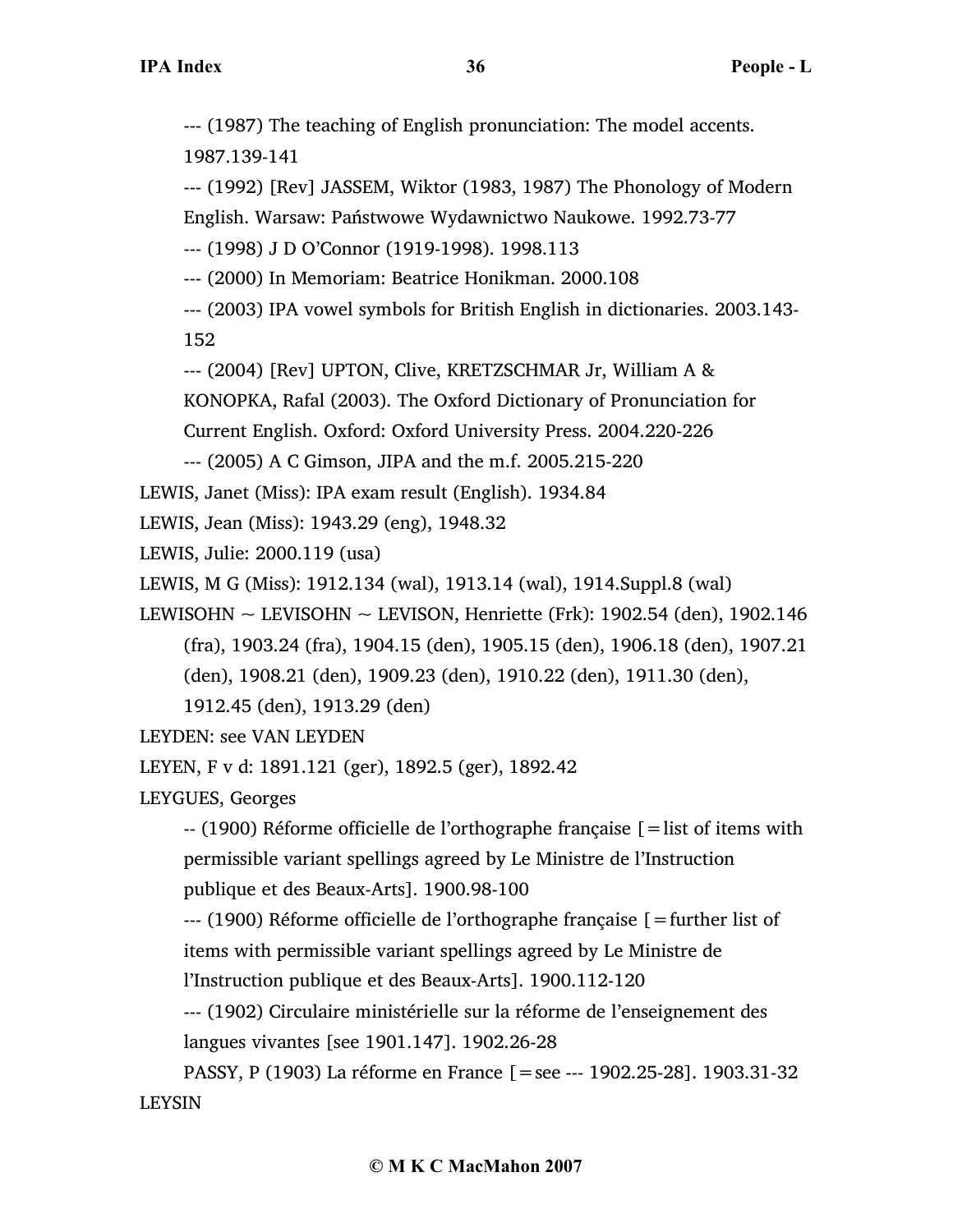PASSY, P (1897) [Spec] Patois suisse-romand de Leysin (Vaud). StJ [inf=F Vaudroz]. 1897.155

LHEWELLYN, [ ]: 1905.46 (eng), 1907.8 (eng), 1908.8 (eng), 1909.8 (eng)

LHOMEUX, Joseph: 1899.15 (bel), 1900.janv.16 (bel), 1901.46 (bel), 1902.14

(bel), 1902.54 (bel), 1903.14 (bel), 1904.12 (bel), 1904.60

LI, Lik Ka: 1998.131 (hkg)

LI, Simon T H: 1977.42 (hkg), 1978.Suppl.8 (hkg), 1981.Suppl.8 (hkg)

LI, Po Yee: 2005.126 (hkg-chn)

LIARD, [ ]

[Composition of Conseil Supérieur de l'Instruction Publique de France.] 1888.July.319/55

La réforme en France [--- ... at La première réunion de l'Association des professeurs de langues vivantes, 19 February 1903, on modern language teaching]. 1903.66-67

LÍBANO, Ernesto: 1902.129 (chl), 1903.22 (chl)

LIBBY, Ch Thornton: 1914.Suppl.24 (usa)

LIBERMAN, Alvin M

DELATTRE, Pierre, --- & COOPER, Franklin S (1951) Vowelles synthétiques

à deux formantes et voyelles cardinales 1951.30-36

STUDDERT-KENNEDY, Michael & LADEFOGED, Peter (2000) In

Memoriam: Alvin M Liberman. 2000.109

LICHEM, Klaus

SCHUBIGER, M (1970) [Rev] --- (1969) Phonetik und Phonologie des

heutigen Italienisch. München: Max Hueber Verlag. 1970.16-18

LICHTENBERGER, [ ]

PASSY, P (1891) Corrections et additions à l'Étude sur les changements phonétiques 1891.Suppl.juil.93-100; see also 1891.103

PASSY, P, ANDERSIN, H & TOETTERMAN, N (1891) Questions d'orthoépie.

Quantité des voyelles françaises (suite). 1891.94-95

LICHTENSTEIN, [ ]: 1902.146 (fra), 1903.4 (fra), 1904.3 (fra), 1904.59

LICHTENSTEIN, G: 1888.Dec.489/89 (ger), 1889.5 (ger), 1890.5 (ger), 1891.6

(ger), 1891.29 (ger), 1892.5 (ger), 1892.42

LICHTSTEIN, A (Dr): 1913.150 (rus), 1914.Suppl.23 (rus)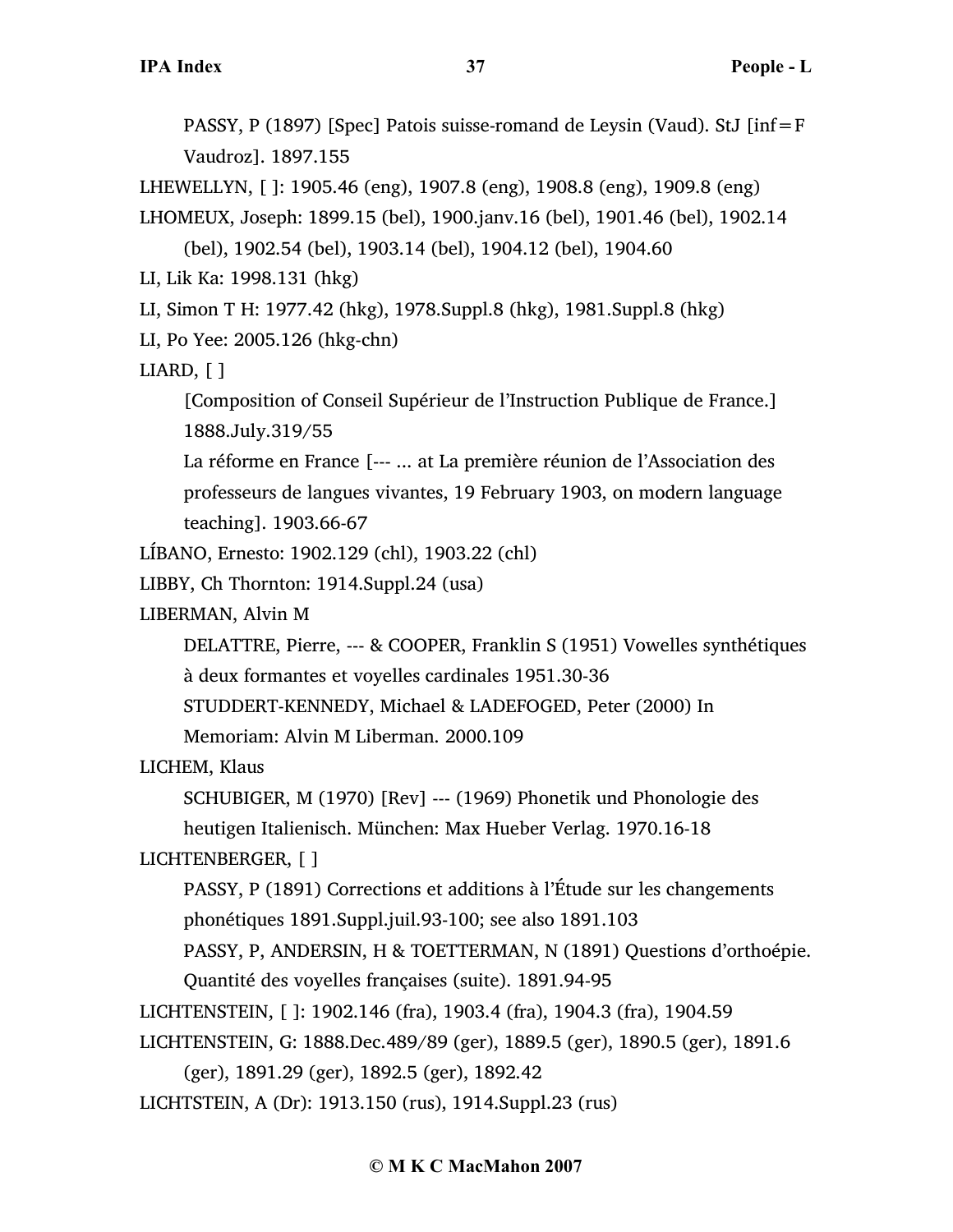LICHTSTEIN, Abraham (Dr): IPA exam result (German). 1913.125

LIDBLOM, Ernst  $\sim$  B (Dr): 1889.17 (swe), 1890.6 (swe), 1891.6 (swe), 1891.30, 1910.94 (swe), 1911.32 (swe), 1912.47 (swe) [List of candidates for election to Council (1890) and voting

arrangements]. 1889.96-97

[Results of Council elections (1890)]. 1890.9

[Delay in publishing mf janvier 1890; romanized version of ∫ acquired.] 1890.17-18

- LIDÉN, E: 1889.5 (swe), 1890.6 (swe), 1891.6 (swe), 1891.29 (swe), 1892.9 (swe)
- LIEBAU, M: 1892.141 (ger), 1893.5 (ger), 1894.5 (ger), 1894.26, 1895.6 (ger), 1895.32 (ger), 1896.7 (ger), 1897.22 (ger), 1897.51
- LIEBERMANN, Max: 1928.64 (usa), 1930.17 (usa)

LIEBIG, [ ]: 1905.9 (ger), 1906.12 (ger), 1907.14 (ger), 1908.14 (ger), 1908.63

LIEDER, Fredr'k W C: 1903.129 (usa), 1904.18 (usa), 1905.18 (usa), 1906.22

(usa), 1907.25 (usa), 1908.26 (usa), 1909.27 (usa), 1910.26 (usa)

LIENHARD, Friedrich

EHRENBERG, H (1927) [Spec(Stud)] Deutsch. < --- Thüringer Tagebuch.

1927.35-36

LIERMANN, O (Dr): 1896.59 (ger), 1897.22 (ger), 1897.51

LIESHOUT: see VAN LIESHOUT

- LIFSZYC, E M (Miss): 1953.25 (eng)
- LIKER, Marco (Mr): 2005.125 (cro)
- LILDHOLDT, Olivia (Frk): 1897.75 (den), 1898.16 (den), 1899.17 (den), 1900.janv.18 (den), 1901.18 (den), 1902.17 (den), 1903.17 (den), 1904.15 (den), 1905.15 (den), 1906.18 (den), 1907.21 (den), 1908.21 (den), 1909.23 (den), 1910.22 (den), 1911.30 (den), 1912.45 (den), 1913.29 (den), 1914.Suppl.20 (den)
- LILIUS, Nanny (Frk): 1894.101 (fra), 1894.130 (fin), 1895.13 (fin), 1896.16 (fin), 1897.32 (fin), 1898.19 (fin), 1899.19 (fin), 1900.janv.20 (fin), 1901.21 (fin), 1902.19 (fin), 1903.19 (fin), 1904.17 (fin), 1905.17 (fin), 1906.20 (fin), 1907.23 (fin), 1908.24 (fin), 1909.25 (fin), 1910.24 (fin), 1911.32 (fin), 1912.47 (fin), 1913.32 (fin), 1914.Suppl.22 (fin)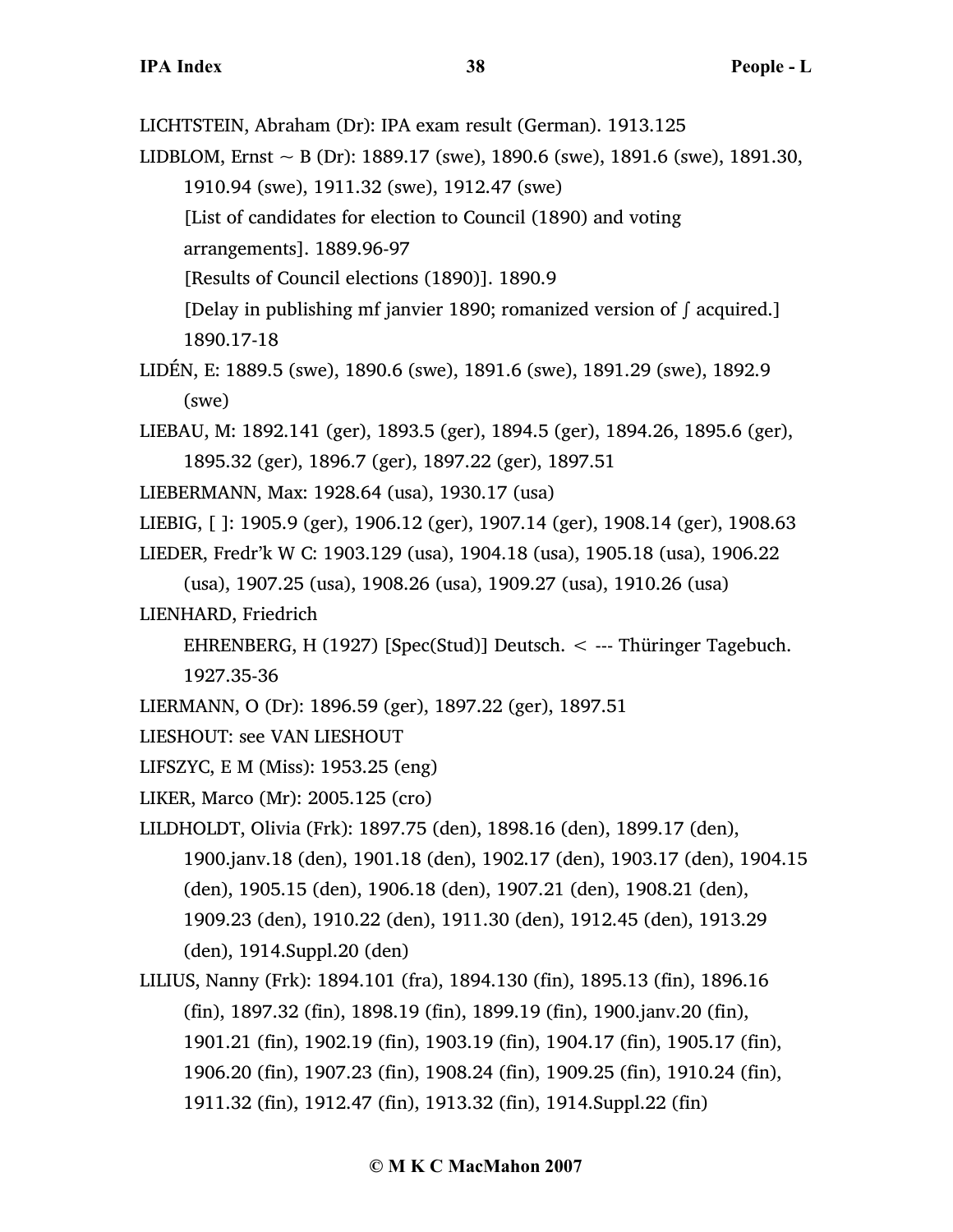LILJEQUIST, E (Miss): 1908.23 (swe), 1909.24 (swe), 1910.24 (swe)

LILLO, Antonio (Dr): 2006 [IPA-Rec]

LILLY, R: 1972.Suppl.4 (fra)

LIM, Lisa: 1998.131 (sin), 2000.119 (sin), 2005.128 (net)

--- (2002) [Rev] LADEFOGED, Peter. A Course in Phonetics. 4th ed.

Orlando, Fl: Harcourt, Inc. 2001. 2002.81-85

LIMA: see also DE LIMA, Pedro C; PIRES DE LIMA

LIMA,  $[ ] (Sr)$ 

EVANS, E M (1937) [Spec] Portuguese [São Miguel, Azores;  $inf = [ ]$  Lima]. NWS. 1937.68-69

LIMA, Adolf S: 1990.ii.59 (cam), 1994.52 (cam), 1998.131 (cam)

LIMA, J: 1912.77 (por), 1913.27 (por), 1914.Suppl.19 (por)

LIMOUSIN, C: 1887.Feb.[1] (fra)

PASSY, P (1887) [Spelling reform: --- , editor of La Revue des Questions Sociales, to use simplified spelling]. 1887.Jan.[1]

[Introduction of spelling changes into Le Bulletin des Sommaires (ed --- )]. 1893.148

LIN, Yi-Jiun Kirsten  $\sim$  Kirsten Yi-Jiun: 1998.131 (usa), 2000.119 (usa)

LIN YUTANG (Prof): 1932.47 (chn), 1934.40 (chn), 1936.44 (chn), 1938.40 (chn)

LINCHAM, A W: 1906.105 (eng)

LIND, B (Frk): 1901.122 (den), 1902.17 (den), 1903.17 (den)

LIND, J (Frk): 1892.25 (den), 1893.8 (den), 1894.10 (den), 1895.10 (den),

1896.12 (den), 1897.28 (den), 1898.16 (den)

LINDA: see LOMA LINDA

LINDAU, Monica ~ Mona (Miss): 1972.Suppl.15 (usa), 1975.Suppl.11 (nig), 1978.Suppl.12 (nig)

--- , NORLIN, Kjell, SVANTESSON, Jan-Olof (1990) Some cross-linguistic differences in diphthongs. 1990.July.10-14

LINDBECK, O M: IPA exam result (German). 1913.125

LINDBERG, [ ]: 1899.146 (fra)

LINDBERG, A: 1887.Dec.405 (swe), 1888.janv.26/2 (swe), 1889.5 (swe), 1889.66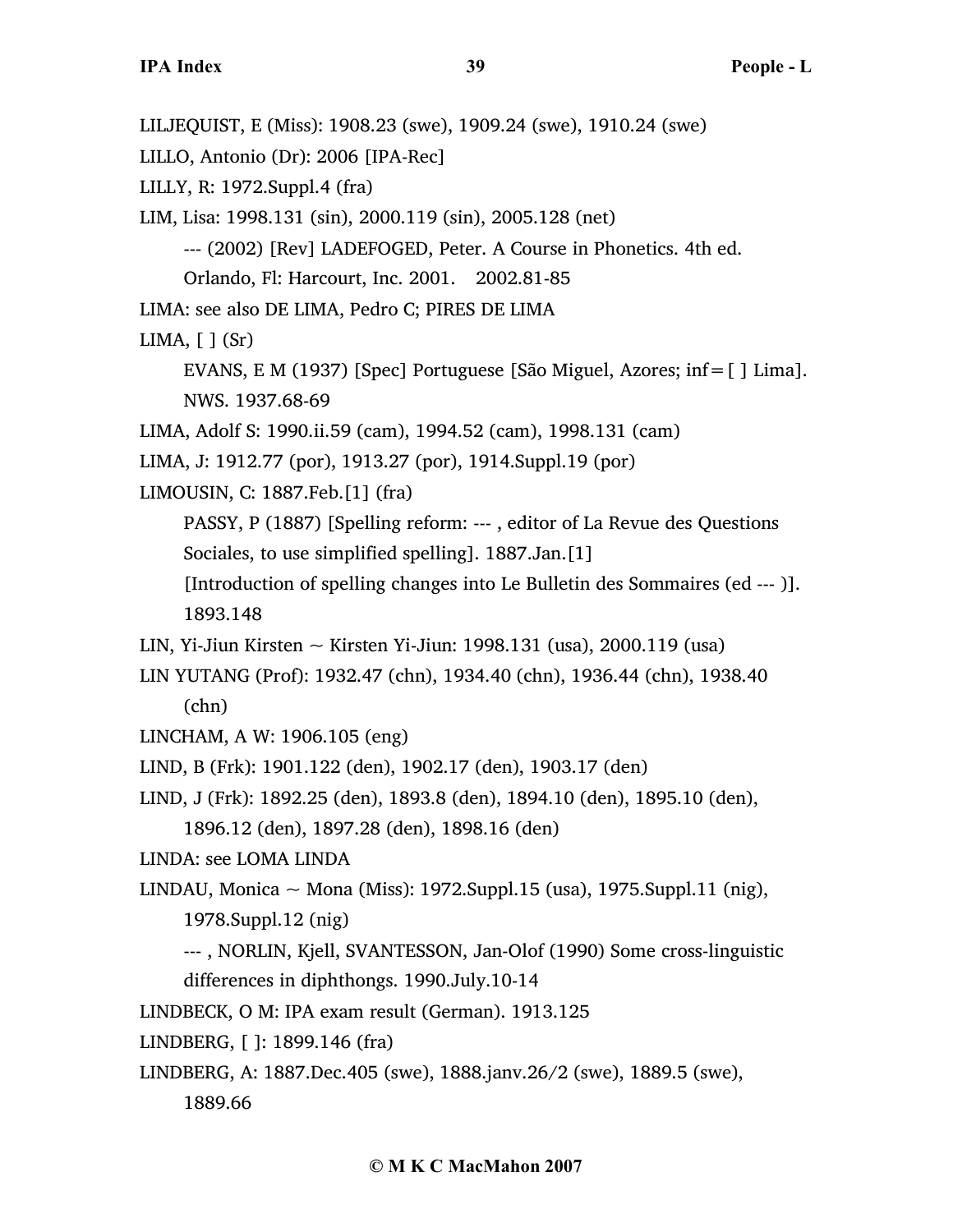LINDBERG, E (Frk): 1892.73 (fra), 1893.11 (fin), 1894.12 (fin), 1894.26

- LINDBERG, Emil: 1892.130 (eng), 1893.10 (swe), 1894.11 (swe), 1895.12 (swe)
- LINDBLAD, M: 1887.Dec.405 (swe), 1888.janv.26/2 (swe), 1889.5 (swe), 1890.6 (swe), 1890.41, 1891.6 (swe), 1892.9 (swe), 1892.42
- LINDBLAD, Per O G (Dr): 1990.ii.59 (swe), 1994.52 (swe), 1998.131 (swe), 2000.119 (swe), 2005.128 (swe)
- LINDBLOM, Björn (Prof): 1994.52 (swe), 1998.131 (swe), 2000.119 (swe),
	- 2005.128 (swe)
	- ROACH, Peter (1990) Association business and announcements  $\mathbf{r} =$  Council
	- election results]. 1990.Dec.72
	- (1991) Council. 1991.June, Dec.ifc
	- (1992) Council. 1992.ifc
	- (1993) Council. 1993.June.ifc
	- (1993) Council. 1993.Dec.ifc
	- (1994) Council. 1994.June.ifc
	- (1994) Council. 1994.Dec.ifc
	- (1995) Council. 1995.June.ifc
	- (1995) Council. 1995.Dec.ifc
- LINDEBÄCK ~ LINDEBÖCK, G (Nti): 1894.145 (fin), 1895.13 (fin), 1896.16
	- (fin), 1897.32 fin, 1897.52, 1898.19 (fin), 1898.35
- LINDEBÖCK: see LINDEBÄCK ~ LINDEBÖCK
- LINDEGREN, Adolf: 1889.65 (swe)
- LINDELÖF, Uno (Dr): 1893.11 (fin), 1894.12 (fin), 1895.13 (fin), 1896.16 (fin), 1897.32 (fin), 1898.19 (fin)
- LINDEMANN, Richard: 1891.121 (ger), 1892.5 (ger), 1892.42, 1893.5 (ger),
	- 1894.5 (ger), 1894.26
- LINDENFELD, Jacqueline (Mrs): 1963.38 (usa)
- LINDEQVIST, Elna: 1893.73 (fin), 1894.12 (fin), 1894.27
- LINDER, P: 1895.54 (fra), 1895.78 (swe), 1896.14 (swe), 1896.35
- LINDERS, Johan: 1894.49 (swe), 1895.12 (swe), 1896.14 (swe), 1896.35,
	- 1897.31 (swe), 1897.52, 1898.34 (swe)
- LINDFORS, A (Frk): 1893.26 (fin), 1894.12 (fin)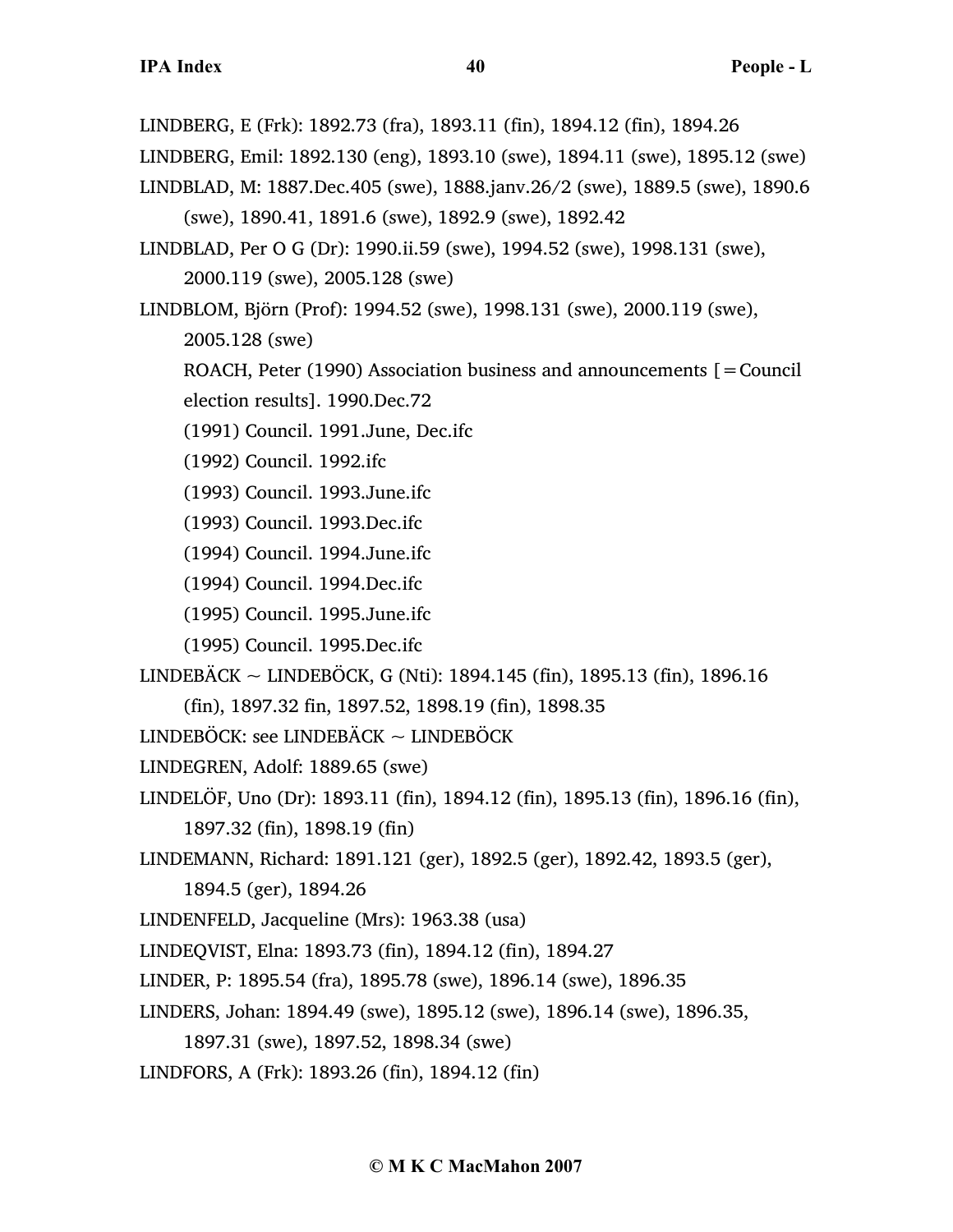- LINDGREN, Anna (Frk): 1899.53 (fin), 1900.janv.20 (fin), 1900.févr-mars.20, 1901.21 (fin), 1902.19 (fin)
- LINDGREN, C O: 1905.46 (swe), 1906.20 (swe), 1907.22 (swe), 1908.23 (swe), 1909.24 (swe), 1910.24 (swe)
- LINDGREN, Elli (Nti): 1890.73 (fin), 1891.6 (fin), 1892.11 (fin), 1893.11 (fin), 1894.12 (fin)
- LINDHOLM, Emmie: 1897.74 (fin)
- LINDHULT, Ellen (Frk): 1888.Dec.489/89 (swe), 1889.5 (swe), 1890.6 (swe), 1891.6 (swe), 1891.30
- LINDLEY, Grace (Mlle): IPA exam result (French). 1914.79
- LINDNER, [ ]: 1900.janv.4 (fra), 1901.4 (fra), 1901.47
- LINDORFF, Linda (Frk): 1894.50 (nor), 1895.11 (nor), 1896.13 (nor), 1897.30 (nor), 1898.17 (nor), 1899.18 (nor), 1899.34 (nor), 1900.janv.19 (nor), 1901.20 (nor), 1902.18 (nor), 1902.35
- LINDQUIST, Gregor: 1890.49 (swe), 1891.6 (swe), 1891.29 (swe)
- LINDSAY, Edith Dulce (Miss): 1951.26 (aus), 1952.Suppl.xi (aus),
	- 1961.Suppl.xiv (aus)
	- O'CONNOR, J D  $(1953)$  [Rev] BULLARD, A M & ---  $(1951)$  Speech at Work.

London: Longmans, Green. 1953.39-40

- LINDSAY, Richard F P (Mr): 1982.115 (eng), 1990.ii.59 (eng), 1994.52 (eng),
	- 1998.131 (eng), 2000.119 (eng), 2005.128 (eng)
	- --- (1990) [Query about dictionaries containing IPA transcriptions].
	- 1990.Dec.72
- LINDSEY, Geoffrey A (Dr): 1981.93 (usa)
	- --- (1981) Intonation and pragmatics 1981.2-21
- LINDSLEY, D P
	- [death]. 1897.134
- LINDSTEDT, Armas: 1914.60 (fin)
- LINDSTRÖM, Anders: 1994.52 (swe), 1998.131 (swe)
- LINDSTRÖM, Elof: 1889.17 (swe), 1890.6 (swe), 1891.6 (swe), 1891.30
- LINDSTRÖM, J (Nti): 1896.16 (fin), 1897.32 (fin), 1897.52, 1898.19 (fin)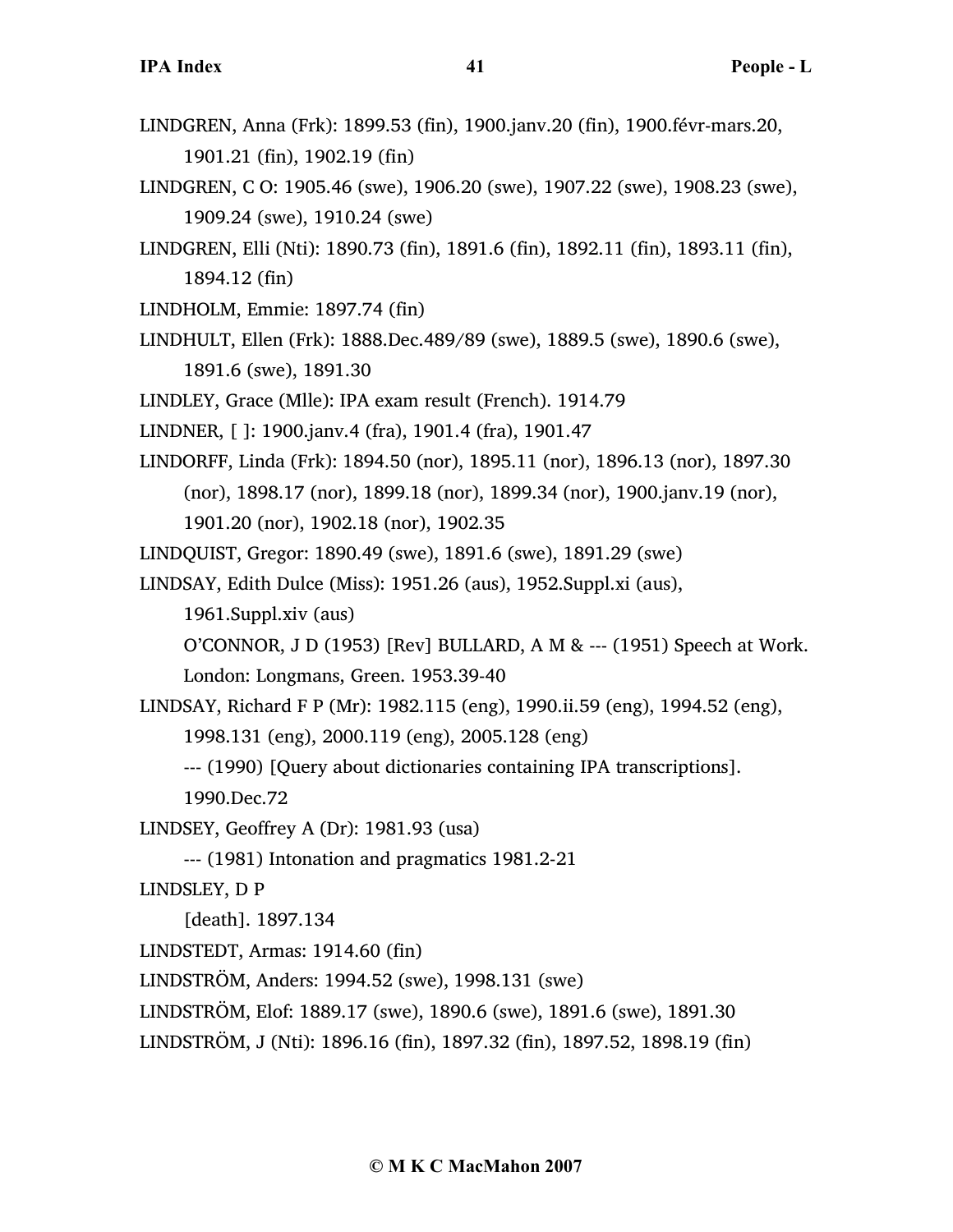LINDSTRÖM, O E: 1888.Nov.457/81 (swe), 1889.5 (swe), 1890.6 (swe),

1890.50, 1891.6 (swe), 1891.30, 1892.9 (swe), 1893.10 (swe), 1894.11 (swe), 1894.27

LINEHAM, A W: 1907.8 (eng), 1908.8 (eng), 1909.8 (eng), 1910.8 (eng)

LINGELBACH, W E: 1895.54 (can), 1896.7 (ger)

LINKER, [ ]: 1898.32 (ger), 1898.35 (ger), 1899.9 (ger), 1899.35, 1900.janv.11 (ger), 1900.févr-mars.19, 1901.12 (ger), 1901.47

LINKLATER, Eric

LAWRENSON, A C (1935) [Spec(Stud)] English. Broad transcription. < --- Juan in America. 1935.16

GIMSON, A C (1955) [Spec(Stud)] English (Southern British).  $\lt$  --- A Year of Space. 1955.45

LINN, Andrew Robert (Prof): 1998.131 (eng)

LINNELL ~ LINNEL, E: 1887. Dec. 405 (swe), 1888. janv.  $26/2$  (swe), 1889. 5 (swe), 1890.6 (swe), 1890.50

LINSENBART  $\sim$  LINSENBARTH, Adolph: 1913.86 (usa), 1914.Suppl.25 (usa), 1914.83 (usa)

LINSERT, A: 1888.April.169/25 (ger), 1889.5 (ger), 1889.45 (ger), 1890.6 (ger), 1890.50

LINTON, Ralph

SPRAGUE DE CAMP, L (1941) [Spec(Stud)] English (General American). < --- The Study of Man. 1941.24-25, 1941.41-42, 1941.57

LION, [ ] (Frl): 1897.178 (ger), 1898.9 (ger), 1899.10 (ger), 1899.35 LIOY, Paolo

[Spec(Stud)] Italiano. Espressioni mimiche degli animali < --- . 1941.43 LIPENSKA, Emilie (Mlle): 1908.114 (auh), 1909.18 (auh)

LIPSCOMB  $\sim$  LIPSCOMBE, W G: 1898.149 (eng), 1899.6 (eng), 1900.janv.7

(eng), 1901.6 (eng), 1902.6 (eng), 1903.7 (eng), 1903.113 (eng), 1904.6

(eng), 1905.6 (eng), 1906.7 (eng), 1907.8 (eng), 1908.8 (eng), 1909.8

(eng), 1910.8 (eng), 1911.15 (eng), 1912.29 (eng), 1913.14 (eng),

1914.Suppl.8 (eng)

[--- : appointment, London]. 1901.116

[--- : appointment, Bolton]. 1904.55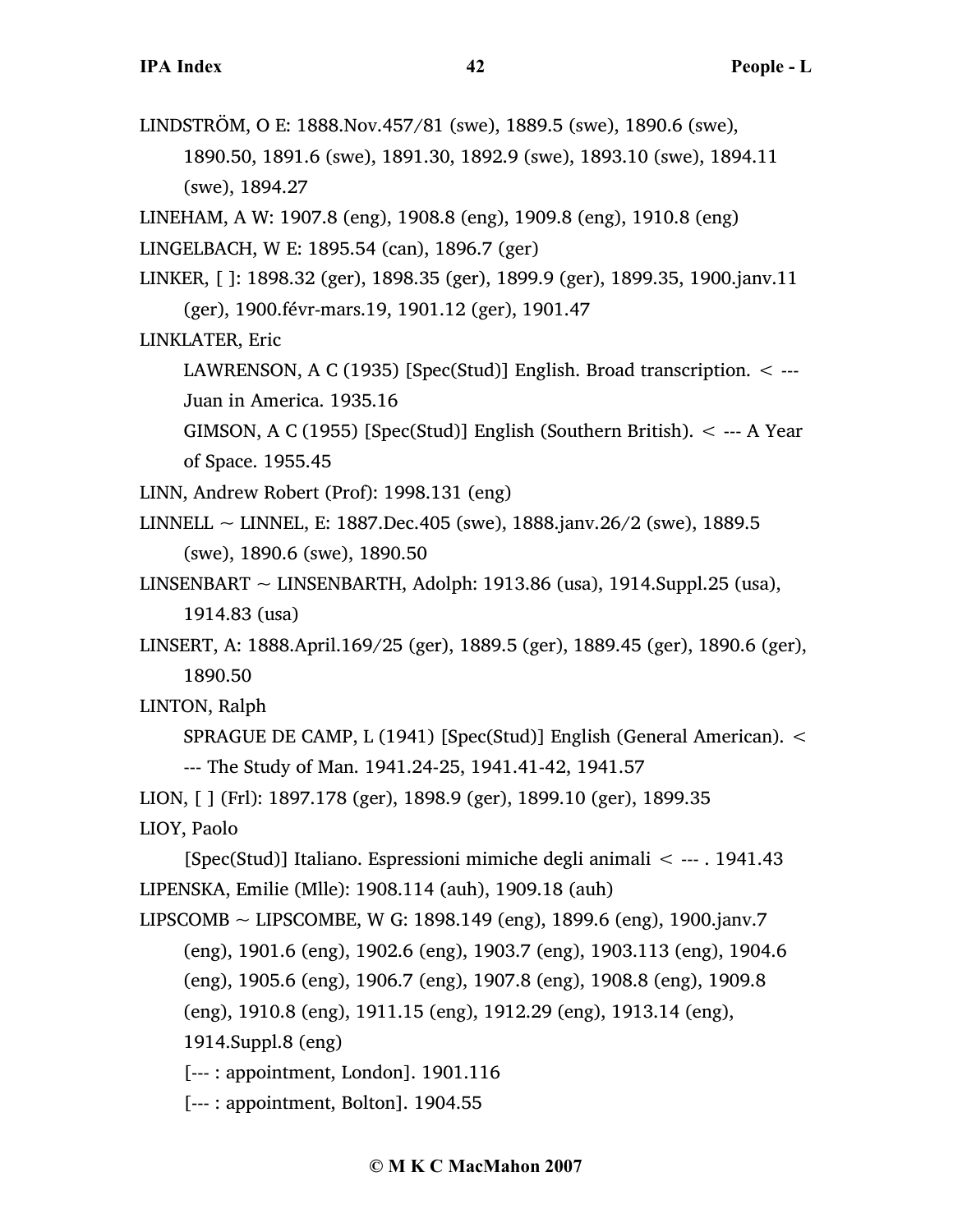LIPSCOMBE: see LIPSCOMB ~ LIPSCOMBE

LIPTAY, A (Dr)

[Publications Received]. 1891.88, 1892.31-32

LIPTON, Richard A (Mr): 2005.128 (eng)

LIRA: see ORTIZ LIRA

LISKER, Leigh (Prof): 1972.Suppl.15 (usa), 1975.Suppl.20 (usa), 1978.Suppl.21 (usa), 1981.Suppl.21 (usa), 1990.ii.59 (usa), 1994.52 (usa), 1998.131

(usa), 2000.119 (usa), 2005.129 (usa)

--- (1989) On the interpretation of vowel "quality": the dimension of rounding. 1989.24-30

--- (1992) A plaintive note re the recent IPA revisions [=fortis and lenis]. 1992.57-61

BALL, Martin J (1993) Further to articulatory force and the IPA revisions. 1993.39-41. [See also LISKER, L 1992.57-61]. 1993.39-41

New Life Memberships. 1999.191

ABRAMSON, Arthur S (2006) In Memoriam: Leigh Lisker. 2006.265-266

LIST, E M (Miss): 1912.29 (eng), 1912.94 (eng), 1913.14 (eng), 1914.Suppl.8 (eng)

LISTIKOW, N (Frl): 1900.102 (ger), 1901.12 (ger), 1901.47

LITTEN, F (Señor): 1895.15 (chl), 1894.113 (chl), 1896.18 (chl)

LIVINGSTON, Stanley W: 1934.62 (usa), 1936.41 (usa), 1938.37 (usa), 1941.28 (usa), 1942.27 (usa), 1944.12 (usa), 1945.36 (usa), 1949.13 (usa),

1952.Suppl.viii (usa), 1955.Suppl.ix (usa), 1958.24 (usa), 1961.Suppl.xi

(usa), 1972.Suppl.15 (usa), 1975.Suppl.20 (usa), 1978.Suppl.21 (usa),

1981.Suppl.21 (usa), 1990.ii.59 (usa)

--- (1942) [Spec] Denah (Navaho; inf=Jimmy Begay). NWS. 1942.24 LIVINGSTONE, J E B: 1901.70 (eng)

LIZÉ-INGOLD, M (Mlle): 1905.121 (fra), 1906.4 (fra), 1907.4 (fra), 1908.4 (fra), 1909.3 (fra), 1910.3 (fra), 1911.11 (fra), 1911.131 (fra), 1912.24 (fra), 1912.94

[--- : appointment, Fécamp]. 1909.152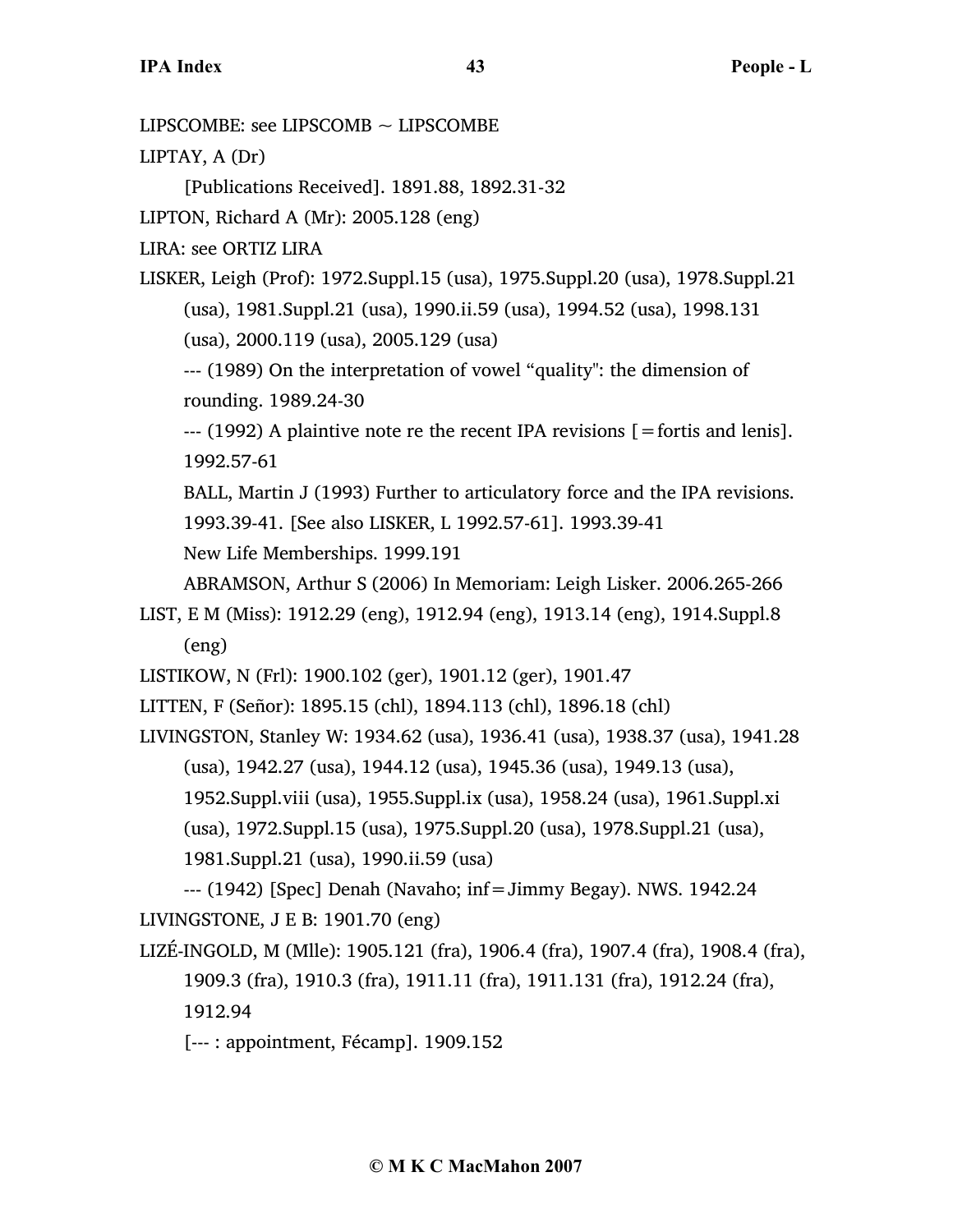LJUNGGREN, Evald: 1887.Dec.405 (swe), 1888.janv.26/2 (swe), 1889.5 (swe), 1890.6 (swe), 1891.6 (swe), 1892.9 (swe), 1893.10 (swe), 1894.11 (swe), 1895.12 (swe), 1896.14 (swe), 1897.31 (swe), 1897.52 [Rev] VIËTOR, W [ed] (1888) Phonetische Studien. Drittes Heft. 1888.Aug-Sept.63-64

[Result of Council elections (1891).] 1891.10-11

LJUNGQUIST, A (Miss): 1894.101 (eng), 1894.114 (fra), 1894.170 (eng), 1895.4 (eng), 1896.3 (fra), 1897.17 (fra), 1898.4 (fra), 1899.4 (fra), 1900.janv.4 (fra), 1901.4 (fra), 1902.4 (fra), 1903.4 (fra), 1904.4 (fra), 1905.3 (fra), 1906.4 (fra), 1907.4 (fra), [death] 1907.34

LJUNGQVIST, Axel: 1891.17 (swe), 1892.9 (swe), 1892.42

LJUNGSTEDT, K (Dr): 1888.Nov.457/81 (swe), 1889.6 (swe), 1890.6 (swe),

1891.6 (swe), 1892.9 (swe)

- LLAMAS, Carmen (Dr): 2005.128 (eng)
- LLANOS, Juan Bernardo: 1998.131 (arg)
- LLANO, Manuel

STIRLING, W F (1936) [Spec(Stud)] Español. Transcripción ancha. La Braña < ---. 1936.31

LLEWELLYN, [ ]: 1906.7 (eng), 1910.8 (eng), 1911.15 (eng), 1911.67

LLEWELLYN, Richard

ARNOLD, G F (1951) [Spec(Stud)] English (Southern British). Broad transcription. < --- How Green Was My Valley. 1951.45

LLEWELLYN, W E M: 1908.114 (eng), 1909.8 (eng), 1910.8 (eng), 1911.15 (eng), 1912.29 (eng), 1913.14 (eng), 1914.Suppl.8 (eng)

[--- : suggested symbol  $\chi$  for any consonant;  $\chi\chi$  for a closed syllable; cf

PASSY, P: [inverted U] for any vowel.] 1911.179

JONES, L J (1912) [Rev] --- (1898) Dent's French Primer. Phonetic Text. London: J M Dent & Co. 1912.63

LLEWELLYN-JONES, Frederick: 1898.113 (wal), 1899.5 (wal), 1900.janv.7 (wal), 1901.6 (wal), 1902.6 (wal), 1903.7 (wal), 1903.30

--- (1898) [Spec] Gallois du sud. StJ. 1898.162

LLISTERI BOIX, Joaquim (Dr): 1983.116 (eng), 1990.ii.59 (spa), 1994.52 (spa), 1998.131 (spa), 2000.119 (spa), 2005.127 (spa)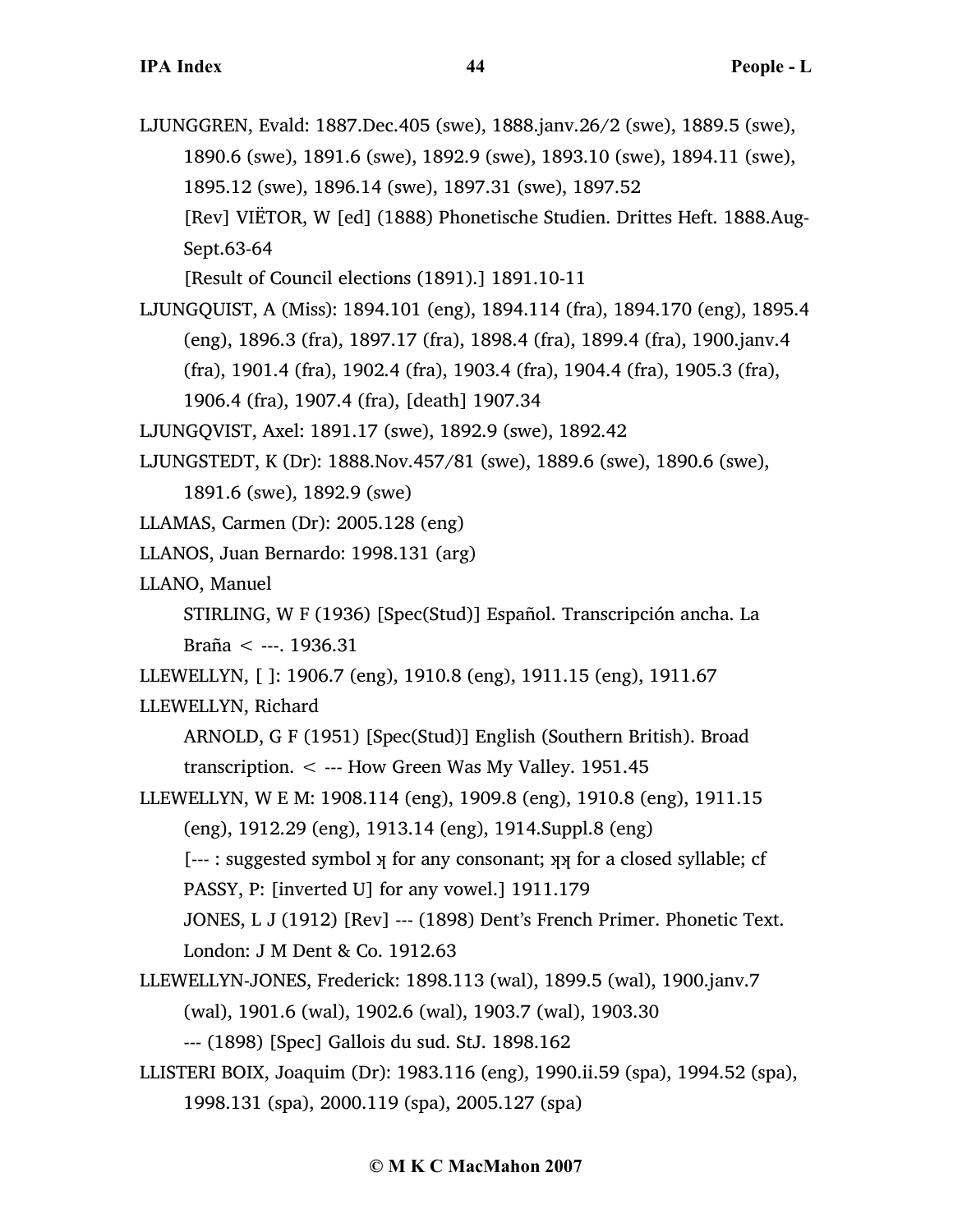CARBONELL, Joan F & --- (1992) Catalan [inf=male, aged 26, from Barcelona; incl NWS]. 1992.53-56

LLOYD, [ ]: 1889.65 (eng), 1890.6 (eng), 1890.50

LLOYD, Beltina (Miss): IPA exam result (English). 1934.84

LLOYD, C C: 1931.18 (egy), 1932.23 (egy), 1933.87

- LLOYD, Godfrey J H (Prof): 1899.113 (eng), 1900.janv.7 (eng), 1900.févrmars.19, 1901.6 (eng), 1902.6 (eng), 1902.51, 1903.7 (eng), 1904.6 (eng), 1905.6 (eng), 1906.8 (eng), 1907.8 (eng), 1908.8 (eng), 1909.8 (eng), 1910.27 (can), 1911.35 (can), 1912.51 (can), 1912.155 (can), 1913.37 (can), 1914.Suppl.27 (can)
- LLOYD, Lilian E (Miss): 1899.24 (wal), 1899.33 (wal), 1900.janv.7 (wal), 1900.févr-mars.19, 1901.6 (wal), 1901.47
- LLOYD, Margaret (Mlle): 1914.60 (fra), 1914.82 (eng)

LLOYD, Margaret (Mlle): IPA exam result (French). 1914.79

LLOYD, Richard J (Dr): 1893.161 (eng), 1894.3 (eng), 1894.26, 1895.4 (eng), 1895.32, 1896.4 (eng), 1897.18 (eng), 1897.50 (eng), 1898.4 (eng), 1899.5 (eng), 1900.janv.5 (eng), 1900.févr-mars.19, 1901.5 (eng), 1902.5 (eng), 1903.5 (eng), 1904.4 (eng), 1905.4 (eng), 1906.5 (eng)

[Rev] VIËTOR, W [ed] (1889-90) Phonetische Studien. III Band. 1890.83 PASSY, P (1891) [Rev] VIËTOR, W [ed] (1890-91) Phonetische Studien. IV Band. 1891.96

['Anglia', 'Anglian', 'Anglians': discussion and approval of R J Lloyd's suggested terms by the Liverpool Daily Post]. 1894.151

[Election of R J Lloyd to replace L Soames on the Council]. 1895.54

 $-$ -- (1895) Weak words in English [=use of weak forms in English language teaching]. 1895.114-115

BACKLUND, H (1895) English pronunciation  $[=$  pronunciation of LP]. 1895.145

[Results of Council election (1896): Honorary member: VIËTOR, W;

Council to operate over a 2-, not a 3-year period.] 1896.19

--- (1896) Greek pronunciation [=Classical and Modern Greek pronunciations of Φ]. 1896.140-141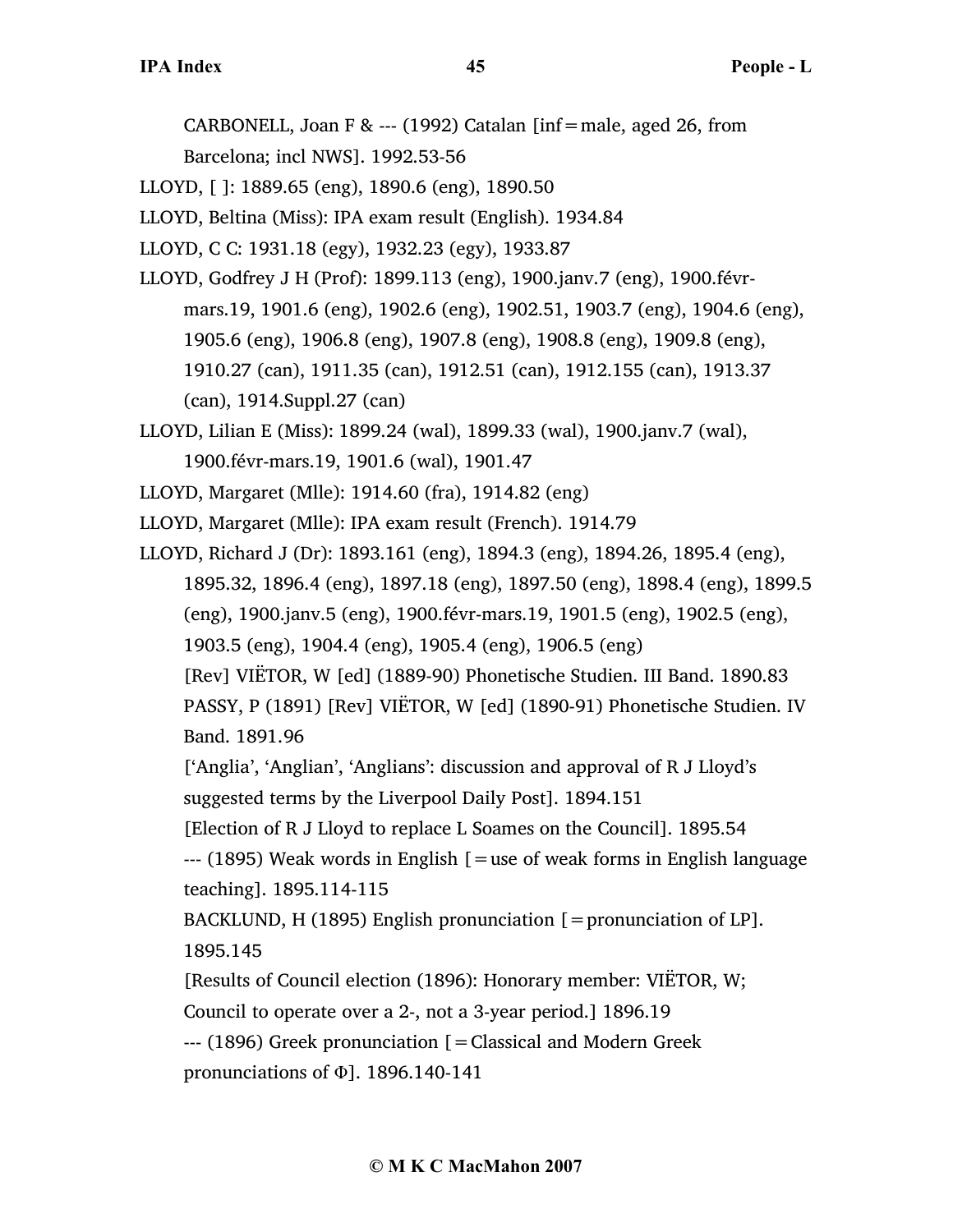[Composition of Council (1897): President: VIËTOR, W, Vice-Presidents: VIANNA, A R G, WULFF, F, Secretary/Treasurer: PASSY, P; other members listed.] 1897.36 Élections du Conseil [for 1898: Honorary Member: VIËTOR, W; other members listed]. 1898.23-24 Conseil [composition of Council for 1899: President: VIËTOR, W, Vice-Presidents: JESPERSEN, O, VIANNA, A R B, Secretary/Treasurer: PASSY, P; other members listed]. 1899.24 Propositions [=plans for future publicity - CLOOS, MONSEUR, LLOYD, PASSY, SPIESER, VIANNA, WESTERN, WULFF, CAMERON]. 1899.54-55 [---: inaugural lecture on R in phonetics, Liverpool]. 1899.61-62 PASSY, P (1899) L'unité phonétiste  $[=$  comments by --- and ESCRICHE Y MIEG, T on the usefulness of IPA notation]. 1899.114-115 PASSY, P (1899) [Rev] --- (1899) Northern English: Phonetics, Grammar, Texts. Leipzig: B G Teubner. 1899.122-123 Résultats des élections [Council elections for 1900: Honorary members: KEWITSCH, G, van HAMEL, A-G; other members listed]. 1900.janv.24-25 --- (1900) [Spec] Northern English. API. 1900.Suppl.nov.15 [Vacation course, Summer 1900: Cambridge, ---]. 1900.109 PASSY, P (1900) [Extr from --- on the value of IPA notation]. 1900.127 --- (1900) [Rev] KAISER, C & THOUAILLE, A (1900) German Prepositions at a Glance. London: Sampson, Low, Manston & Co Ltd. 1900.89-90 Résultats des élections [Honorary members: KEWITSCH, G, WULFF, F; other members listed]. 1902.24-25 [Phonetics being emphasized in the training colleges by the Scottish Education Department; work of W Scholle and R J Lloyd]. 1902.89 [Compulsory instruction in phonetics in training colleges in Scotland for elementary teachers]. 1903.43 [R J Lloyd to give lectures and practical classes in phonetics to teachers of foreign languages in secondary schools in Liverpool]. 1903.43 --- (1903) [Rev] MEYER, E A (1903) Englische Lautdauer: eine experimental-phonetische Untersuchung. Uppsala: C J Lundström; Leipzig: Otto Harrassowitz. 1903.101-104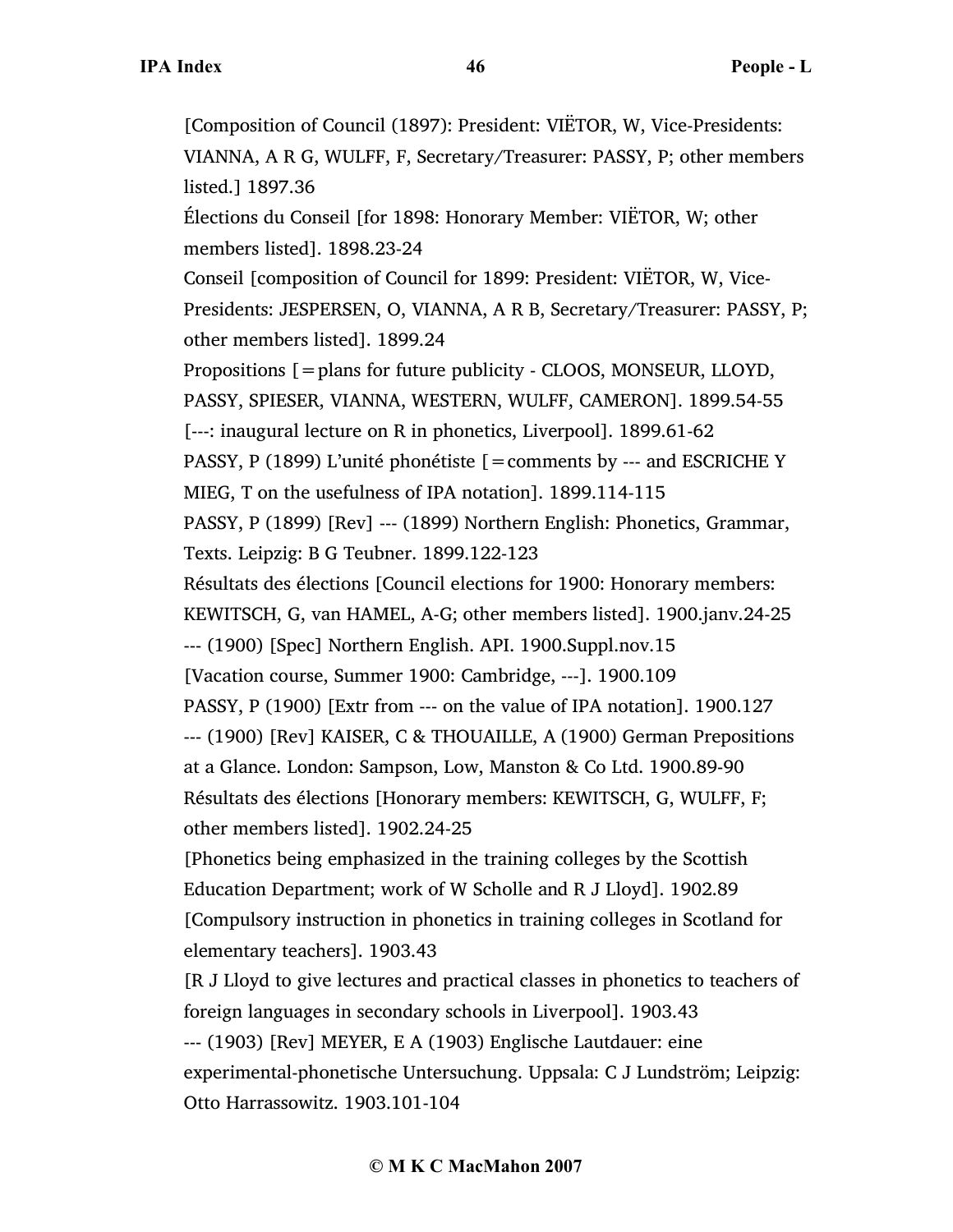--- (1903) [Rev] SCHOLLE, W & SMITH, G (1903) Elementary Phonetics, English, French, German: their theory and practical application in the classroom. London: Blackie & Son. 1903.119-121

--- (1903) [La langue internationale]. 1903.122

Résultats des élections [honorary members: VIËTOR, W, KEWITSCH, G;

President: VIËTOR, W, Vice-Presidents: ---, JESPERSEN, O, Secretary:

PASSY, P, Treasurer: LUND, S; other members listed.] 1904.34-35

Résultats des élections: [(i)Council elections (ii) W Viëtor as President, R J

Lloyd as Vice-President, P Passy as Secretary, S Lund as Treasurer; other members listed]. 1904.34-35

Propositions des conseillers. Alphabet [MONSEUR, E, JESPERSEN, O, VIANNA, A R G, WULFF, F, WESTERN, A, VIËTOR, W, THUDICHUM, C, ---, NADER, E}. 1904.65-67

--- (1905) Corrections [to Principles: second initial of RJL's name, and title]. 1905.37

--- (1904) The international language [Comm: P Passy]. 1904.75-76 Élections du Conseil [=honorary membership: KEWITSCH, G; other members listed]. 1906.25-26

Décisions officielles:  $[=(i)$  Council election results (ii) W Viëtor as President, R J Lloyd and O Jespersen as Vice-Presidents, P Passy as Secretary, S Lund as Treasurer]. 1906.30-31

Avis de nos conseillers [...proposal to increase membership of Council to 30]. 1906.42-46

Mort de R J Lloyd. 1906.94

JONES, E D (1906) Richard John Lloyd [=obituary]. 1906.106-107 [Election of Daniel Jones to Council to replace R J Lloyd]. 1906.122-123 JOOS, M (1934) Stressed vowels plus r in General American [=comparison of Wisconsin and Northern English; pronunciation of SPEAR, DREARY, SPIRIT, MARE, MARY, MERRY, MARRY, STAR, STARRY, SORRY, FOR IT, PORK, FORK, GLORY, POOR, POOREST, FUR, FURRY, FURROW]. 1934.93-97

LLOYD, Vera (Mrs): 1935.58 (eng), 1936.36 (eng), 1938.32 (eng), 1949.9 (eng), 1952.Suppl.iv (eng), 1955.Suppl.iv (eng), 1961.Suppl.iv (eng)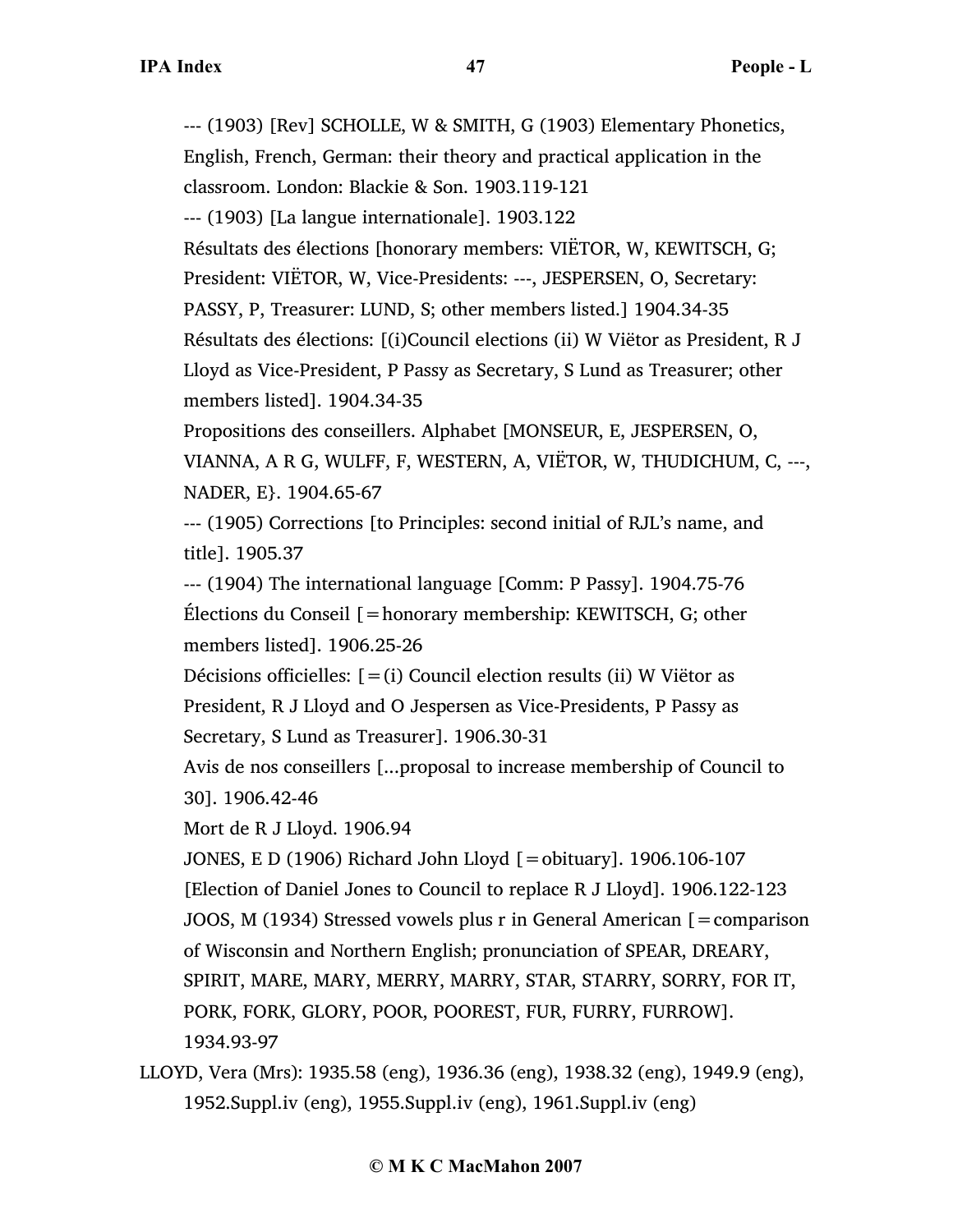LLOYD BAKER  $\sim$  LLOYD-BAKER, A B: 1910.94 (eng), 1911.16 (eng), 1912.29 (eng), 1913.14 (eng), 1914.Suppl.8 (eng), 1925.Suppl.9 (eng), 1930.11 (eng), 1932.13 (eng), 1934.28 (eng)

LLOYD-BAKER: see LLOYD BAKER ~ LLOYD-BAKER

LLOYD DAVIES, I: 1948.32 (eng), 1949.9 (eng), 1951.51

LLOYD-JAMES  $\sim$  LLOYD JAMES, A (Prof): 1925. Suppl. 9 (eng), 1930. 12 (eng), 1932.15 (eng), 1934.30 (eng), 1936.36 (eng), 1937.janv-mars.82 (eng), 1938.32 (eng)

--- (1923) [Rev] PARTINGTON, V [nd] French Songs, with Airs and

Phonetic Transcriptions of the Text. London: J M Dent. 1923.15

--- (1923) [Spec] Yoruba [inf=A Baptist]. NWS. 1923.28

--- & ARMSTRONG, L E (1924) [Spec(Stud)] English (Southern). 1 <

LUCAS, E V A Lesson. 1924.Textes pour nos élèves 4.Suppl.juil-sept.vi-viii  $-$ --- (1924) Phonetics at Wembley  $\mathfrak{[} =$  native speakers of various West African

languages at the Empire Exhibition]. 1924.21-23

--- (1925) Broadcasting and phonetics [=perception of voiceless fricatives in English]. 1925.11-13

TUTTLE, E H (1925) Hausa sounds  $[$  = ejectives and implosives; reaction to --- 1924.21-23. Comm: ---]. 1925.13-14

[---: broadcast lectures on phonetics]. 1925.21

[---: lectures on phonetics, Paris, July 1925]. 1925.30

[---: appointment as Lecturer in Phonetics, SOS, London]. 1926.10

[---: appointment as Lecturer in Phonetics, SOS, London]. 1926.17

[---: lectures on English phonetics, Florence, Easter 1926]. 1926.17

--- (1929) A test for telephone operators. 1929.13-15

[---: lectures on English phonetics, Paris]. 1929.31

JOHNSON, F C (1930) [Rev] --- (1929) Historical Introduction to French

Phonetics. London: University of London Press. 1930.30-32

[Vacation course, Summer 1930: London, JONES, D, --- , ARMSTRONG, L

E, phonetics of English; RIPMAN, W, phonetics]. 1930.41

[---: appointment as University Reader in Phonetics with Special Reference

to Oriental and African Languages, London]. 1930.8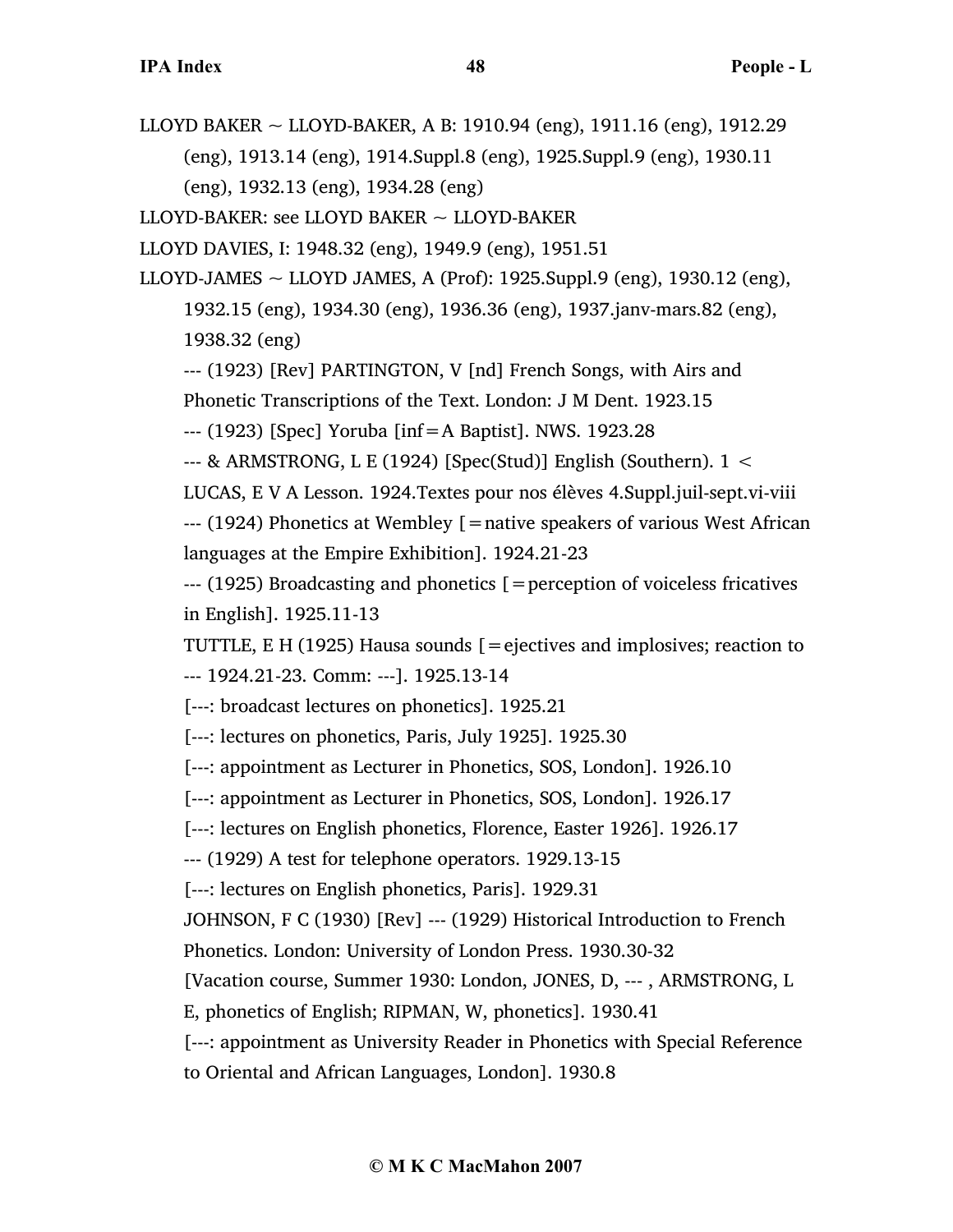[---: lectures in Sweden, Norway, Denmark and Belgium; broadcast lectures on phonetics]. 1932.43

--- (1932) Extra broad transcription [Comm: D Jones]. 1932.60-61

[School of Oriental Studies, London: establishment of Department of

African Linguistics, a section of the Department of Phonetics; Director: --- ]. 1932.83

GRAHAM, F (1933) [Rev] --- (1932) Broadcast English III:

recommendations on the pronunciations of some Scottish place-names.

London: British Broadcasting Corporation. 1933.34-35

[---: appointment as Professor of Phonetics in the University of London. 1933.40

WARD, I C (1936) [Rev] --- (1935) The Broadcast Word. London: Kegan Paul, Trench, Trubner & Co Ltd. 1936.11-12

--- (1936) [Rev] COUSTENOBLE, H N & ARMSTRONG, L E (1934) Studies in French Intonation. Cambridge: W Heffer & Sons. 1936.25-26

LOAKES, Deborah (Ms): 2005.125 (aus)

ŁOBACZ, Piotra

JASSEM, Wiktor & --- (1989) IPA phonemic transcription using an IBM PC and compatibles [incl part of NWS in English (RP), French, German and Polish]. 1989.16-23. Corr: 1989.106

LOBO, A: 1964.37 (wal)

matter

LOCAL, John K (Prof): 1990.ii.59 (eng), 1994.52 (eng), 1998.131 (eng),

2000.119 (eng), 2005.128 (eng)

Editorial board/team: [Editor] 1999.Dec.prelim matter, 2000.prelim matter, 2001.June.prelim matter, 2002.June.prelim matter,

2002.Dec.prelim matter, 2003.June.prelim matter, 2003.Dec.prelim matter, 2004.June.prelim matter, 2004.Dec.prelim matter, 2005.June.prelim matter, 2005.Dec.prelim matter, 2006.June.prelim matter, 2006.Dec.prelim

--- (1983) Making a transcription: the evolution of A J Ellis's Palaeotype 1983.2-12

LADEFOGED, Peter, --- & SHOCKEY, Linda (2003) Editors' Report: JIPA 1999-2003. 2003.282-284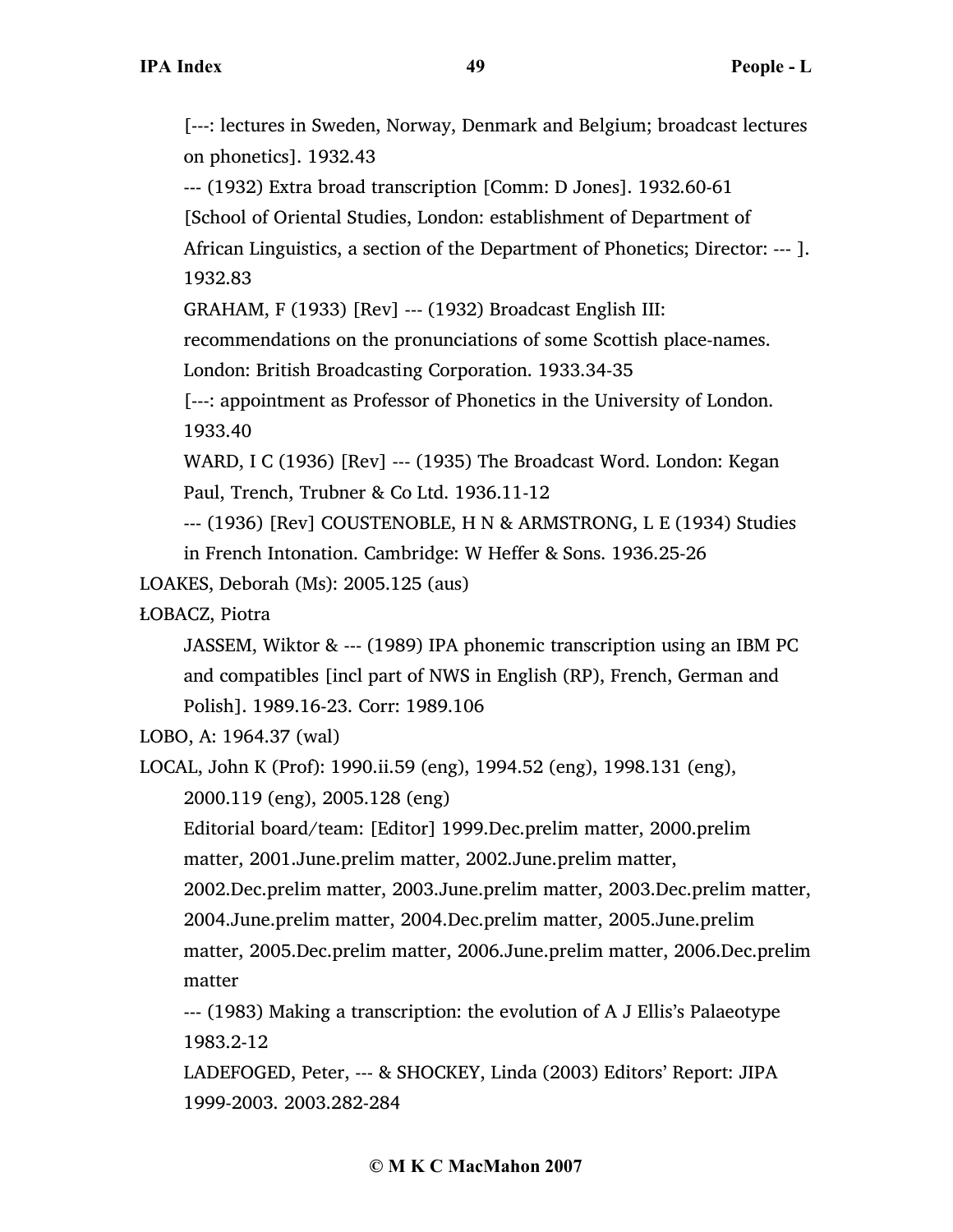--- & LODGE, Ken (2004) Some auditory and acoustic observations on the phonetics of [ATR] harmony in a speaker of a dialect of Kalenjin [inf= female, mid-30s, Tugen dialect]. 2004.1-16

LOCHMER, Al (Prof): 1893.7 (auh), 1894.7 (auh), 1894.27, 1895.8 (auh), 1896.10 (auh), 1897.25 (auh), 1897.51, 1897.158 (auh), 1898.12 (auh), 1899.13 (auh), 1900.janv.14 (auh), 1901.15 (auh), 1902.13 (auh), 1903.13 (auh), 1903.48

LOCHNER, Floyd O: 1959.22 (usa), 1961.Suppl.ix (usa)

LOCKHARDT: see LOCKHART ~ LOCKHARDT

LOCKHART  $\sim$  LOCKHARDT, Robert H B  $\sim$  B: 1906.69 (fra), 1906.106 (eng), 1907.8 (eng), 1908.8 (eng), 1909.9 (eng), 1909.95 (mal), 1910.30 (ind), 1911.16 (eng), 1912.29 (eng), 1912.119 (rus), 1913.33 (rus), 1914.Suppl.23 (rus)

--- : IPA exam results: German, 1908.115; French, 1909.141

LOCKHART, B (1908) [Rev] JONES, D (1907) 100 poésies enfantines (avec maximes et proverbes). Leipzig & Berlin: B G Teubner. 1908.28-20

[LOCKHART, B: appointment, Eagle House School, Sandhurst]. 1908.37

LOCKHART, B & JONES, A (1908) The danger of the 'Reform Method' 1908.96- 98

LOCKING, L L

[Publications Received.] 1892.81-82

LOCKWOOD, W B

--- (1951) Notes on the sounds of Modern Faroese [Hestur island; inf=Jóan Christian Poulsen]. 1951.8-10

LOCKWOOD, W B (1952) [Spec] Faroese [inf=Sigurd Joensen, Sakførari, Tórshavn]. NWS. 1952.33-34

LODGE, Kenneth R (Dr): 1966.18 (brd), 1967.22 (eng), 1973.56 (eng),

1975.Suppl.16 (eng), 1978.Suppl.17 (eng), 1981.Suppl.18 (eng), 1990.ii.60

(eng), 1994.52 (eng), 1998.131 (eng), 2000.119 (eng), 2005.128 (eng)

--- (1966) The Stockport dialect [incl NWS]. 1966.26-30

--- (1973) Stockport revisited [=comparison with SED data for Harwood, Holmbridge, Rainow, Charlesworth]. 1973.81-87

--- (1978) A Stockport teenager [inf=female, aged 16]. 1978.56-71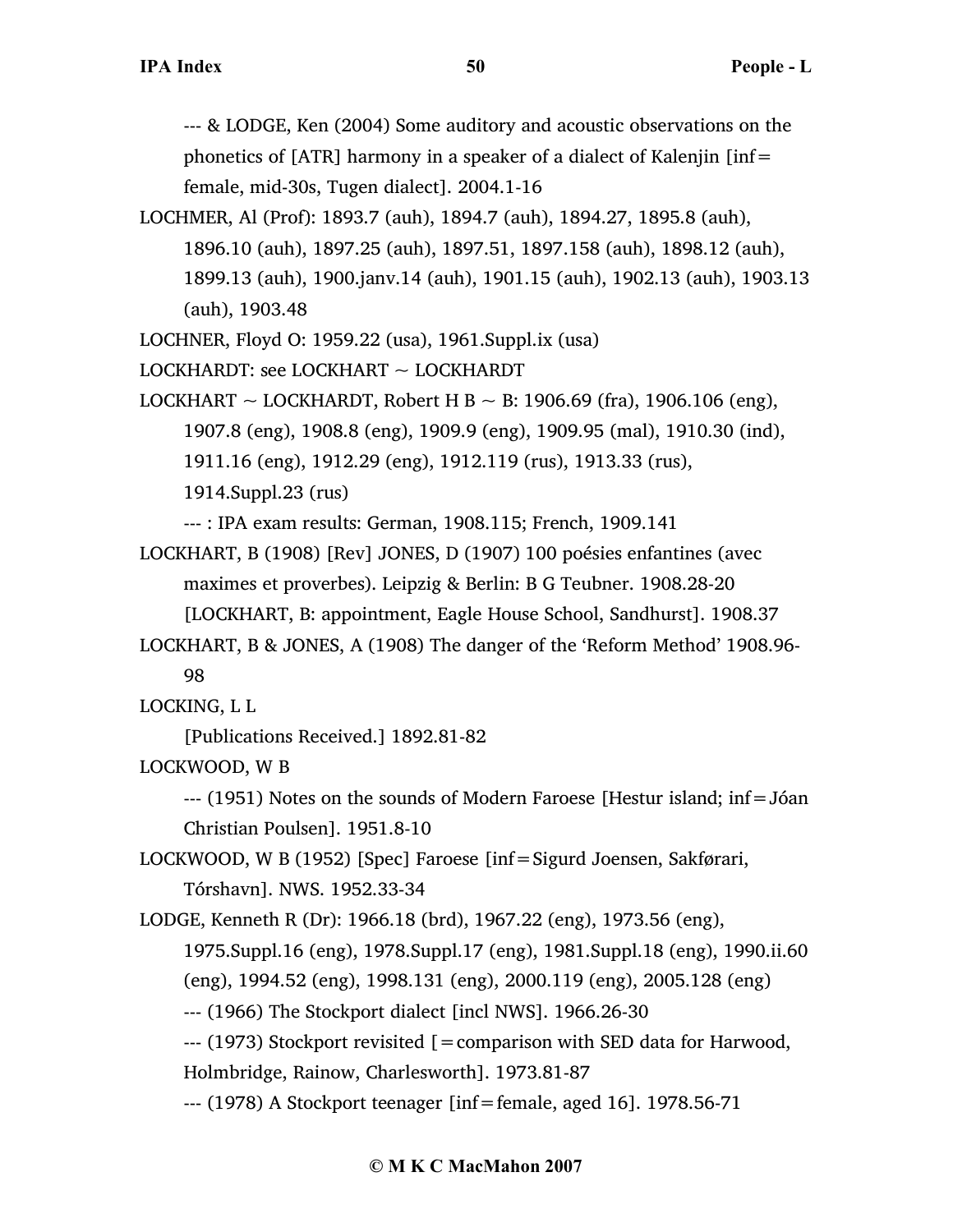--- (1997) Domains of assimilation: alveolars and velars in English.

1997.57-64

LOCAL, John & --- (2004) Some auditory and acoustic observations on the phonetics of [ATR] harmony in a speaker of a dialect of Kalenjin [inf= female, mid-30s, Tugen dialect]. 2004.1-16

NICOLAIDIS, Katerina (2004) IPA Life Membership: H F Aikens, --- ,

Marion Shirt, Raymond S Weitzman, Hans W Wodarz. 2004.123

SIMPSON, Adrian P (2004) [Rev] BOASE-BEIER, Jean & --- (2003). The

German Language: a linguistic introduction. Oxford: Blackwell. 2004.93-95 LODGE, T Talbot

--- (1909) Phonetics and the teaching of reading [< Yorkshire Post, 2 June 1909]. 1909.108

LOEB, C (Miss): 1912.133 (usa), 1913.35 (usa), 1914.Suppl.25 (usa)

LOEBER, Ernst

DIETRICH, G (1931) [Spec(Stud)] Deutsch. < --- Im Hamburger Hafen. 1931.30-31

LÖFHOLM, Vilh (Frk): 1887.April.[4] (swe), 1888.janv.26/2 (swe), 1889.6 (swe), 1890.6 (swe), 1891.6 (swe), 1892.9 (swe), 1893.10 (swe), 1894.11 (swe), 1894.27, 1895.12 (swe), 1896.14 (swe), 1897.31 (swe), 1897.52 [Rev] --- (1886) Redogoerelse foer Norrköpings hoegre skola. Norrköping. 1887.July.237

PASSY, P (1887) The new arrangement  $\mathcal{F}$  = names suggested for the

Council; Statutues of the Association]. 1887.Dec.405-406

Boîte aux lettres 1893.51

LÖFQVIST, Anders (Dr): 1990.ii.60 (swe)

LÖNNERBLAD, Nils: 1890.6 (swe), 1891.6 (swe), 1891.30

LÖVING, L: 1888.Feb.73/9 (swe), 1889.6 (swe), 1889.66

LÖWE, E (Dr): 1905.9 (ger), 1906.12 (ger), 1907.14 (ger), 1908.89 (ger), 1909.15 (ger), 1909.139

LÖWE, P: 1895.6 (ger), 1896.3 (fra), 1896.212 (ger), 1897.22 (ger), 1898.9 (ger), 1898.90, 1899.10 (ger), 1899.35, 1899.54 (ger), 1900.janv.11 (ger), 1901.12 (ger), 1902.10 (ger), 1903.11 (ger), 1904.9 (ger), 1904.62 (ger),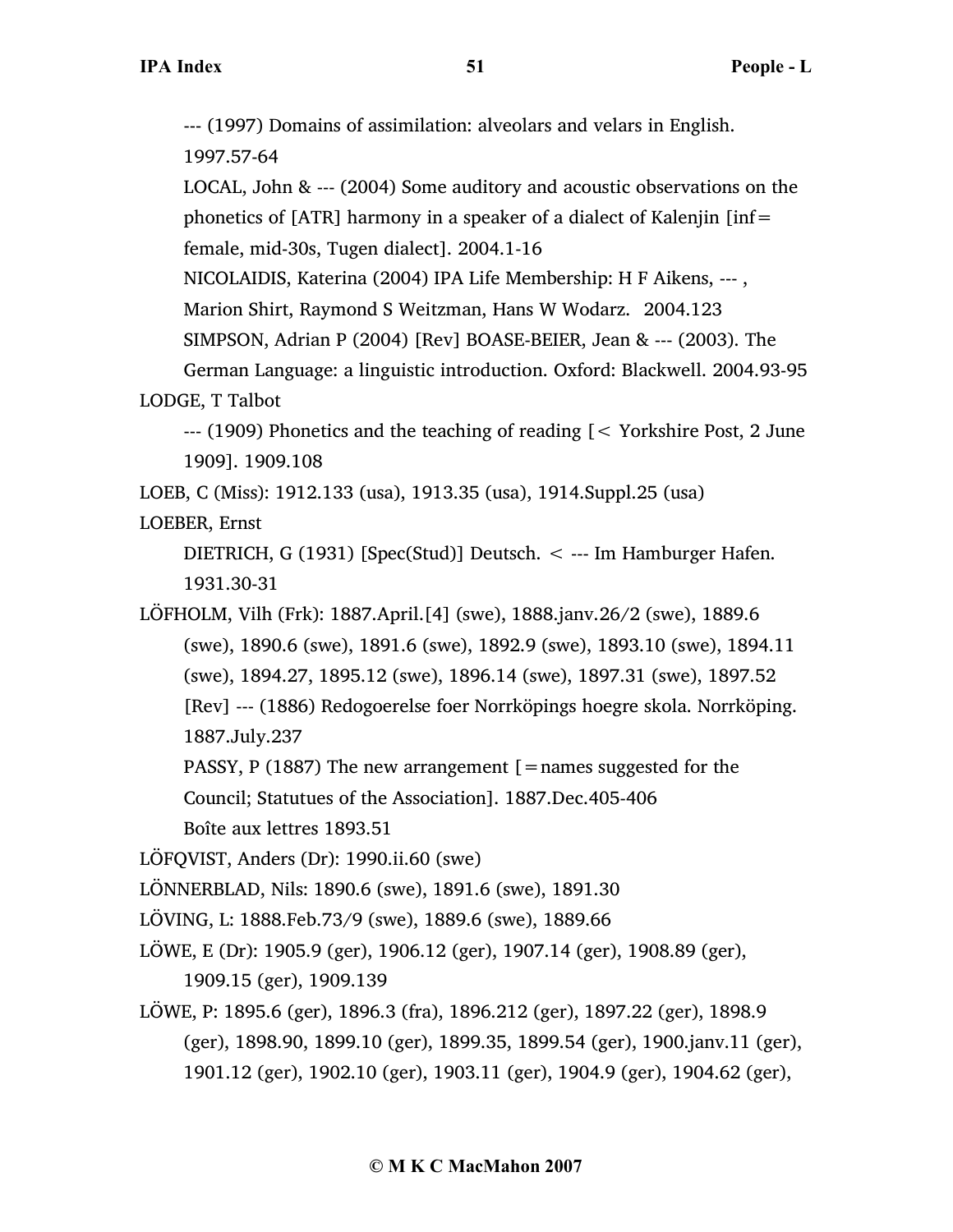1905.9 (ger), 1906.12 (ger), 1907.14 (ger), 1908.14 (ger), 1909.15 (ger), 1910.15 (ger), 1911.23 (ger), 1911.163

Cours de phonétique à L'École des Hautes Études: ... Exercices pratiques [-- on contrastive analysis of Central and Southern German and French]. 1896.85-86.

LÖWENHJELM, [ ]

PALMGREN, F (1888) [Critique of Afzelius' alphabet (see 1888.Aug-Sept.65), with Specimens of English in Swedish Phonetic Transcriptions.] 1888.Suppl.Oct.1-4

LÖWENSTEIN, Käthe (Frl): 1902.4 (fra), 1902.10 (ger), 1902.51, 1902.75 LÖWENSTERN, D von: 1910.143 (ger), 1911.23 (ger), 1912.37 (ger), 1912.94 LOFTING, Hugh

JONES, D (1931) [Spec(Stud)] English. Broad transcription. Then His Sister, Sarah Doolittle, Came to Him and Said, < --- The Story of Doctor Doolittle. 1931.53-54

LOGAR, Fred: 1912.133 (eng), 1913.14 (eng), 1914.Suppl.8 (eng)

LOGEMAN, Henri (Prof): 1887.Aug.286 (net), 1888.janv.26/2 (net), 1889.6 (net), 1889.18 (bel), 1890.6 (bel), 1891.6 (bel), 1892.7 (bel), 1892.42, 1893.7 (bel), 1894.8 (bel), 1895.9 (bel), 1896.10 (bel), 1897.26 (bel), 1898.14 (bel), 1899.15 (bel), 1900.janv.16 (bel), 1901.16 (bel), 1901.86 (bel), 1902.14 (bel), 1903.14 (bel), 1904.12 (bel), 1904.63 (bel), 1905.12 (bel), 1906.16 (bel), 1907.18 (bel), 1908.18 (bel), 1909.19 (bel), 1910.19 (bel), 1911.27 (bel), 1912.42 (bel), 1913.26 (bel), 1914.Suppl.17 (bel), 1925.Suppl.9 (bel), 1930.15 (bel), 1930.46

[Rev] --- (1888) The Rule of St Benet: Latin and Anglo-Saxon interlinear version. Proefschrift ter verkrijging van den graad van Doctor in de Nederlandsche letterkunde aan de rijks-universiteit te Utrecht. London: N Trübner & Co; Utrecht: J L Beijers. 1889.13

--- (1889) [Rev] JESPERSEN, O (1889) The Articulations of Speech Sounds Represented by Means of Analphabetic Symbols. Marburg: N G Elwert. 1889.100-102

[--- : appointment, University of Ghent.] 1889.26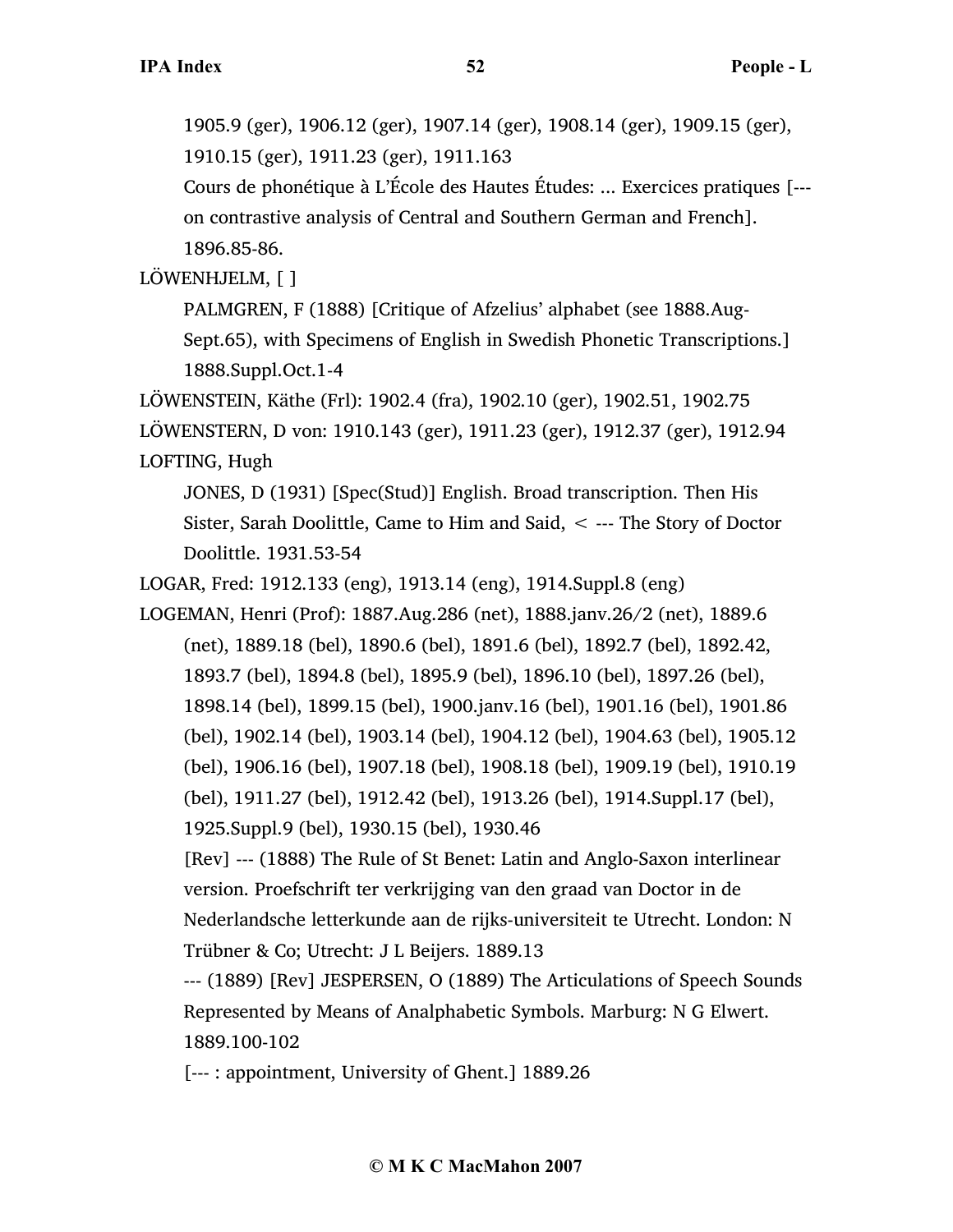SOAMES, L (1890)  $[=(i)]$  phonetic notation in the mf (ii) standard form of English speech]. 1890.19-22. Corr: 1890.38

[Article by H Logeman (Revue de l'Instruction publique) on the principles of the Association.] 1892.30

--- (1892) Payment of subscriptions. 1892.64. Comm: P Passy

[--- : appointment, Ghent]. 1909.152

--- (1911) Dutch ui 1911.116

PALMER, H E (1911) Dutch ui 1911.148 [See also LOGEMAN, H 1911.116] LOGEMAN, Willem Sijbrand (Prof): 1887.Sept.315 (eng), 1888.janv.26/2 (eng),

1889.2 (eng), 1890.2 (eng), 1891.2 (eng), 1891.30, 1892.2 (eng), 1892.42, 1905.105 (saf), 1906.24 (saf), 1907.27 (saf), 1908.28 (saf), 1909.30 (saf), 1910.29 (saf), 1911.37 (saf), 1912.54 (saf), 1913.40 (saf), 1914.Suppl.29 (saf)

PASSY, P (1887) The new arrangement  $\mathcal{F}$  = names suggested for the Council; Statutues of the Association]. 1887.Dec.405-406

--- (1887) [Experience of the phonetic method in Rock Ferry, Cheshire]. 1887.Dec.408

--- (1887) [(i) Proposes there should be one Vice-President (ii) experiments with the phonetic method in French schools (iii) consequences of similar experiments in England]. 1887.Dec.408

Meeting of the FTA [(President: E O Kenyon), Paris, 5 Jan 1888:

Treasurer's Report; Statutes approved; 20 Councillors elected].

1888.Feb.73/9-74/10

[Results of Council elections to FTA; Statutes approved.] 1888.Jan.27/3- 28/4. Corr: 1888.Feb.80/16

--- (1888) [Experience of teaching French by the phonetic method in a Higher Grade school in Liverpool]. 1888.March.124/20

[Rev] VIËTOR, W [ed] (1888) Phonetische Studien. Zeitschrift für wissenschaftliche und praktische Phonetik. Zweites Heft. Marburg: N Elwert. 1888.May.205/37-206/38

--- (1888) [Suggests 2 phonetic alphabets: (i) 'for practical every-day use...simpler', (ii) 'able to express variations in pronunciation or formation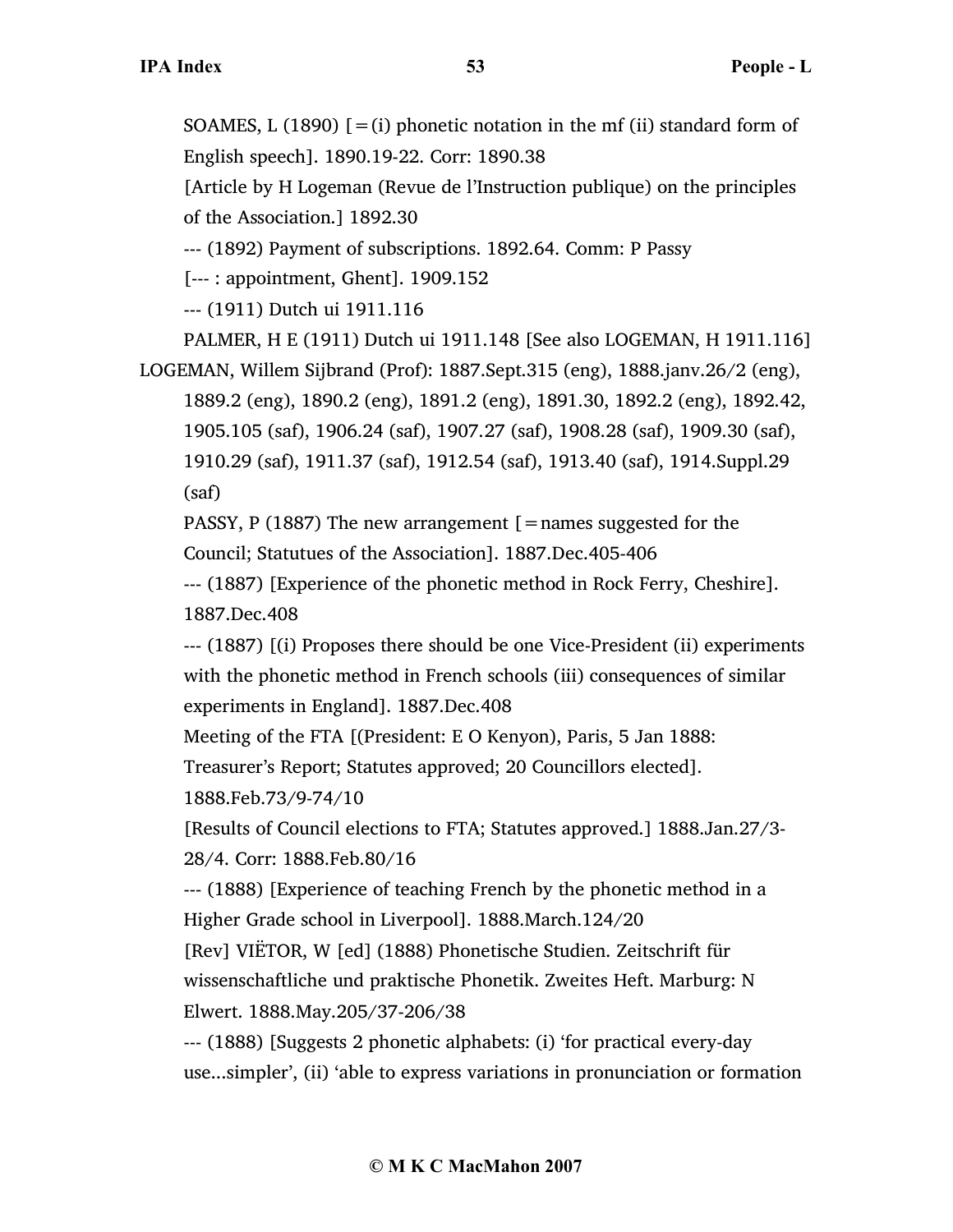such as are of importance for scientific observation and discussion...more elaborate...exacter']. 1888.July.316/52 Subscription for casting new types [ = name of subscriber]. 1888.Oct.425/73 [Expected participants at the Phonetic Congress.] 1889.45 --- (1889) [Rev] ROORDA, P (1889) De Klankleer en hare toepassing. Groningen:J B Wolters. 1889.45-46 --- (1889) [Spec(Stud)] Hollands. Conversatie toon. DE GENESTET, P A Eenvoudige luimige poëzie: Egoismus, Twee Coryfeeën. 1889.62-64. See also 1889.70 [List of candidates for election to Council (1890) and voting arrangements]. 1889.96-97 [List of candidates for election to Council (1891) and voting arrangements]. 1890.101-102 Meeting of the Teachers' Guild [of Great Britain and Ireland, Cheltenham, April 1890]. 1890.50-51 [Rev] VIËTOR, W [ed] (1889-90) Phonetische Studien. III Band. 1890.83 Question administrative  $[=$  call for nominations to Council (1891)]. 1890.89-90 [Results of Council elections (1890)]. 1890.9 [Results of Council elections (1891)]. 1891.10-11 PASSY, P (1891) [Rev] STRONG, H A, --- , & WHEELER, B I (1891) Introduction to the Study of the History of Language. London: Longmans Green & Co. 1891.34 PASSY, P (1892) Réponse aux propositions concernant le déficit. 1892.158- 159 LOH, Florence (Miss): 1964.16 (hkg) LOHMANN, Aug: 1888.Dec.489/89 (ger), 1891.6 (ger), 1892.5 (ger), 1892.42 LOHMANN, E: 1912.77 (fra), 1913.8 (fra), 1914.Suppl.3 (fra) LOHMANN, W: 1891.122 (ger), 1892.5 (ger), 1893.5 (ger), 1894.5 (ger), 1894.26, 1894.50 (ger), 1895.6 (ger), 1895.32 (ger), 1896.148 (ger), 1897.22 (ger), 1897.51 LOHMANN, W (Dr): 1930.14 (ger)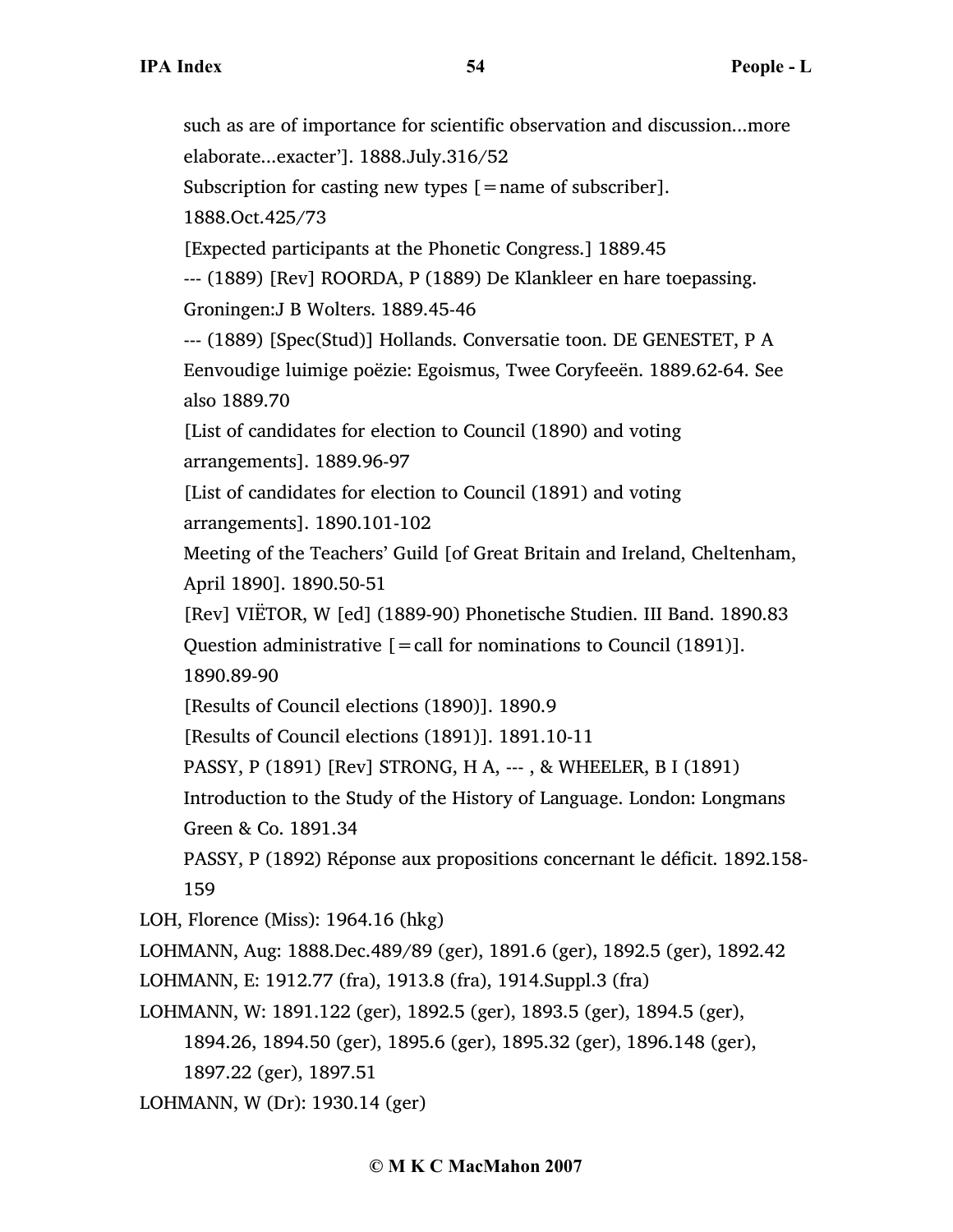LOHMEYER, Ed (Dr): 1893.5 (ger), 1894.5 (ger), 1895.6 (ger), 1896.8 (ger),

1907.105 (ger), 1908.14 (ger), 1909.15 (ger), 1910.15 (ger), 1911.23

(ger), 1912.37 (ger), 1913.21 (ger), 1914.Suppl.14 (ger)

[Rev] VIËTOR, W [ed] Phonetische Studien. Zeitschrift für

wissenschaftliche und praktische Phonetik. Marburg: N G Elwert.

1887.July.237

[Rev] VIËTOR, W [ed] (1888) Phonetische Studien. Zeitschrift für wissenschaftliche und praktische Phonetik. Zweites Heft. Marburg: N Elwert. 1888.May.205/37-206/38

[Dr E Lohmeyer to succeed Dr Frikke in Deutscher Verein für Vereinfachte Orthographie.] 1892.50

Boîte aux lettres. 1893.51

--- & SPIESER, J (1894) Langage correcte < Reform July 1894] [Comm: P Passy; see also STAPLES,J H 1894.172]. 1894.146-149

STAPLES, J H (1894) Correctness in speech [=applauds P Passy's views on Lohmeyer and Spieser, 1894.146-49, regarding the German transcriptions in the mf]. 1894.172

## LOISEAU, [ ]

[G Camerlynck and --- take over editorship of La Revue de l'Enseignement des Langues Vivantes]. 1910.37

LOJE, Pierre de la

[Rev] --- (1888) A Bêri, poéziex (ortografe fonétice). Paris: L Vanier.

1889.39

[Publications Received.] 1892.31-32

LOKAY, Karl: 1901.122 (auh), 1902.13 (auh), 1902.146

## LOKKO, K K

JONES, D (1925) [Spec] Gã [inf= --- ]. Misc; NWS. 1925.6-9 LOLLIS, Cesare de (Prof): 1897.93 (ita), 1898.15 (ita), 1898.36

LOMBARD, A: 1925.Suppl.9 (swe)

LOMBARD, E (Dr): 1892.57 (fra), 1893.2 (fra), 1893.42

LOMBARD, Émile

[death]. 1903.58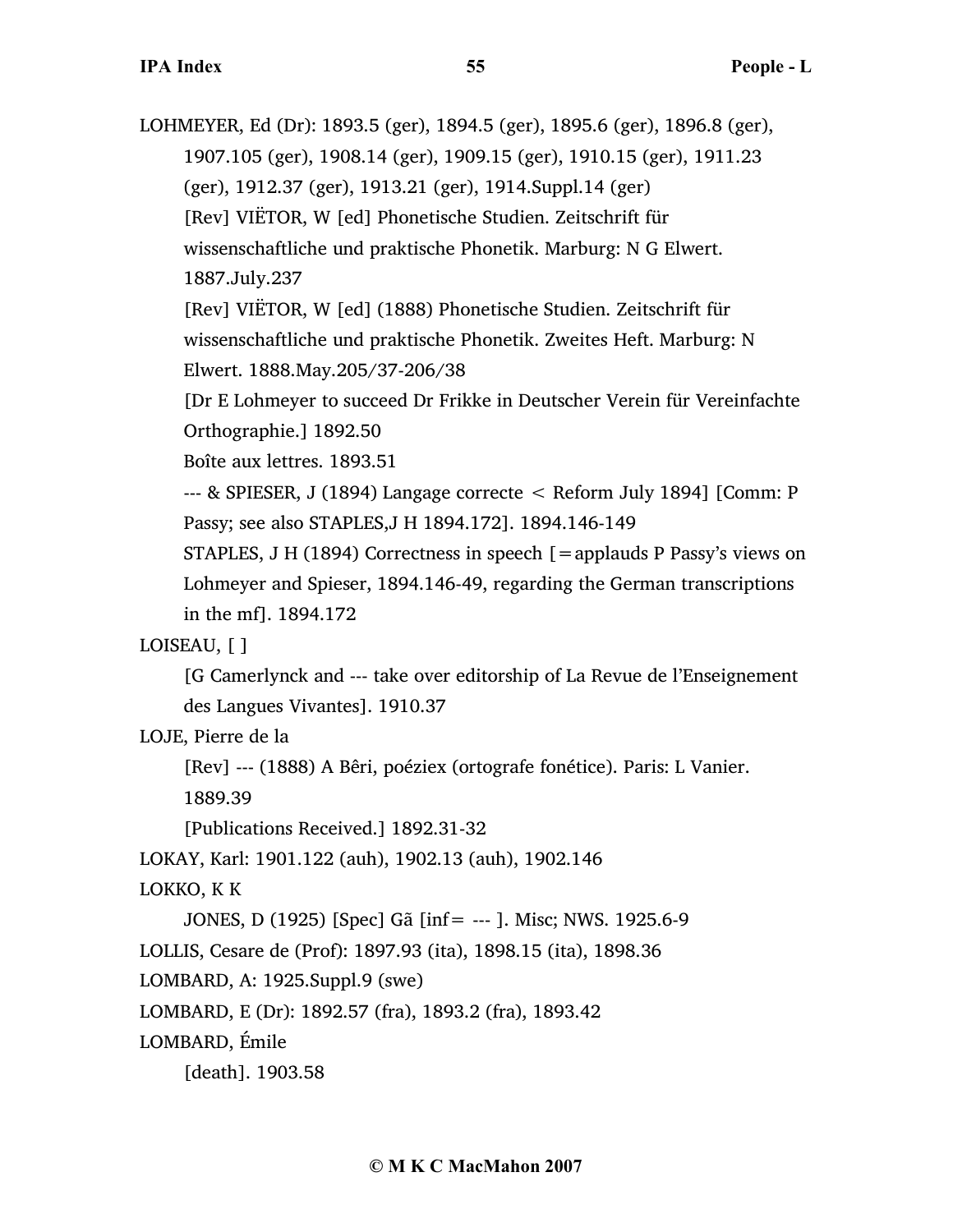| LOMMATZCH, Woldemar: 1899.97 (ger), 1900.janv.11 (ger), 1900.févr-mars.19,      |
|---------------------------------------------------------------------------------|
| 1901.12 (ger), 1901.47                                                          |
| LONC*ARIC', Mijo                                                                |
| LANDAU, Ernestina, ---, HORGA, Damir, S*KARIC', Ivo (1995)                      |
| [Illustrations of the IPA] Croatian [inf = female aged 54; Standard Croatian;   |
| includes NWS]. 1995.83-86. Corr: 1996. June. preliminary matter                 |
| LONG, [ ]                                                                       |
| [Discussions of English spelling reform at the English Church Institute,        |
| Paris.] 1887.Dec.412                                                            |
| LONG, Ada (Miss): IPA exam results: French, 1913.62; German, 1913.124           |
| LONG, J H: 1888. Aug-Sept. 57 (can), 1889. 6 (can), 1890. 6 (can), 1890. 50,    |
| 1891.6 (can), 1891.30                                                           |
| LONG, P W: 1913.87 (usa), 1914.Suppl.24 (usa)                                   |
| LONGCHAMP, A C: 1951.50 (arg), 1952. Suppl.ix (arg), 1955. Suppl. x (arg),      |
| 1958.24 (arg), 1959.23 (arg), 1961. Suppl. xii (arg)                            |
| $LONGLEY \sim LONLI$ , Elias                                                    |
| [Rev] LONLI, E [nd] The Phonetic Songster and Simple Phonography. St            |
| Louis: A Longley. 1888.July.317/53                                              |
| [LONGLEY, E: death]. 1899.75                                                    |
| LONGSDON, J W: 1893.85 (eng), 1894.3 (eng), 1894.26, 1895.4 (eng), 1896.4       |
| (eng), 1897.18 (eng), 1897.51                                                   |
| --- (1892) Success of the 'new method' [< Journal of Education, Oct 1892].      |
| 1892.130-131                                                                    |
| LONGSTAFF, R (Mrs): 1979.87 (eng)                                               |
| LONLI: see LONGLEY $\sim$ LONLI, Elias                                          |
| LOOMIS, Chandler (Miss): 1970.24 (usa)                                          |
| <b>LOON: see VAN LOON</b>                                                       |
| LOOS, Teodoro (Dr): 1900.23 (chl), 1901.24 (chl), 1902.22 (chl), 1903.22 (chl), |
| 1904.20 (chl)                                                                   |
| LOOSER, W: 1897.110 (ger), 1898.33 (ger), 1898.130, 1899.10 (ger), 1899.35      |
| LOPES, David: 1901.17 (por), 1902.15 (por), 1903.15 (por), 1904.13 (por),       |

1905.13 (por), 1906.16 (por), 1907.19 (por), 1908.20 (por), 1909.21 (por),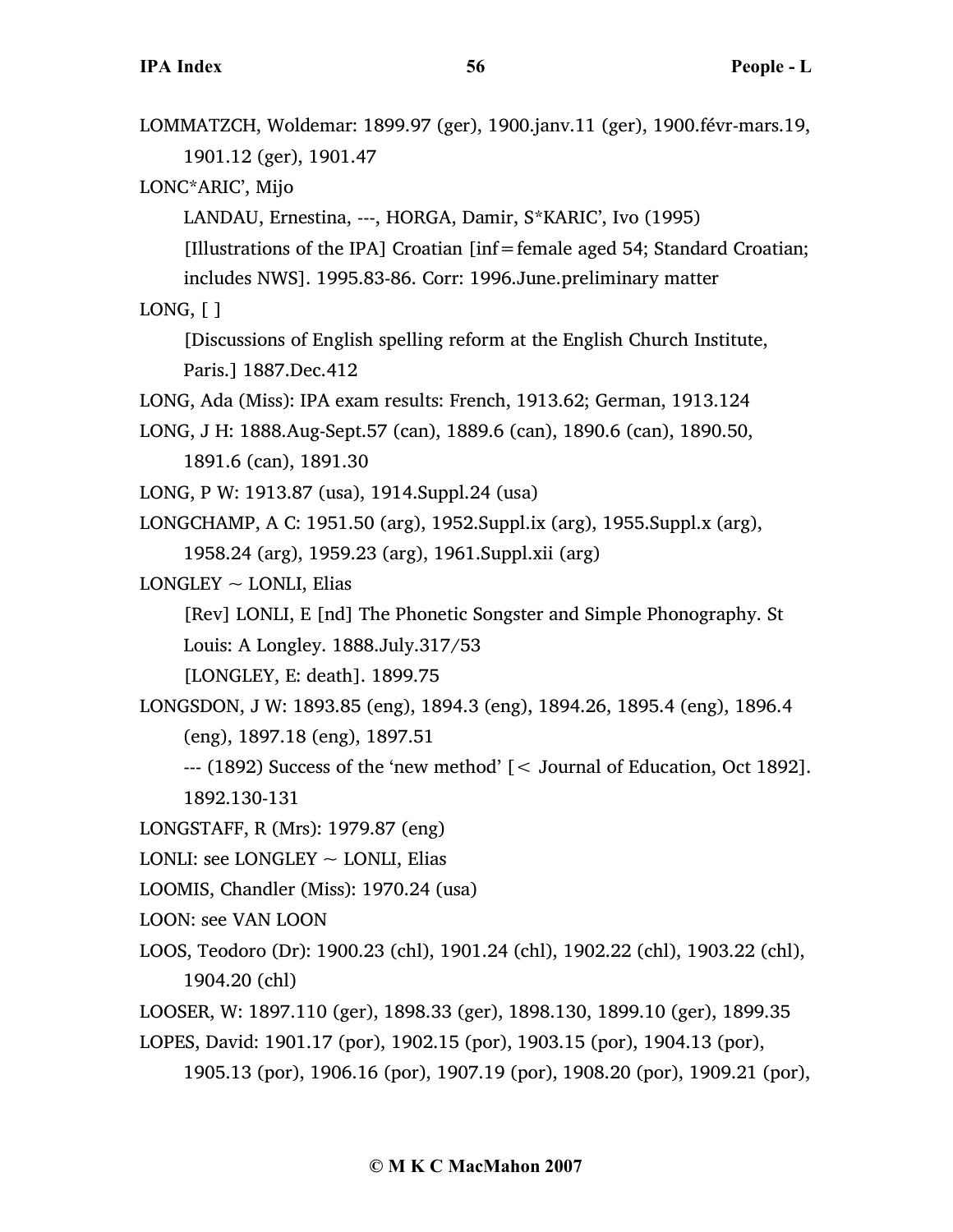1910.20 (por), 1911.28 (por), 1912.43 (por), 1913.27 (por), 1914.Suppl.18 (por)

LOPEZ: see also DE SANTIAGO-LOPEZ

LÓPEZ, Lisa María: 2005.129 (usa)

LÓPEZ DE CASTRO, José M  $\sim$  Joseph M (Fr): 1960.19 (spa), 1961. Suppl. vii (spa), 1961.49 (brd), 1964.17 (spa), 1965.17 (fra), 1966.19 (fra), 1970.25 (tha)

LÓPEZ-SOTO, María Teresa: 2000.119 (spa), 2005.127 (spa)

LOPO, J de Castro: 1904.61 (por), 1905.13 (por), 1906.16 (por), 1907.19 (por), 1908.20 (por), 1909.21 (por), 1910.20 (por), 1911.28 (por), 1912.43 (por) LOPORCARO, Michele

BERTINETTO, Pier Marco & --- (2005) The sound pattern of Standard Italian, as compared with the varieties spoken in Florence, Milan and Rome. [Modified NWS. Standard Italian: 'younger generation'; Florence: 'younger generation'; Milan: female speaker]. 2005.132-151

```
LOPPENOWE, [ ] (Mlle): 1907.90 (rus), 1908.24 (rus), 1909.26 (rus), 1910.25
     (rus)
```
 $\mathtt{LOOM}\xspace\mathbf{\acute{A}N} \sim \mathtt{LUQM}\xspace\mathbf{\bar{A}N}$ 

VIANNA, A R G (1893) [Spec(Stud)] Arabe litéral LUQMĀN, Le chat [inf= J Bénoliel, Tangiers, Morocco, colloquial]. 1893.108-110

LORENTZ, Alfred: 1911.66 (ger), 1911.191 (ger), 1912.37 (ger), 1913.21 (ger), 1913.127, 1913.151

LORENTZ-WÄCHTEL: see LORENTZ-WÄTZEL ~ LORENTZ-WÄCHTEL

- LORENTZ-WÄTZEL  $\sim$  LORENTZ-WÄCHTEL, [ ]: 1906.77 (ger), 1907.14 (ger), 1908.14 (ger), 1909.15 (ger), 1910.15 (ger), 1911.23 (ger), 1912.37 (ger), 1913.21 (ger), 1913.111
- LORENZ, A (Frl): 1901.25 (fra), 1901.46 (ger), 1902.10 (ger), 1903.11 (ger), 1904.9 (ger), 1904.60, 1905.9 (ger), 1905.47

LORENZ, J (Miss): 1933.18 (usa), 1933.66 (usa), 1934.37 (usa), 1936.41 (usa) LORENZINI, Carlo

CAMILLI, A (1931) [Spec(Stud)] Italiano. I cani di terracotta < COLLODI, C  $[$  = pseud ---  $]$ . 1931.14-15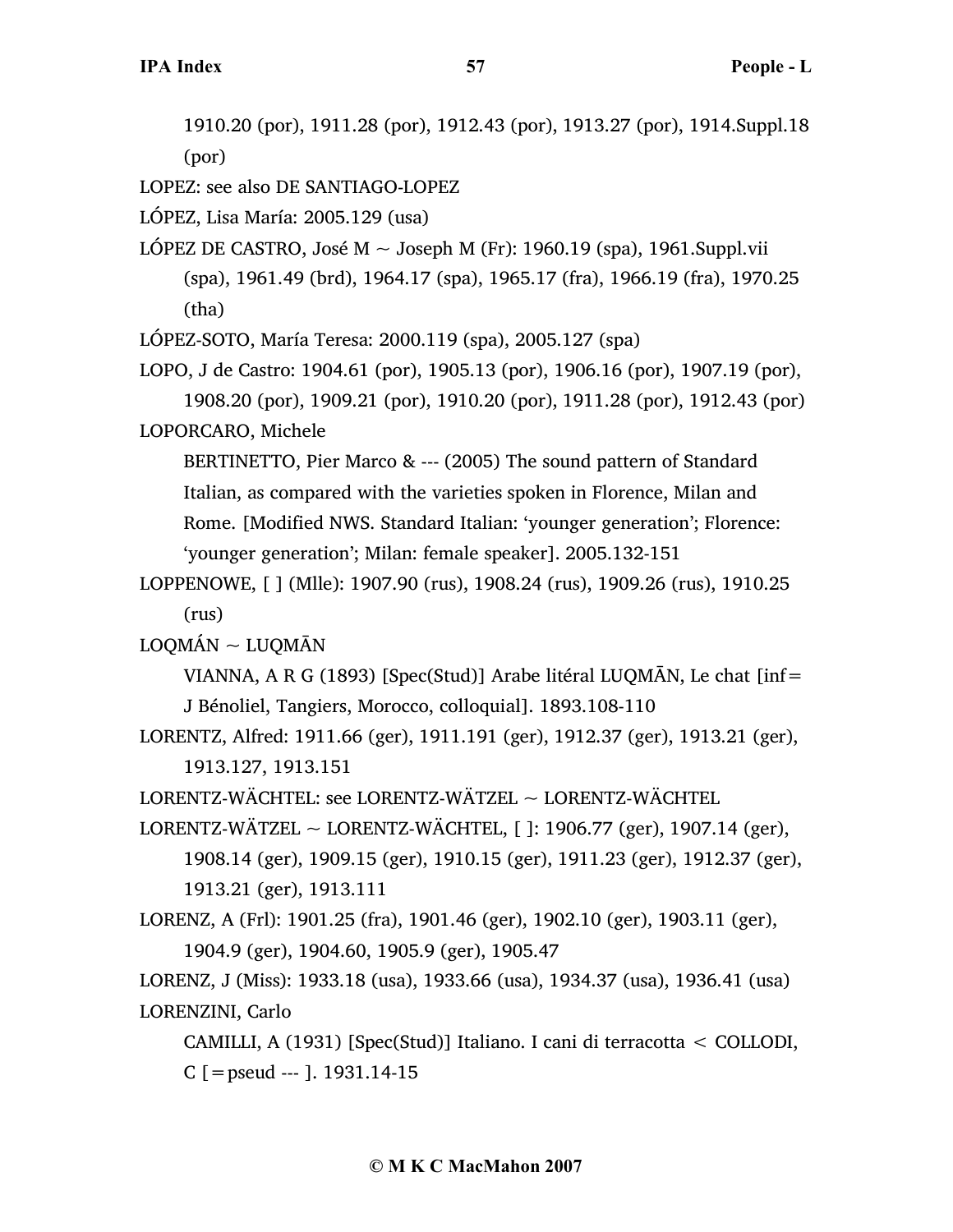CAMILLI, A (1949) [Spec(Stud)] Italiano. Pinocchio < COLLODI, C

 $[$  = pseud --- ]. 1949.29-30

FIORELLI, P (1965) [Spec(Stud)] Italiano. Il paese dei balocchi <

COLLODI, C [=pseud --- ]. 1965.33-34

LOREY, A: 1911.19 (ger), 1912.34 (ger), 1912.135 (ger), 1913.18 (ger), 1914.Suppl.11 (ger), 1925.Suppl.9 (ger), 1930.14 (ger), 1932.16 (ger), 1934.31 (ger), 1936.37 (ger), 1938.33 (ger)

[Vacation course, August 1913: Jena, --- on phonetics]. 1913.55

[Vacation course, 6-11 August 1923: Jena, German phonetics]. 1923.16

[Vacation course, 3-15 August 1925: Jena, German phonetics]. 1925.14 LORIMER, D (Miss): 1914.82 (sco)

LOSSIUS, K: 1899.18 (nor), 1900.janv.19 (nor), 1901.20 (nor), 1902.18 (nor), 1902.52

LOT, Ferdinand

PASSY, J (1892) [Rev] --- (1892) L'enseignement supérieur en France. Ce qu'il est-ce qu'il devrait être. Paris: H Welter. 1892.165-166

LOTT, Bernard

- --- (1979) Dysarthria a case study. 1979.31-38
- LOTTERER, Gustav: 1896.83 (ger), 1897.22 (ger), 1897.51

LOTZ, John (Prof): 1951.26 (usa), 1952.Suppl.viii (usa), 1955.Suppl.ix (usa),

1956.27 (usa), 1961.Suppl.xi (usa)

LOUGHERY, Jean M (Dr): 1975.102 (usa)

LOULA-RAYNAL, Naïma: 2000.119 (fra)

LOUSTAUNAU, Jean

PASSY, P (1898) [Spec] Patois béarnais de Lanne-en-Barétous (Basses-

Pyrénées). StJ [inf= --- ]. 1898.146

LOVERA, A: see LOVERA, Romeo  $\sim$  A

LOVERA, Romeo ~ A (Prof): 1894.65 (ita), 1895.10 (ita), 1896.11 (ita),

1896.35, 1903.15 (ita), 1904.13 (ita), 1905.13 (ita), 1905.27 (ita), 1905.47

(ita), 1906.17 (ita), 1907.19 (ita), 1908.20 (ita), 1909.21 (ita), 1910.21

(ita), 1911.29 (ita), 1912.44 (ita)

[Founding of Bollettino di Filologia Moderna by --- ]. 1894.108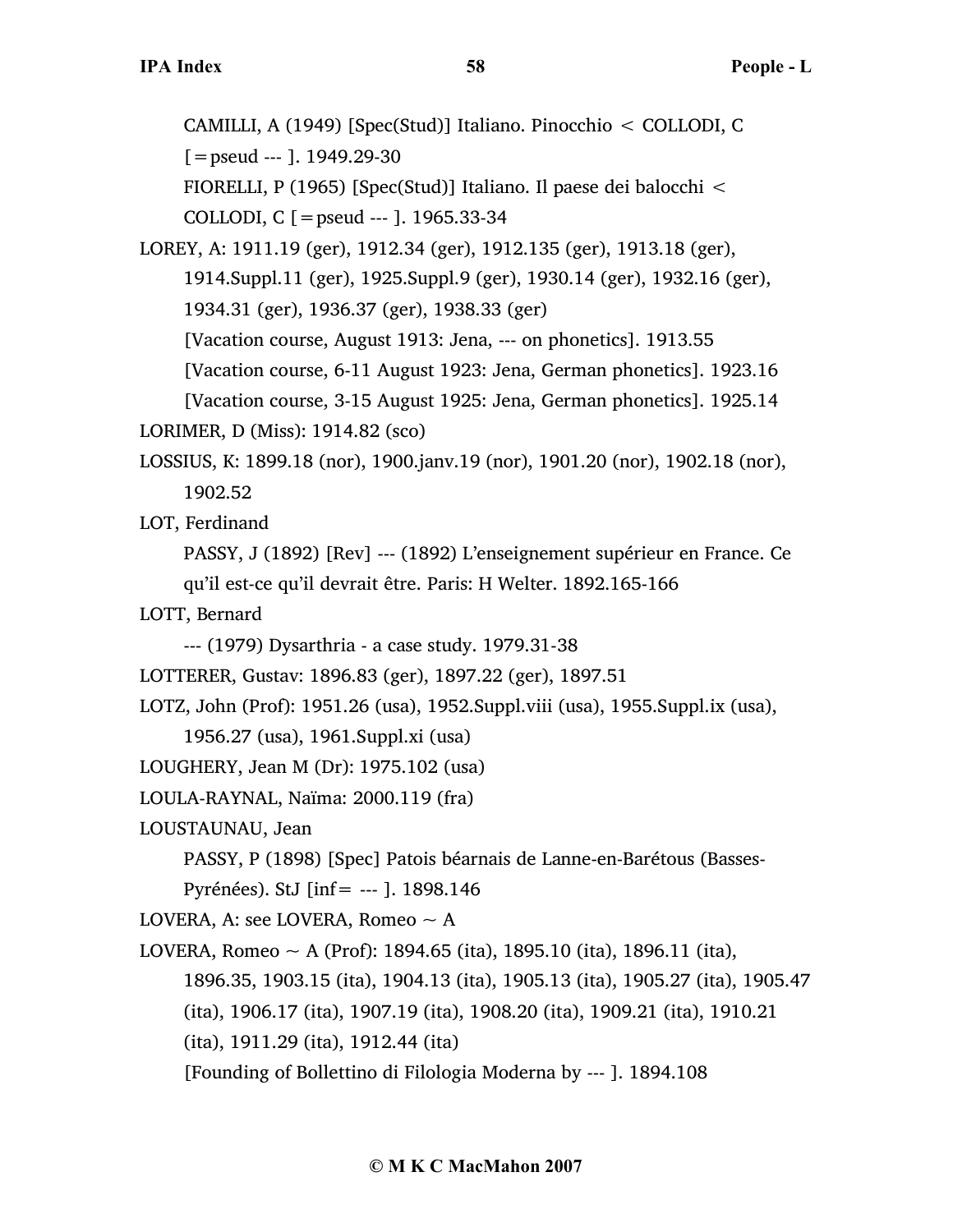--- (1894) [Q&A: Italian and German - (A) Italian-German dictionary]. 1894.124 --- , PASSY, P (1894) [Q&A(A): elementary grammar and pronunciation guide for Italian]. 1894.124 Résultats des élections [honorary members: VIËTOR, W, KEWITSCH, G; President: VIËTOR, W, Vice-Presidents: LLOYD, R J, JESPERSEN, O, Secretary: PASSY, P, Treasurer: LUND, S; other members listed.] 1904.34- 35 --- (1905) [La crise de l'af.] 1905.73-74 Élections du Conseil [=honorary membership: KEWITSCH, G; other members listed]. 1906.25-26 Décisions officielles:  $[=(i)$  Council election results (ii) W Viëtor as President, R J Lloyd and O Jespersen as Vice-Presidents, P Passy as Secretary, S Lund as Treasurer]. 1906.30-31 Avis de nos conseillers [...proposal to increase membership of Council to 30]. 1906.42-46 [Election results]. 1908.29-30 [Membership of Council 1908]. Exposé des Principes (1908). 1908.Suppl.2- 3 LOVERIDGE, Barbara (Mrs): 1983.61 (eng), 1990.ii.60 (eng), 1994.52 (eng), 1998.131 (eng), 2000.119 (eng) LOWENSTEIN, Joanna: 2000.119 (usa) LOWER, A R M: 1911.66 (can), 1912.52 (can), 1913.37 (can) LOWMAN, Guy S (Dr): 1930.60 (usa), 1932.22 (usa), 1934.37 (usa), 1936.41 (usa), 1938.37 (usa), [death] 1941.59 --- (1930) [Spec] Albanian [Scutari; inf=Rifat Tirana]. NWS. 1930.37 --- (1932) [Spec] Slovenian [Prekmurje dialect of Cankowa in Northern Yugoslavia; inf=Dr Paveo Gustec]. NWS. 1932.57-58 JONES, D (1932) Unstressed i in English  $\mathcal{I} =$  information from --- about the distinction in his American accent between CANDIED, CANDID and HANDED]. 1932.62

LOWRY, Orla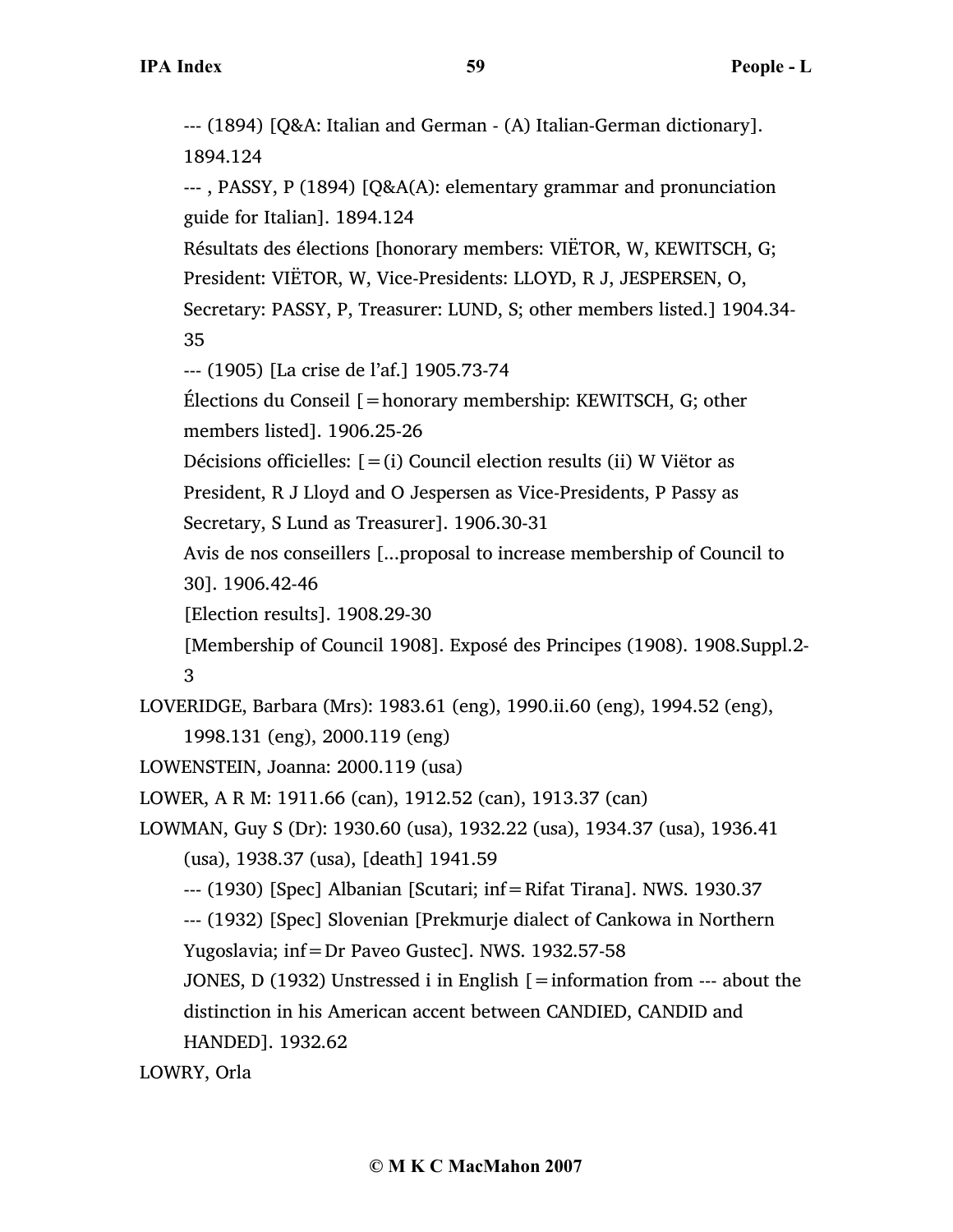--- (2002) The stylistic variation of nuclear patterns in Belfast English

 $[infs = 6 f, 6 m;$  all school-children]. 2002.33-42

LOYAL, Adolf: 1913.18 (ger)

LOYNES, L: 1938.57 (eng), 1941.28

LOYOLA L, Daniel: 1904.20 (chl), 1905.20 (chl), 1906.24 (chl), 1907.27 (chl),

1909.29 (chl), 1910.28 (chl), 1911.36 (chl), 1912.53 (chl), 1913.39 (chl)

LOYSON, Hyacinthe

[Publications Received]. 1891.107-108

LUANGTHONGKUM, Theraphan: 1998.131 (tha)

(1995) Council. 1995.Dec.ifc

(1996) Council. 1996.June.ifc

(1996) Council. 1996.Dec.ifc

(1997) Council. 1997.June & Dec.ifc

(1998) Council. 1998.June & Dec.ifc

(1999) Council. 1999.June.ifc

LUARD, [ ] (Miss): 1912.134 (eng), 1913.14 (eng), 1914.Suppl.8 (eng)

LUBERTI, [ ] (Mlle): 1893.97 (fra), 1894.2 (fra), 1894.26

LUBOW, [ ] (Mlle): 1903.82 (rus), 1904.17 (rus), 1904.60

LUCAS, E M: 1895.113 (eng), 1896.4 (eng), 1896.35

LUCAS, Edward Verrall

LLOYD JAMES, A & ARMSTRONG, L E (1924) [Spec(Stud)] English (Southern).

1 < --- A Lesson. 1924.Textes pour nos élèves 4.Suppl.juil-sept.vi-viii

[Spec(Stud)] English. Broad transcription. < --- Listener's Lure. 1936.29-30

LUCAS, Florence (Mlle): IPA exam result (French). 1911.128

LUCAS, P: 1896.212 (ger), 1897.22 (ger), 1898.9 (ger), 1898.35

LUCCA, Louis A: 1998.131 (usa)

LUCERNA, Kamila (Mlle): 1896.10 (auh), 1897.25 (auh), 1898.12 (auh),

1899.13 (auh), 1900.janv.14 (auh), 1900.122 (auh), 1901.15 (auh),

1902.13 (auh), 1903.13 (auh), 1903.30

LUCHSINGER, [ ]: 1902.146 (fra), 1903.4 (fra), 1904.4 (fra), 1904.59

LUCIA, Joyce: 1998.131 (usa)

LUCKENBACH  $\sim$  LUKENBACH, Marie de (Mlle): 1899.98 (rus), 1900.janv.21,

1901.22 (rus), 1901.48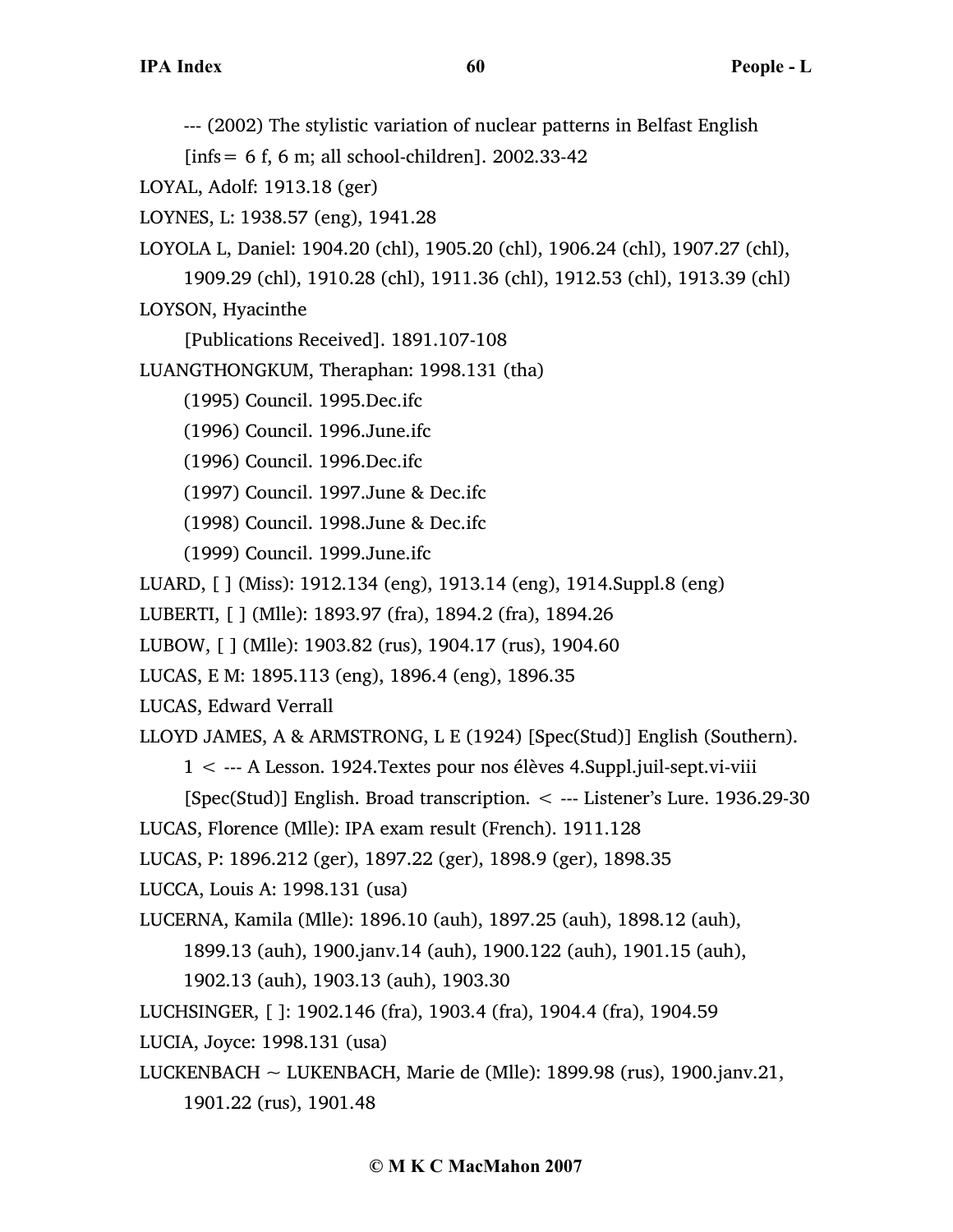LUCKIN, Meta (Frl): 1913.150 (rus), 1914.Suppl.23 (rus) --- : IPA exam result (German). 1913.124 LUCKOW, Gertrud (Frl): 1901.12 (ger), 1901.30 (ger), 1902.11 (ger), 1902.51 LUDEWIG, W: 1900.janv.11 (ger), 1901.12 (ger), 1901.47 LUDRIGH, E J [Use of a reformed spelling in The Kindergarten and The Little Acorn (ed. -- - ) < Phonographic Magazine.] 1888.Aug-Sept.67-68 LUDWIG, Oscar: 1894.113 (chl), 1895.15 (chl) LUDWIG, Paula MENZERATH, P (1937) [Spec(Stud)] Deutsch. Enge Lautschrift. An die Dichtung  $\leq$  --- . 1937.24 LÜBKE, [ ]: see MAYER-LÜBKE, [ ] LUEBKE, W F (Prof): 1934.37 (usa), 1934.86 (usa), 1936.42 (usa), 1938.37 (usa), 1949.31 (usa), 1952.Suppl.viii (usa), 1955.Suppl.ix (usa), 1959.23 LÜDERS, Bertha (Frl): 1892.73 (ger), 1894.6 (ger), 1894.26, 1895.6 (ger), 1895.33 LÜDERS, Ulrich J: 1994.52 (ger), 1998.131 (ger) LÜHR, W: 1897.126 (ger), 1898.9 (ger), 1898.35 LÜHR, W (Dr): 1930.14 (ger), 1932.16 (ger), 1934.32 (ger), 1935.20 (ger), 1936.37 (ger), 1937.janv-mars.82 LÜHRING, [ ] (Mlle): 1899.24 (fra), 1900.janv.4, [ ] (fra), 1900.févr-mars.19 LÜTGE, Fritz: 1910.143 (net), 1911.27 (net), 1912.42 (net), 1913.26 (net), 1914.Suppl.18 (net) LÜTGENS, [ ] (Miss): 1909.9 (eng), 1910.8 (eng), 1910.95, 1910.168, 1911.16 (eng), 1911.67 (ger), 1912.37 (ger), 1913.21 (ger), 1914.Suppl.14 (ger) LUETJE, O: 1898.130 (ger), 1899.10 (ger), 1899.35, 1900.janv.11 (ger), 1900.févr-mars.19, 1901.12 (ger), 1901.47 LÜTJEN, M (Frl): 1896.147 (ger), 1897.22 (ger), 1898.9 (ger), 1898.35 LÜTZELSCHWAB, G: 1897.49 (swi), 1898.13 (swi), 1898.36 LÜTZENBERGER, Walter: 1899.33 (ger), 1900.janv.11 (ger), 1900.févr-mars.19, 1901.12 (ger), 1901.47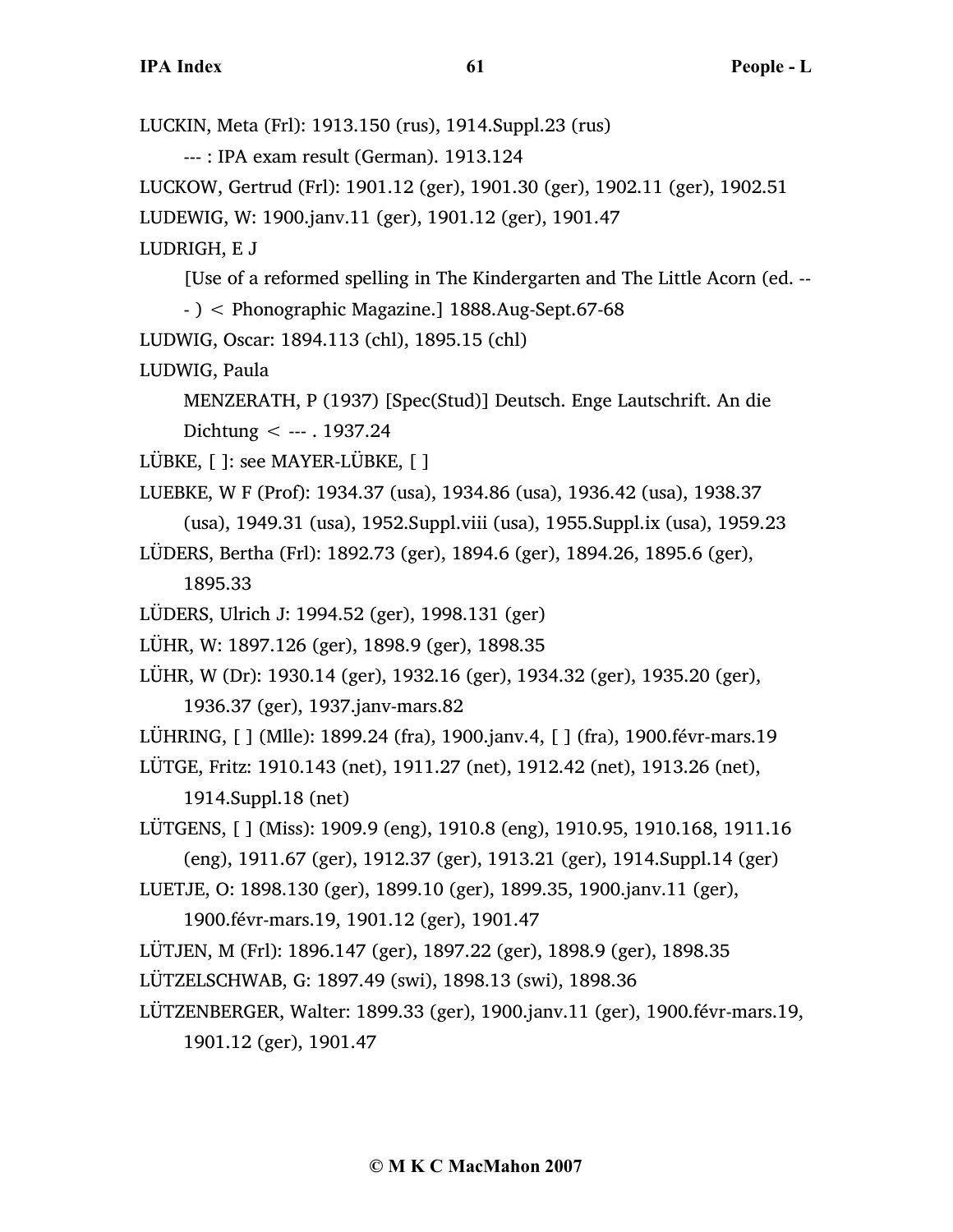LUICK, Karl  $\sim$  V (Prof): 1903.23 (auh), 1904.11 (auh), 1904.60, 1905.12 (auh), 1906.15 (auh), 1907.16 (auh), 1908.17 (auh), 1909.18 (auh), 1910.18

(auh), 1911.26 (auh), 1912.41 (auh), 1913.25 (auh), 1914.Suppl.16 (auh) LUKENBACH: see LUCKENBACH  $\sim$  LUKENBACH

- LUMBY, [ ]: 1899.24 (eng), 1900.janv.7 (eng), 1900.févr-mars.19, 1901.6 (eng), 1901.47
- LUMBY, Christopher: 1912.77 (eng), 1913.14 (eng), 1914.Suppl.8 (eng)
- LUND, [ ]: 1899.146 (fra), 1900.janv.4 (fra)
- LUND, Anna (Mlle): IPA exam result (German). 1914.58
- LUND, Betty (Frk): 1897.74 (den), 1897.94 (den), 1898.32 (den), 1899.17 (den), 1900.janv.18 (den), 1901.18 (den), 1902.17 (den), 1903.17 (den), 1903.66 (den), 1904.15 (den), 1904.126 (den), 1905.15 (den), 1906.18 (den), 1907.21 (den), 1908.21 (den), 1909.23 (den), 1910.22 (den), 1911.30 (den)
- LUND, Holger: 1898.16 (den)
- LUND, J (Frk): 1899.17 (den), 1899.35
- LUND, Jacob: 1910.22 (den)
- LUND, Michael L: 1892.157 (den), 1893.8 (den), 1893.146 (den), 1894.10 (den), 1894.146 (den), 1895.10 (den), 1895.33, 1899.114 (ice), 1900.janv.18 (ice), 1901.19 (ice), 1902.18 (ice), 1903.18 (ice), 1904.16 (ice), 1905.16 (ice), 1906.19 (ice), 1907.21 (ice), 1908.22 (ice), 1909.24 (ice), 1910.23 (ice), 1911.31 (den), 1911.31 (ice), 1912.45 (den), 1913.29 (den), 1914.Suppl.20 (den) PASSY, P (1892) Réponse aux propositions concernant le déficit. 1892.158-
	- 159
	- [--- : daughter's birth]. 1906.85
- LUND, Sophie  $\sim$  Sofie (Frk): 1892.129 (den), 1893.8 (den), 1894.10 (den), 1894.66 (eng), 1894.146 (den), 1895.10 (den), 1896.3 (fra), 1897.17 (fra), 1898.4 (fra), 1899.4 (fra), 1900.janv.2 (fra), 1901.2 (fra), 1902.8 (ger), 1902.54 (fra), 1903.2 (fra), 1904.2 (fra), 1905.2 (fra), 1906.2 (fra), 1907.2 (fra), 1908.2 (fra), 1909.2 (fra), 1910.2 (fra), 1911.10 (fra), 1912.22 (fra), 1913.7 (fra), 1914.Suppl.2 (fra), 1925.Suppl.9 (eng), 1930.11 (eng),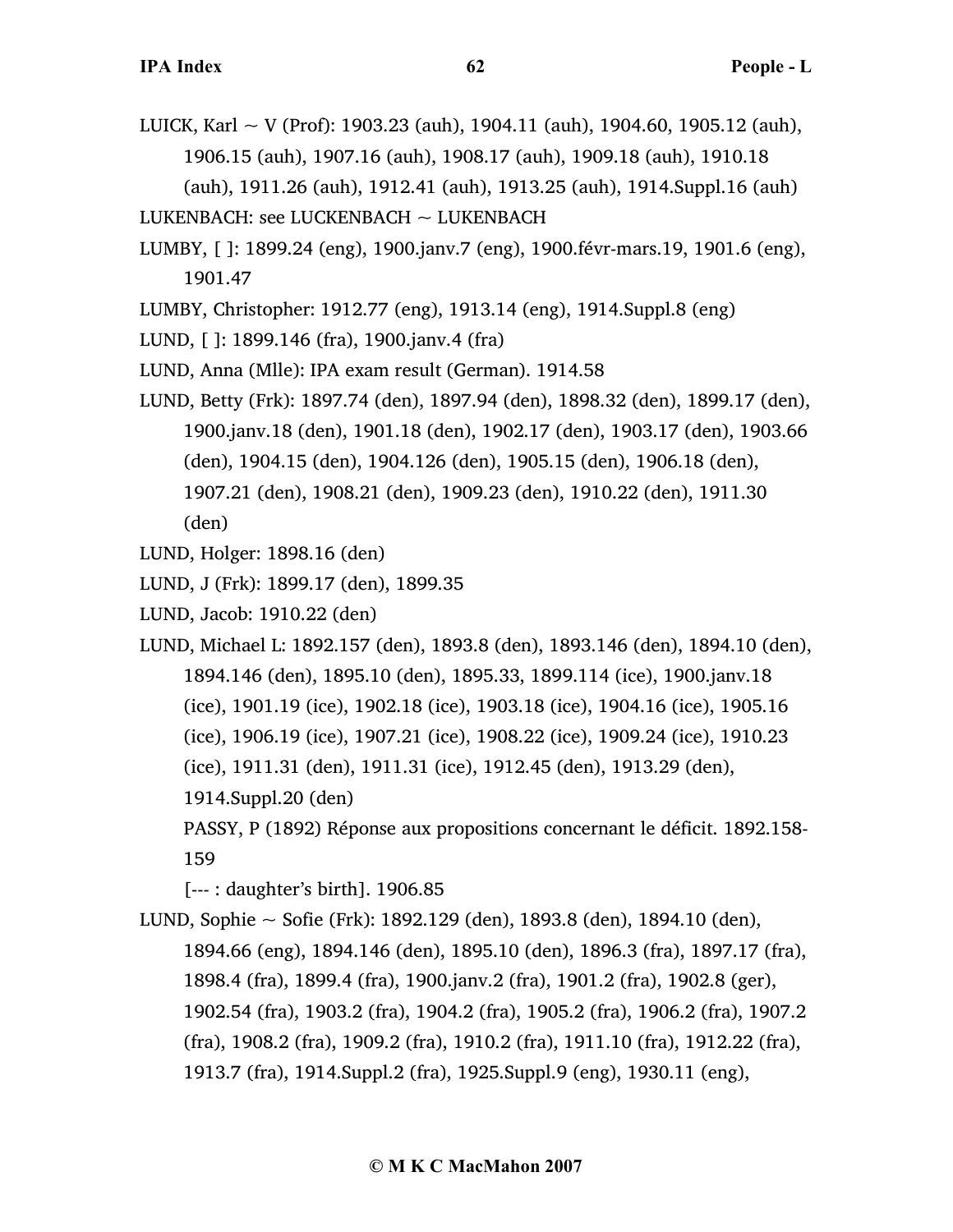1932.13 (eng), 1934.28 (eng), 1934.86 (den), 1936.38 (den), 1938.34 (den), [death] 1948.32

PASSY, P (1892) Réponse aux propositions concernant le déficit. 1892.158- 159

PASSY, P (1895) Miss Soames [< obituary in a Brighton newspaper]. 1895.56-58

--- (1896) [Rev] GOLDSCHMIDT, T (1895) Allemand par intuition et images. 1896.118-119

--- (1896) [Rev] GOLDSCHMIDT, T (1895) Anglais par intuition et images, sans l'emploi du français, à l'usage de l'enseignement pratique. København: P G Philipsen; Paris: Boyveau & Cheville. 1896.118-119

HALTER, C (1897) Cours de phonétique à L'École des Hautes Études: Cours théorique [PASSY, P on transitional sounds]; Exercices pratiques [phonetic dictation; --- on difficulties of French for Danish speakers; PAUL, G on phonetic differences within the area of Paris]. 1897.127-129

--- (1899) [Rev] DALE, N (1898) On the Teaching of English Reading; With a running commentary on the Walter Crane readers - Steps to Reading, First Primer, Second Primer, Infant Reader. London: J M Dent & Co. 1899.71-72

Résultats des élections [Council elections for 1900: ... other members listed]. 1900.janv.24-25

--- (1900) [Rev] SOEDERHJELM, J W & TOETTERMAN, N (1900) Fransk Elementarbok. 3dje fullständigt omarbetade Upplagan. Helsingfors: Otava. 1900.29

Résultats des élections [Honorary members: KEWITSCH, G, WULFF, F; other members listed]. 1902.24-25

[---: father's death]. 1902.141

Résultats des élections: [... --- as Treasurer]. 1904.34-35

Élections du Conseil [=honorary membership: KEWITSCH, G; other

members listed]. 1906.25-26

Décisions officielles: [... --- as Treasurer]. 1906.30-31

[Election results]. 1908.29-30

Décisions du Conseil [see also 1908.43; ... --- as Treasurer]. 1908.64-65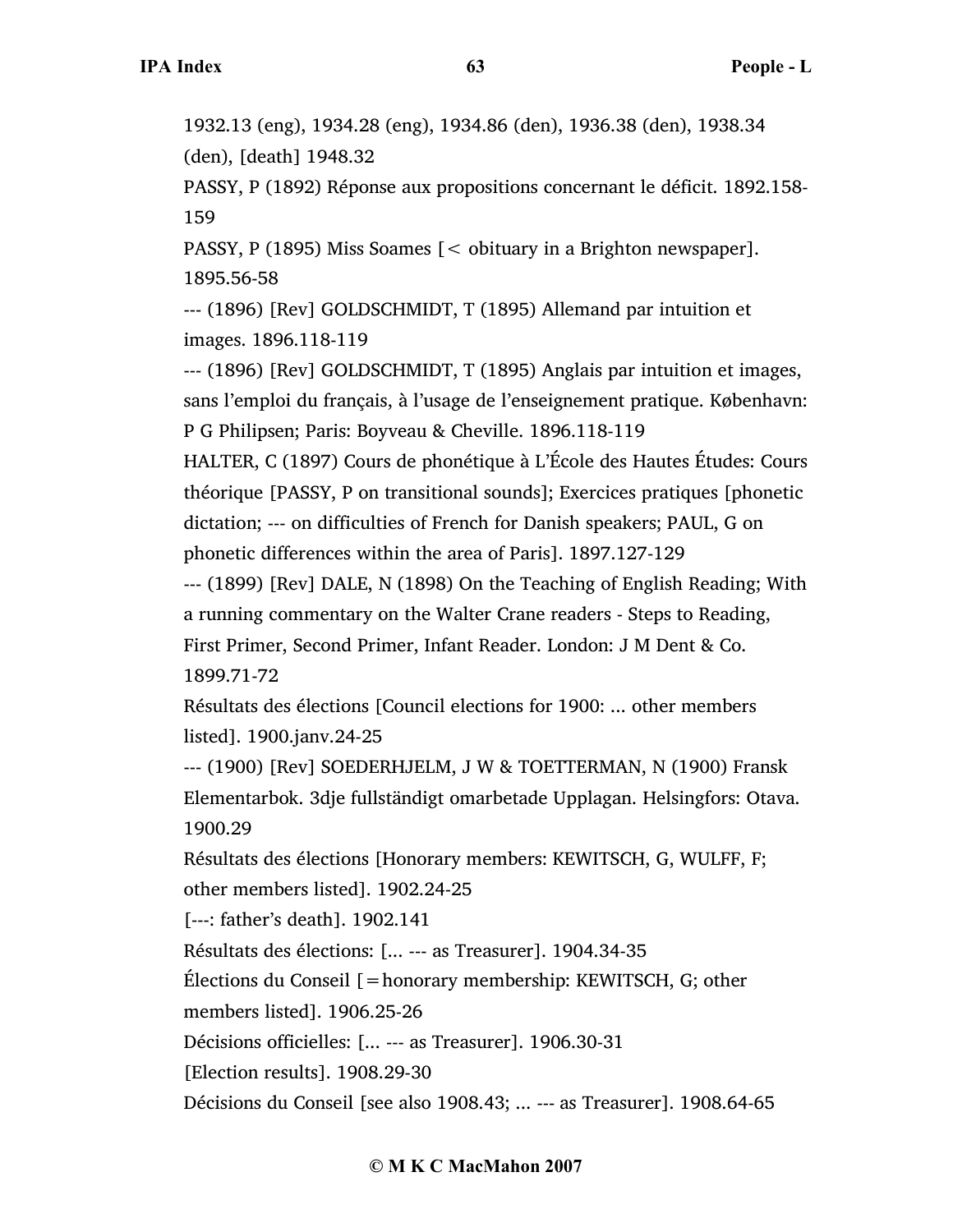[Membership of Council 1908]. Exposé des Principes (1908). 1908.Suppl.2- 3

JESPERSEN, O, VIANNA, A G, PASSY, P, JONES, D & --- (1909) Adresse à W Viëtor  $[=$  on occasion of 25 years' association with the University of

Marburg]. 1909.73-74

[Election results]. 1910.32-33

Décisions officielles [=list of office-bearers]]. 1910.92

[Election results]. 1912.18-19

[Election of Council; composition of present Council; Proposals: Honorary membership for BREUL, K; phonetic symbols to be printed on cards

(<MILLS-BAKER, F); articles in orthography in the mf; alphabet; deficit]. 1912.89-91

PASSY, P (1912) The Principles of the International Phonetic Association. 1912.Suppl.sept-oct.1-40

[Council decisions: Executive committee; Honorary membership for BREUL, K; editors to be allowed to refuse 'une annonce...mauvaise';

proposal by MILLS-BAKER,F; articles in orthography in the mf; alphabet; see 1912.89-91]. 1912.114-115

[Election results]. 1914.18-19

--- (1924) [Spec] Danois (prononciation de Jutland). NWS. 1924.18

--- (1925) [Spec(Stud)] Français. La sauce mélanie. 1925.Textes pour nos élèves 6.Suppl.juil-sept.i-ii

Décisions officielles  $[=(i)$  Council for 1928 as for 1927 (ii) D Jones to be Secretary of the IPA in succession to P Passy (iii) D Jones to represent the af at the 1st International Congress of Linguists (iv) New symbols adopted (v) Honorary memberships for A Meillet and G Morgenstierne]. 1928.51-53 [Election results]. 1929.10-11

--- (1929) [Spec(Stud)] Français. Pasteur (suite). 1929.21-22

[Election results]. 1931.17-18, 1933.17-18, 1935.19-20, 1937.janvmars.81-82, 1939.17,37

JONES, D (1948) Sophie Lund [=obituary]. 1948.18-20

LUNDBERG, K A: 1894.49 (swe), 1895.12 (swe), 1895.33

LUNDDAHL, J (Dr): 1893.58 (den), 1894.10 (den), 1895.10 (den), 1895.32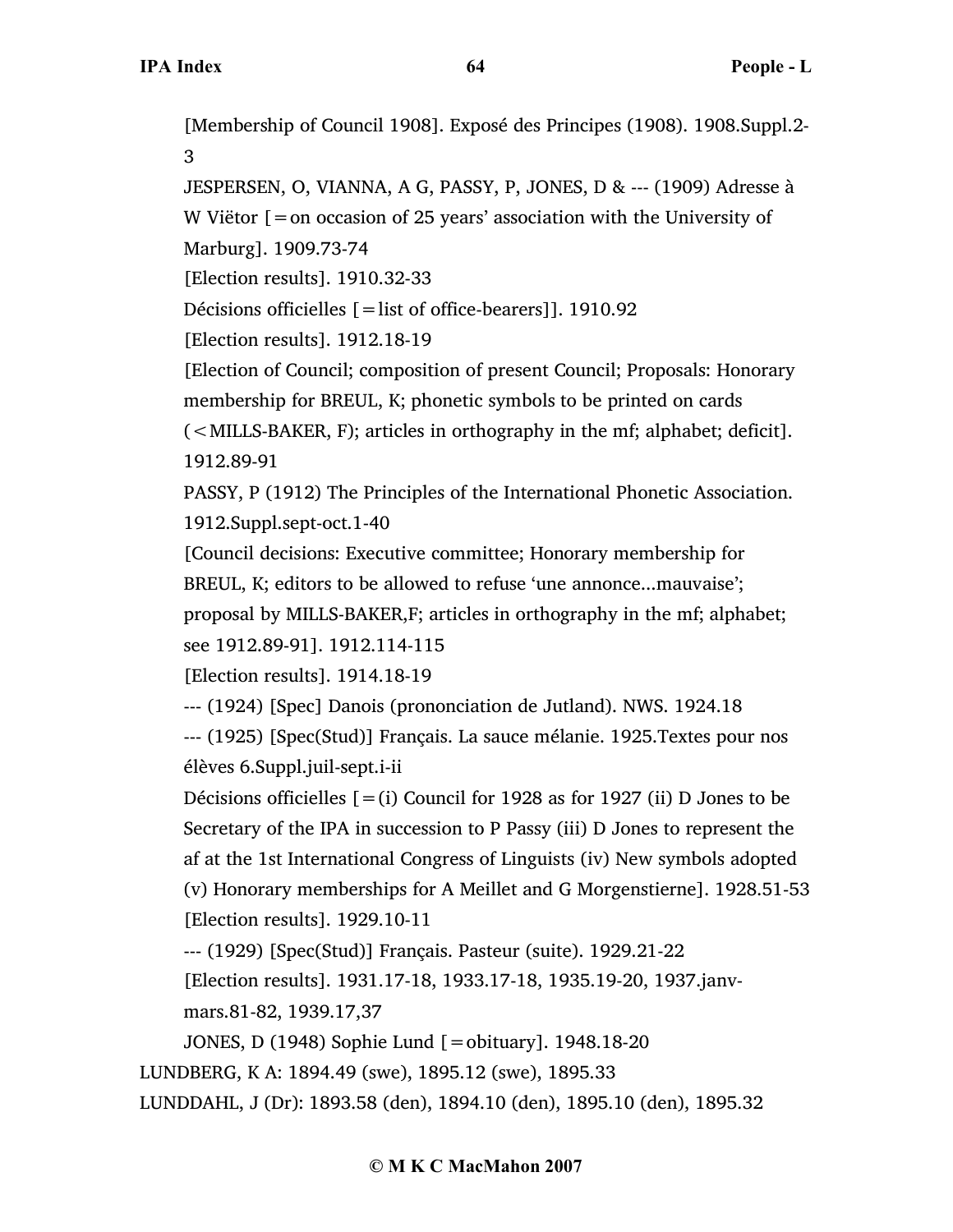LUNDELL, Elsa (Frk): IPA exam result (French). 1913.5

LUNDELL, Johan August (Prof): 1886.Sept.[4] (swe), 1886.Nov.[4] (swe),

1887.Feb.[1] (swe), 1888.janv.25/1 (swe), 1889.1 (swe), 1890.1 (swe), 1891.1 (swe), 1892.1 (swe), 1893.1 (swe), 1894.1 (swe), 1895.1 (swe),

1896.1 (swe), 1897.15 (swe), 1898.2 (swe), 1899.2 (swe), 1900.janv.2

(swe), 1901.1 (swe), 1902.2 (swe), 1903.2 (swe), 1904.2 (swe), 1905.2

(swe), 1906.2 (swe), 1907.2 (swe), 1908.2 (swe), 1909.2 (swe), 1910.2

(swe), 1911.9 (swe), 1912.22 (swe), 1913.6 (swe), 1914.Suppl.1 (swe),

1925.Suppl.1 (swe), 1930.10 (swe), 1932.12 (swe), 1934.28 (swe),

1936.34 (swe), 1938.30 (nor), 1940.39

PASSY, P (1886) [Editorial: Nordiska Filologmötet, Stockholm, 13 August 1886, discussion of language-teaching methods by ... --- ...]. 1886.Sept.[1] PASSY, P (1886) Alphabetic questions  $[$  = contains letter from H Sweet on an International Phonetic Association and the type of transcription that should be used; and views of --- ]. 1886.Sept.[2]

PASSY, P (1886) [Editorial: ... Quousque Tandem established (Presidents: ... --- )]. 1886.Oct.[1]

[Rev] VIËTOR, W [ed] Phonetische Studien. Zeitschrift für wissenschaftliche und praktische Phonetik. Marburg: N G Elwert. 1887.July.237

[Rev] VIËTOR, W [ed] (1888) Phonetische Studien. Zeitschrift für wissenschaftliche und praktische Phonetik. Zweites Heft. Marburg: N Elwert. 1888.May.205/37-206/38

[Rev] LUNDELL, J A (1888) Om uttalsundervisiningen i främmande levande språk. Repr: Verdandi 1888, Häfte 2. Stockholm.

1888.June.252/44-253/45

LUNDELL, J (1888) [Achievable goals of pronunciation with non-native speakers of a language.] 1888.June.256/48

[Rev] WESTERN, A [ed] (1888) Quousque Tandem Revy. 1. Oktober 1888. 1888.Dec.493/93

[Rev] QUOUSQUE TANDEM (1889) Vol 4. Uppsala: Almqvist ock Wiksell. 1889.48

[--- : appointment, Upsala]. 1891.95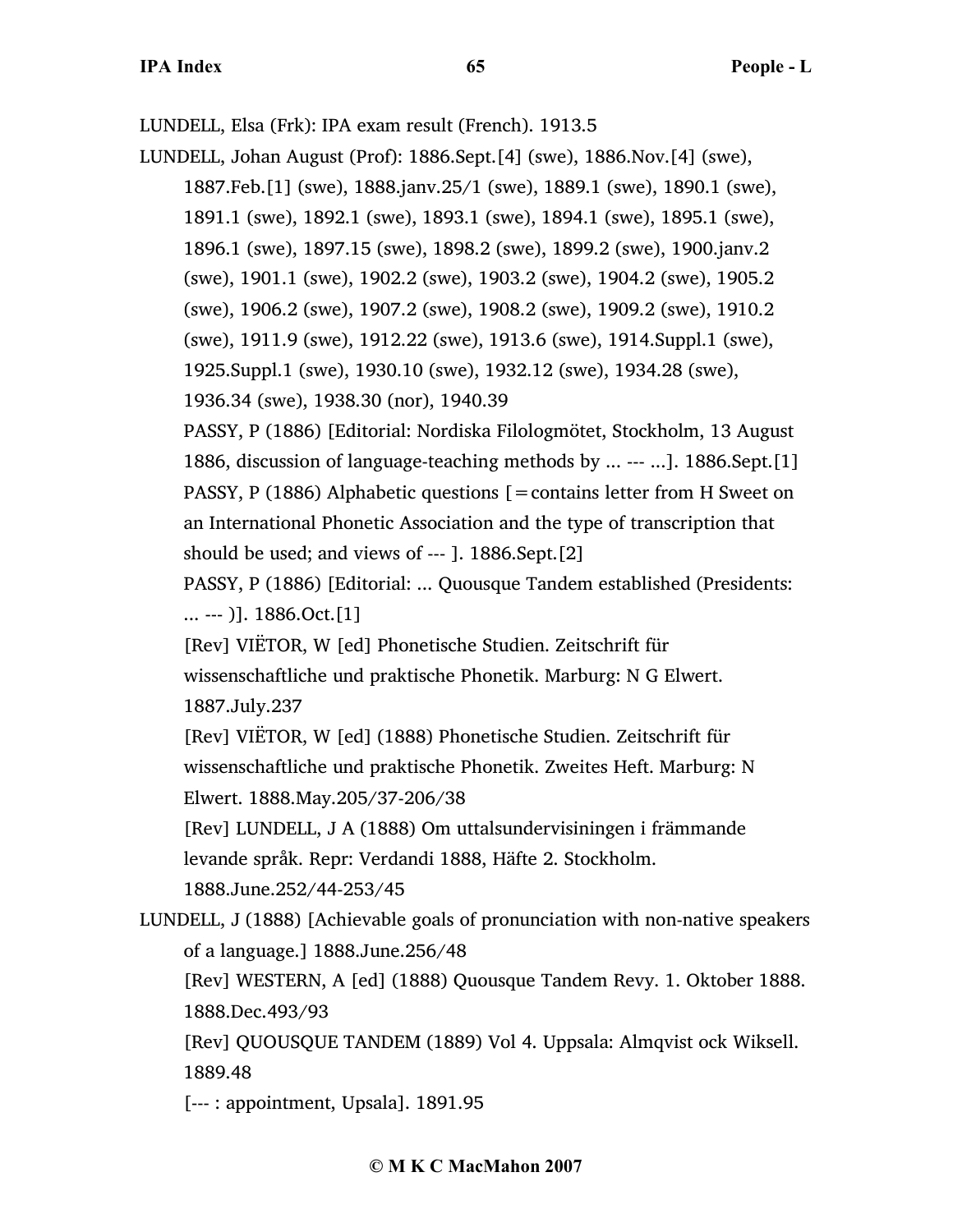KLINGHARDT, H (1895) Imitative Metode in Macedonien  $[$  = description by --- of bilingual education (Bulgarian, Greek) in Bukovo, Balkan Peninsula]. 1895.37-39

MADDIESON, Ian (1988) [Rev] HEEPE, Martin (1928; revised ed by TERNES, Elmar (1983)) Lautzeichen und ihre Anwendung in verschiedenen Sprachgebieten. Hamburg: Helmut Buske Verlag. 1988.55. Corr: 1990.Dec.73

LUNDGREN, Elsa (Mlle): 1896.60 (fra), 1896.84 (fra), 1896.148 (eng), 1897.18 (eng), 1897.51

--- (1896) Enseignement phonétique [=use of the phonetic method in teaching French]. 1896.157

- LUNDGREN, O: 1887.Dec.405 (swe), 1888.March.121/17 (swe), 1889.6 (swe), 1889.66
- LUNDHOLM, A (Frk): 1896.84 (fra), 1896.116 (swe), 1897.31 (swe), 1897.52, 1897.75 (swe), 1898.18 (swe), 1898.36
- LUNDIN, Cl: 1891.113 (swe), 1892.9 (swe), 1893.10 (swe), 1894.11 (swe), 1894.27
- LUNDQUIST: see HENRIC-LUNDQUIST
- LUNDQVIST, Siri (Frk): 1892.157 (swe), 1893.10 (swe), 1894.11 (swe), 1894.27
- LUNDSGAARD, Kristen: 1902.54 (den), 1903.17 (den)
- LUNDSGAARD, M: 1950.41 (eir), 1952.Suppl.v (eir)
- LUNDSTRÖM, Börje: 1888.Feb.73/9 (swe), 1889.6 (swe), 1890.6 (swe), 1891.6 (swe), 1891.29 (swe), 1892.9 (swe)
- LUNDSTRÖM, Naimi (Nti): 1891.69 (fra), 1891.93 (fin), 1892.11 (fin), 1893.11 (fin), 1894.12 (fin), 1895.13 (fin)
- LUNDSTRÖM, Peter: 1899.82 (ger), 1900.janv.11 (ger), 1900.54 (ger), 1901.12 (ger), 1901.47 (ger), 1902.11 (ger), 1903.11 (ger), 1904.9 (ger), 1904.34 (ger), 1905.9 (ger), 1905.27, 1908.89 (ger), 1909.15 (ger), 1910.15 (ger),
	- 1911.23 (ger), 1912.37 (ger), 1913.21 (ger), 1914.Suppl.14 (ger)
- LUPP, L (Frl): 1910.15 (ger), 1911.23 (ger), 1912.37 (ger), 1913.21 (ger),
	- 1914.Suppl.14 (ger)
- LUQMAN: see LOQMÁN  $\sim$  LUQMAN
- LUQUIENS, [ ]: 1901.141 (fra), 1902.4 (fra), 1903.4 (fra), 1903.48